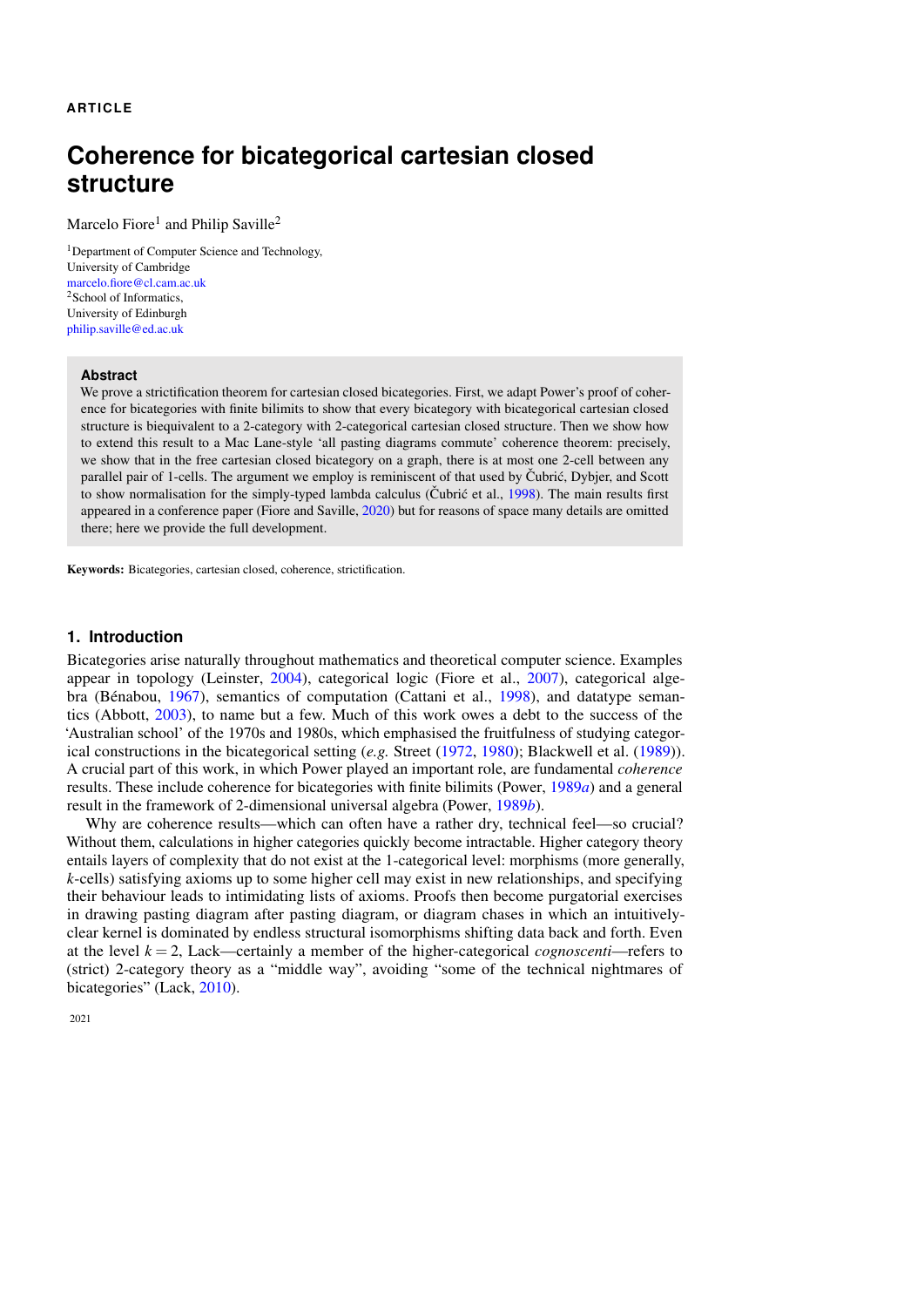#### 2 M. Fiore & P. Saville

A small example highlights how the step from categories to bicategories blows up the length of a proof. Consider the following lemma, which is an elementary exercise in working with cartesian closed categories.

#### <span id="page-1-1"></span>Lemma 1.1.

- (1) Every object *X* in a category with finite products  $(\mathbb{C}, \times, 1)$  has a canonical structure as a commutative comonoid, namely  $(1 \stackrel{!}{\leftarrow} X \stackrel{\Delta}{\rightarrow} X \times X)$ .
- (2) Every endo-exponential  $[X \Rightarrow X]$  in a cartesian closed category  $(\mathbb{C}, \times, 1, \Rightarrow)$  has a canonical structure as a monoid, namely  $(1 \xrightarrow{\text{idx}} [X \Rightarrow X] \overset{\circ}{\leftarrow} [X \Rightarrow X] \times [X \Rightarrow X]).$

Following the principle that higher categories behave in roughly the same manner as 1-categories so long as care is taken to specify the behaviour of the higher cells, one expects a version of this result to hold for cartesian closed bicategories. The bicategorical notion of monoid is called a *pseudomonoid* or *monoidale* (Day and Street, [1997\)](#page-21-7). In a bicategory  $\mathscr{B}$  with finite products ( $\times$ , 1), this is a structure  $(1 \stackrel{e}{\to} M \stackrel{m}{\leftarrow} M \times M)$  equipped with invertible 2-cells  $\alpha, \lambda$  and  $\rho$  witnessing the categorical unit and associativity laws:

$$
1 \times M \xrightarrow{e \times M} M \times M \xleftarrow{M \times e} M \times 1 \qquad (M \times M) \times M \xrightarrow{\simeq} M \times (M \times M) \xrightarrow{M \times m} M \times M
$$
  
\n
$$
\xrightarrow{\overset{\lambda}{\cong}} \xrightarrow{m} \xrightarrow{m} \xrightarrow{m} \xrightarrow{m \times M} M \xrightarrow{m} \xrightarrow{m} \xrightarrow{m} M
$$

These 2-cells are required to satisfy two coherence laws, corresponding to the triangle and pentagon axioms for a monoidal category. Indeed, the prototypical example—obtained by instantiating the definition in Cat—is of monoidal categories. Comparing with our categorical lemma suggests the following.

## <span id="page-1-0"></span>Conjecture 1.2.

- (1) Every object *X* in a bicategory with finite products  $(\mathcal{B}, \times, 1)$  has a canonical structure as a commutative pseudocomonoid, with 1-dimensional structure  $(1 \stackrel{!}{\leftarrow} X \stackrel{\Delta}{\rightarrow} X \times X)$ .
- (2) Every endo-exponential  $[X \Rightarrow X]$  in a cartesian closed bicategory  $(\mathcal{B}, \times, 1, \Rightarrow)$  has a canonical structure as a pseudomonoid, with 1-dimensional structure

$$
1 \xrightarrow{\mathrm{Id}_X} [X \Rightarrow X] \xleftarrow{\circ} [X \Rightarrow X] \times [X \Rightarrow X].
$$

Moreover, in each case the 2-cells witnessing the 1-categorical axioms are canonical choices arising from the cartesian (closed) structure of  $\mathscr{B}$ .

Constructing the witnessing 2-cells  $\alpha$ ,  $\lambda$  and  $\rho$  is relatively straightforward: roughly speaking, one can translate each equality used in the categorical proof into a 2-cell, and then compose these together. The difficulty arises in checking the coherence laws, which entails a series of long diagram chases unfolding the properties of these composites. It is this extra work that makes bicategorical calculations more burdensome than their strict counterparts: it is not enough to merely witness the axioms—which corresponds to checking them in a strict setting—one must also check the witnesses are themselves *coherent*.

Not only do these checks entail extra work, they are often extremely tedious. Generally one does not have to apply clever tricks or techniques, only plough through diagram chases until the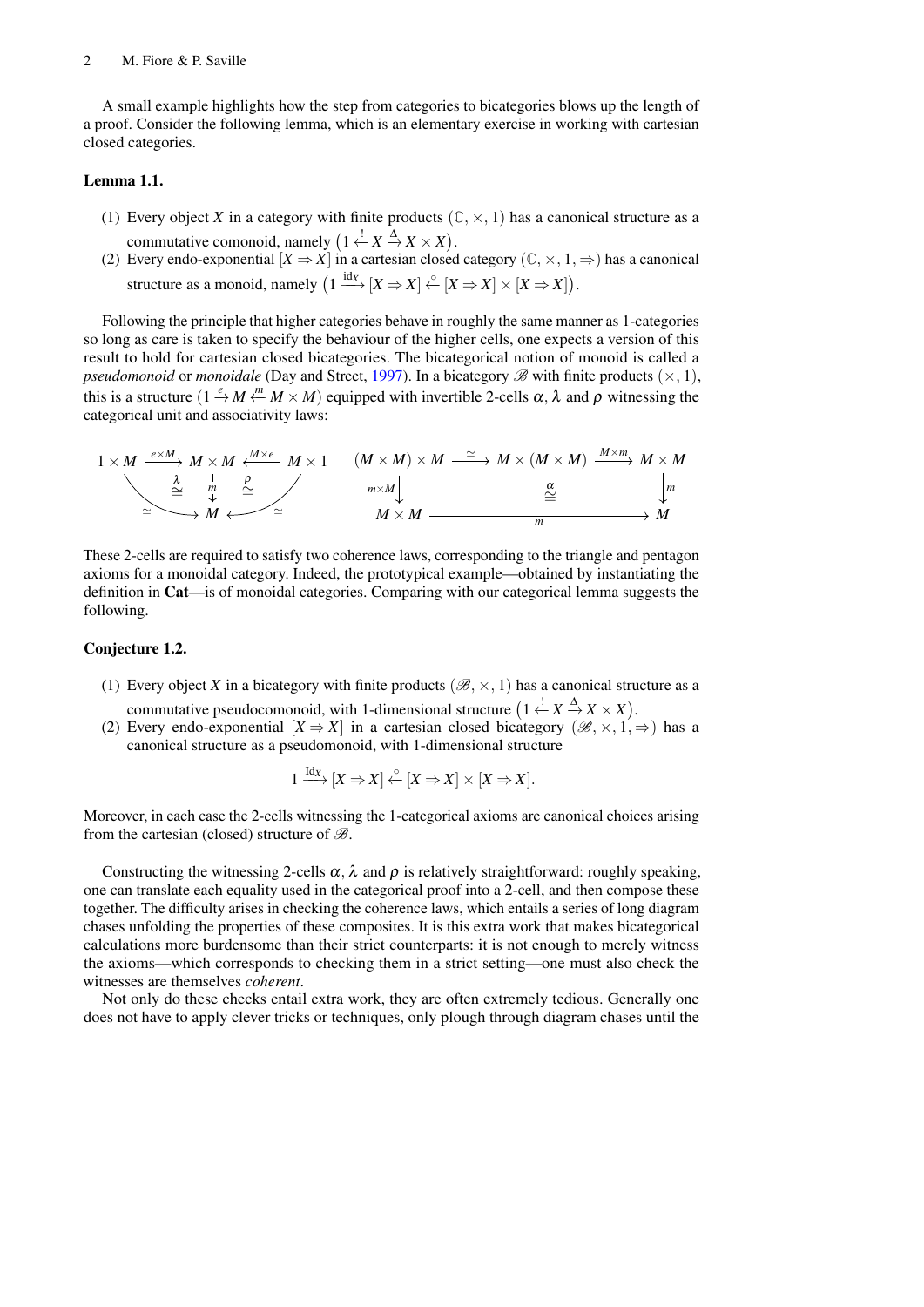result falls out. This is the case, for example, when one sits down to verify the coherence laws for Conjecture [1.2.](#page-1-0) This leads to a false sense of security: it is tempting to believe that the coherence axioms 'must' work out as expected, and that these extra checks may be omitted. As Power put it as long ago as 1989 (Power, [1989](#page-22-3)*a*):

The verification is almost always routine, and one's intuition is almost always vindicated; but to check the detail is often a very tedious job. Of course, one should still do it... [ignoring such details] can be dangerous, as illustrated in  $(Bénabou, 1985)$  $(Bénabou, 1985)$ , because on rare occasions, one's intuition fails. . .

Power considers three strategies for doing away with this tedium: ignore it, check each coherence diagram by hand as it arises, or—the "preferable" approach—prove a wholesale *coherence theorem*. Such theorems can be roughly divided into two classes. A *coherence-by-strictification* result proves that every weak structure (for example, a bicategory) is weakly-equivalent to a strict structure (for example, a 2-category). On the other hand, *Mac Lane-style coherence*—named for Mac Lane's pithy slogan "all diagrams commute" (Mac Lane, [1963\)](#page-22-6)—isolates a class of diagrams and shows that every diagram in this class commutes. Mac Lane-style coherence can be derived from coherence-bystrictification in all examples that we know of but, as we show in Section [5,](#page-13-0) a non-trivial argument maybe required.

In either form, the importance of coherence theorems is attested to by their proliferation. Since Mac Lane's classic result for monoidal categories (Mac Lane, [1963\)](#page-22-6), a great number of coherence theorems have been proven, in various guises: notable examples include those of Mac Lane and Paré ([1985\)](#page-22-7); Power [\(1989](#page-22-3)*a*[,b\)](#page-22-4); Joyal and Street [\(1993\)](#page-22-8) and Gordon et al. [\(1995\)](#page-21-9). Such results often rely on the Yoneda embedding, which allows one to embed a weak structure (such as a bicategory) into a strict structure (such as the 2-category of Cat-valued pseudofunctors), or on the sophisticated machinery of 2-dimensional universal algebra. Rewriting theory provides an alternative, syntactic, approach; see for example (Houston, [2007\)](#page-22-9) and (Forest and Mimram, [2018\)](#page-21-10).

In this paper we are concerned with a class of bicategories with particularly good structure, namely cartesian closed bicategories. A *cartesian closed bicategory*, or *cc-bicategory*, is a bicategory equipped with finite products defined as bicategorical limits (*bilimits*) and exponentials defined as a bicategorical right adjoint (*biadjoint*) to every pseudofunctor (−) × *A*. [a](#page-2-0) Examples include the bicategories of generalised species (Fiore et al., [2007\)](#page-21-2) and cartesian distributors (Fiore and Joyal, [2015\)](#page-21-11), as well as bicategories of operads (Gambino and Joyal, [2017\)](#page-21-12) and concurrent games (Paquet, [2020\)](#page-22-10).

Informally, one may think of cc-bicategories as cartesian closed categories 'up to isomorphism'. To construct cc-bicategorical structure one takes the simply-typed lambda calculus (equivalently, cartesian closed structure) and replaces each  $\beta \eta$ -equality with an invertible 2-cell witnessing the reduction. For products, the  $\eta$ -law  $f = \langle \pi_1 \circ f, \ldots, \pi_n \circ f \rangle$  and  $\beta$ -law  $\pi_i \circ \langle f_1, \ldots, f_n \rangle = f_i$  are respectively replaced by natural isomorphisms

$$
f \stackrel{\cong}{\Rightarrow} \langle \pi_1 \circ f, \dots, \pi_n \circ f \rangle
$$

$$
\pi_i \circ \langle f_1, \dots, f_n \rangle \stackrel{\cong}{\Rightarrow} f_i \ (i = 1, \dots, n)
$$

These isomorphisms are subject to equations—namely, the triangle laws of an adjunction—which express natural equalities: for instance, if one  $\eta$ -expands then  $\beta$ -reduces, the composite rewrite is the identity. A similar story holds for exponentials.

Our main result (Theorem [5.11\)](#page-20-0) is that the free cc-bicategory on a graph has at most one 2-cell between any parallel pair of 1-cells; this result was first conjectured by Ouaknine [\(1997\)](#page-22-11). In terms of Conjecture [1.2](#page-1-0) it guarantees that, once one has constructed the required structural isomorphisms

<span id="page-2-0"></span><sup>&</sup>lt;sup>a</sup>It is an unfortunate accident of terminology that there is no connection to 'cartesian bicategories' (Carboni and Walters, [1987;](#page-21-13) Carboni et al., [2008\)](#page-21-14), nor to 'closed cartesian bicategories' (Frey, [2019\)](#page-21-15).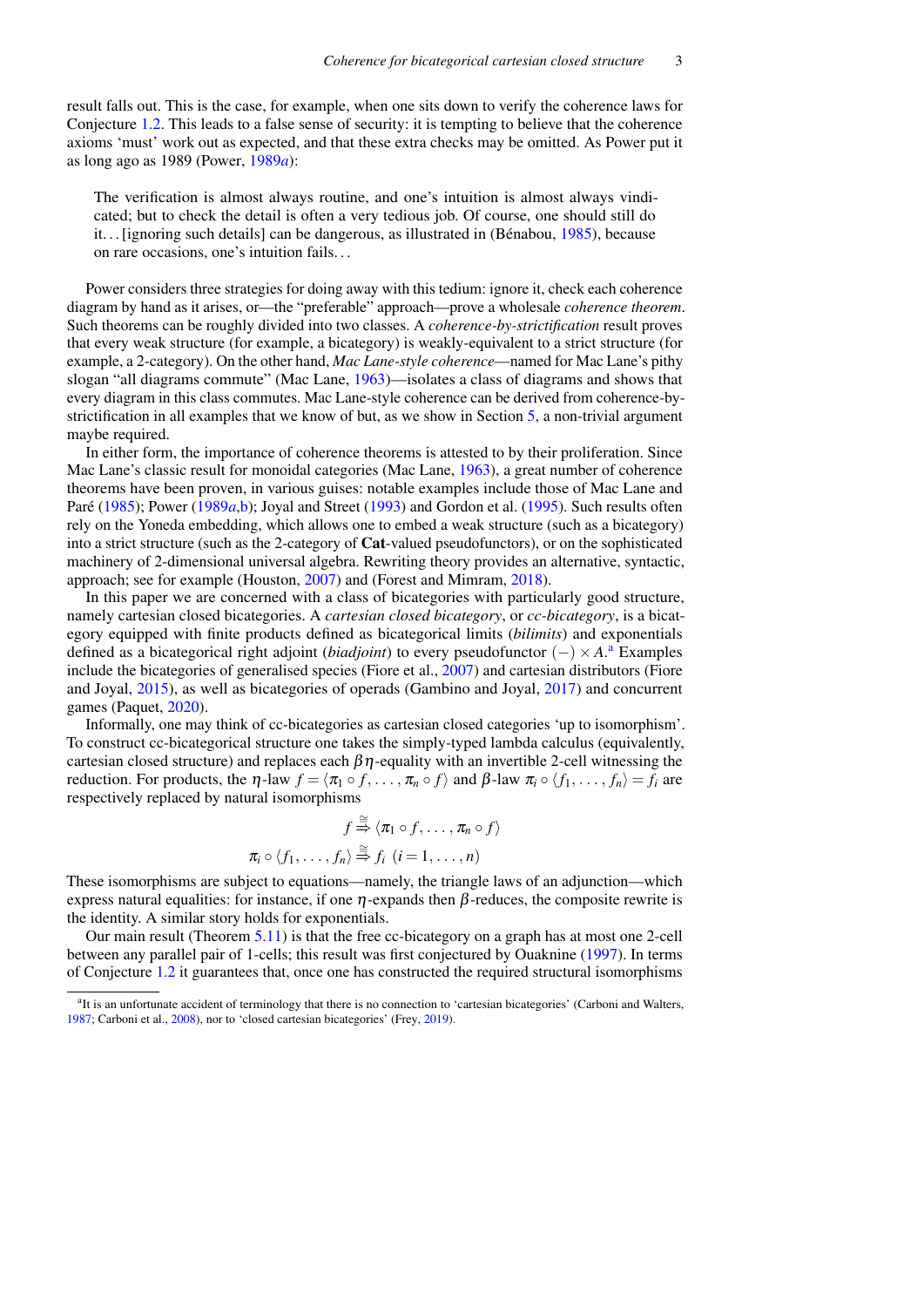$\alpha$ ,  $\lambda$  and  $\rho$ , then the coherence axioms must hold and that the definitions of  $\alpha$ ,  $\lambda$  and  $\rho$  are unique. In fact, by relating the free cc-bicategory to the free cartesian closed category (Section [5.2.2\)](#page-18-0), we shall make precise the informal relationship between categorical and bicategorical cartesian closed structure outlined above, and substantiate the following principle.

<span id="page-3-1"></span>**Principle 1.3.** To show that a pseudo structure can be constructed in every cc-bicategory, it suffices to show that its categorical counterpart—that is, the version in which one considers only the 1-cells—may be constructed in any cartesian closed category (equivalently, in the simply-typed lambda calculus).

For example, this principle entails that Conjecture [1.2](#page-1-0) follows immediately from Lemma [1.1.](#page-1-1)

## *1.1 Outline of the paper*

It is convenient to define bicategorical closed structure using the *biuniversal arrows* of T. Fiore [\(2006,](#page-21-16) Chapter 9). We therefore spend Section [2](#page-3-0) developing a little of their basic theory. Then, in Section [3,](#page-9-0) we instantiate this to define cc-bicategories. This is enough machinery to prove coherence-by-strictification, which we do in Section [4;](#page-12-0) in passing, we also observe a similar approach applies to closed monoidal bicategories. Then, in Section [5,](#page-13-0) we deduce Mac Lane-style coherence and substantiate Principle [1.3.](#page-3-1)

We assume familiarity with the basic definitions of bicategory theory, including pseudofunctors, biequivalences, and the Yoneda lemma. These are summarised in (Leinster, [1998\)](#page-22-12); for a more extensive introduction see *e.g.* (Bénabou, [1967;](#page-21-3) Borceux, [1994\)](#page-21-17).

#### Notation 1.4.

- We make free use of the coherence theorem for bicategories (Mac Lane and Paré, [1985\)](#page-22-7), writing simply ≅ for composites of structural isomorphisms in diagrams. When we need to be explicit, we denote the structural constraints of a bicategory by  $a_{h,g,f} : (h \circ g) \circ f \Rightarrow h \circ (g \circ f)$ ,  $\mathsf{I}_f$ : Id ◦  $f$  ⇒  $f$  and  $\mathsf{r}_g$  :  $g$  ◦ Id ⇒  $g$ .
- We write Hom $(\mathcal{B}, \mathcal{C})$  for the bicategory of pseudofunctors, pseudonatural transformations, and modifications. The Yoneda pseudofunctor  $\mathcal{B} \to \text{Hom}(\mathcal{B}^{op}, \text{Cat})$  is denoted Y.
- We denote the structural constraints of a pseudofunctor  $F : \mathcal{B} \to \mathcal{C}$  by  $\psi_X : \text{Id}_{FX} \stackrel{\cong}{\Rightarrow} F \text{Id}_X$ and  $\phi_{f,g}: F(f) \circ F(g) \stackrel{\cong}{\Rightarrow} F(f \circ g)$ . When there is no risk of ambiguity, we refer to the triple  $(F, \psi, \phi)$  simply as *F*.
- We follow the notational convention of Lack [\(2010\)](#page-22-5) for pseudonatural transformations. Thus, a pseudonatural transformation  $(k, \overline{k}) : F \Rightarrow G : \mathcal{B} \to \mathcal{C}$  consists of a family of 1-cells  $\{k_X :$  $FX \to GX$ } $_{X \in \mathscr{B}}$  together with an invertible 2-cell  $k_f : k_Y \circ Ff \Rightarrow Gf \circ k_X$  for every  $f : X \to Y$ in  $\mathscr{B}$ , subject to the usual axioms.

## <span id="page-3-0"></span>**2. Biuniversal arrows**

Mac Lane's classic textbook (Mac Lane, [1998\)](#page-22-13) makes precise the notion of universal property by introducing *universal arrows*. The Yoneda Lemma, limits and adjunctions are then all characterised in these terms. We adopt a similar approach using the *biuniversal arrows* of T. Fiore [\(2006\)](#page-21-16). As well as providing a uniform way to describe bilimits and biadjunctions—and so products and exponentials—this perspective is particularly amenable to syntactic description. This will simplify the construction of the free cc-bicategory in Section [5.2.](#page-14-0)

We begin by recapitulating the notion of universal arrow and its bicategorical counterpart.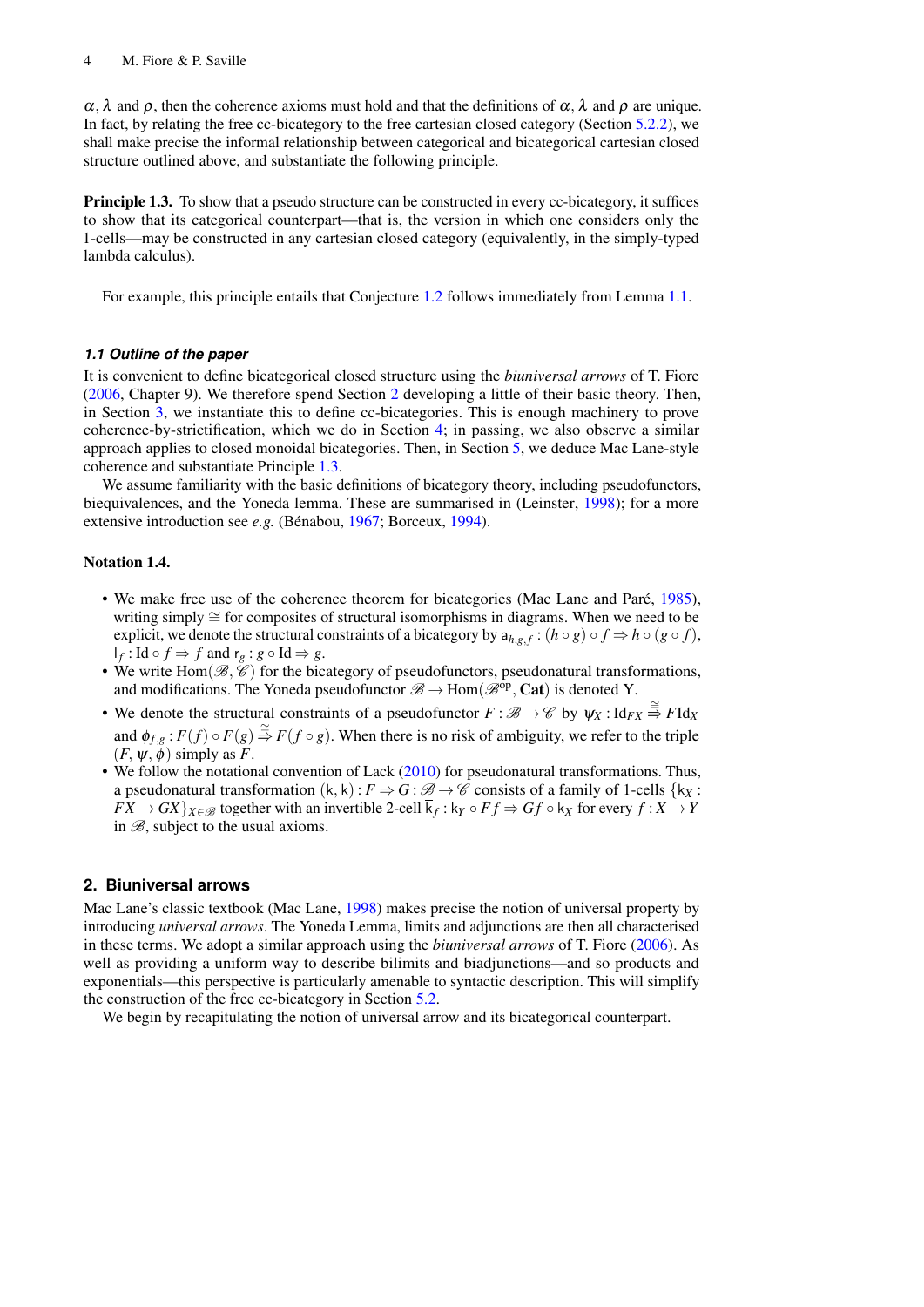**Definition 2.1.** Let  $F : \mathbb{B} \to \mathbb{C}$  be a functor and  $C \in \mathbb{C}$ . A *universal arrow from F to C* is a pair  $(R \in \mathbb{B}, u : FR \to C)$  such that, for any  $B \in \mathbb{B}$  and  $f : FB \to C$ , there exists a unique  $f^{\dagger} : B \to R$  such that  $u \circ F f^{\dagger} = f$ .

It is an exercise to show that every universal arrow  $(R, u)$  from  $F$  to  $C$  is equivalently a chosen family of natural isomorphisms  $\mathbb{B}(-, R) \cong \mathbb{C}(F(-), C)$ , or—equivalently again—a terminal object in the comma category  $(F \downarrow C)$ . It follows that a right adjoint to  $F : \mathbb{B} \to \mathbb{C}$  is determined by a choice of object *UC* and universal arrow  $\varepsilon_C$ :  $FUC \to C$  for every  $C \in \mathbb{C}$ . The mapping *U* extends to a functor with  $Uf := (f \circ \varepsilon_C)^{\dagger}$  for  $f : C \to C'$ . The counit is then  $\varepsilon$  and the unit  $\eta$  arises by applying the universal property to the identity:  $\eta_B := (\mathrm{id}_{FB})^\dagger : B \to UFB$ . If both  $\varepsilon$  and  $\eta$  are invertible, the result is an adjoint equivalence.

To define biuniversal arrows, one weakens the isomorphisms defining a universal arrow to equivalences. We take particular care in choosing how we spell these out. It is generally convenient to require adjoint equivalences; by the well-known lifting theorem (*e.g.* Leinster [\(2004\)](#page-22-0), Prop. 1.5.7) this entails no loss of generality, while providing a more structured object to work with. We also go beyond T. Fiore's definition by requiring that each adjoint equivalence is determined by a choice of universal arrow.

<span id="page-4-0"></span>**Definition 2.2** (*c.f.* T. Fiore [\(2006\)](#page-21-16)). Let  $F : \mathcal{B} \to \mathcal{C}$  be a pseudofunctor and  $C \in \mathcal{C}$ . A *biuniversal arrow from F to C* consists of a pair  $(R \in \mathcal{B}, u : FR \to C)$  and, for every  $B \in \mathcal{B}$ , a chosen adjoint equivalence of categories

$$
\mathscr{B}(B,R) \xrightarrow{\simeq} \mathscr{C}(FB,C)
$$

$$
(B \xrightarrow{h} R) \mapsto (FB \xrightarrow{Fh} FR \xrightarrow{u} C)
$$

specified by choosing a family of invertible universal 2-cells as the counit.

Explicitly, a biuniversal arrow from *F* to *C* consists of the following data:

- A pair  $(R \in \mathcal{B}, u : FR \rightarrow C)$ ,
- For every  $B \in \mathcal{B}$  and  $h : FB \to C$ , a map  $\theta_B(h) : B \to R$  and an invertible 2-cell  $\varepsilon_{B,h}$ :  $u \circ F \theta_B(h) \Rightarrow h$ , universal in the sense that for any map  $f : B \rightarrow R$  and 2-cell  $\tau : u \circ F f \Rightarrow h$ there exists a 2-cell  $\tau^{\dagger}$  :  $f \Rightarrow \theta_B(h)$ , unique such that



with the 2-cell  $(\mathrm{id}_{u \circ F f})^{\dagger}$ :  $f \Rightarrow \theta_B(u \circ Ff)$  invertible for every  $f : B \to R$ .

Thus, the mapping  $\theta_B$  extends to a functor  $\mathcal{C}(FB, C) \to \mathcal{B}(B, R)$  defined on 2-cells by  $\theta_B(h \stackrel{\tau}{\Rightarrow} h') := (\tau \circ \varepsilon_{B,h})^{\dagger}$ , and this functor is right adjoint to *u* ◦ *F*(−). The counit of this adjunction is  $\varepsilon_{B,(-)}$  and the unit is  $\eta_{B,(-)} := (\mathrm{id}_{u \circ F(-)})^{\dagger}$ . This pattern will be repeated: when asking for an adjoint equivalence in a definition, we shall consistently ask for a *right* adjoint to a given arrow.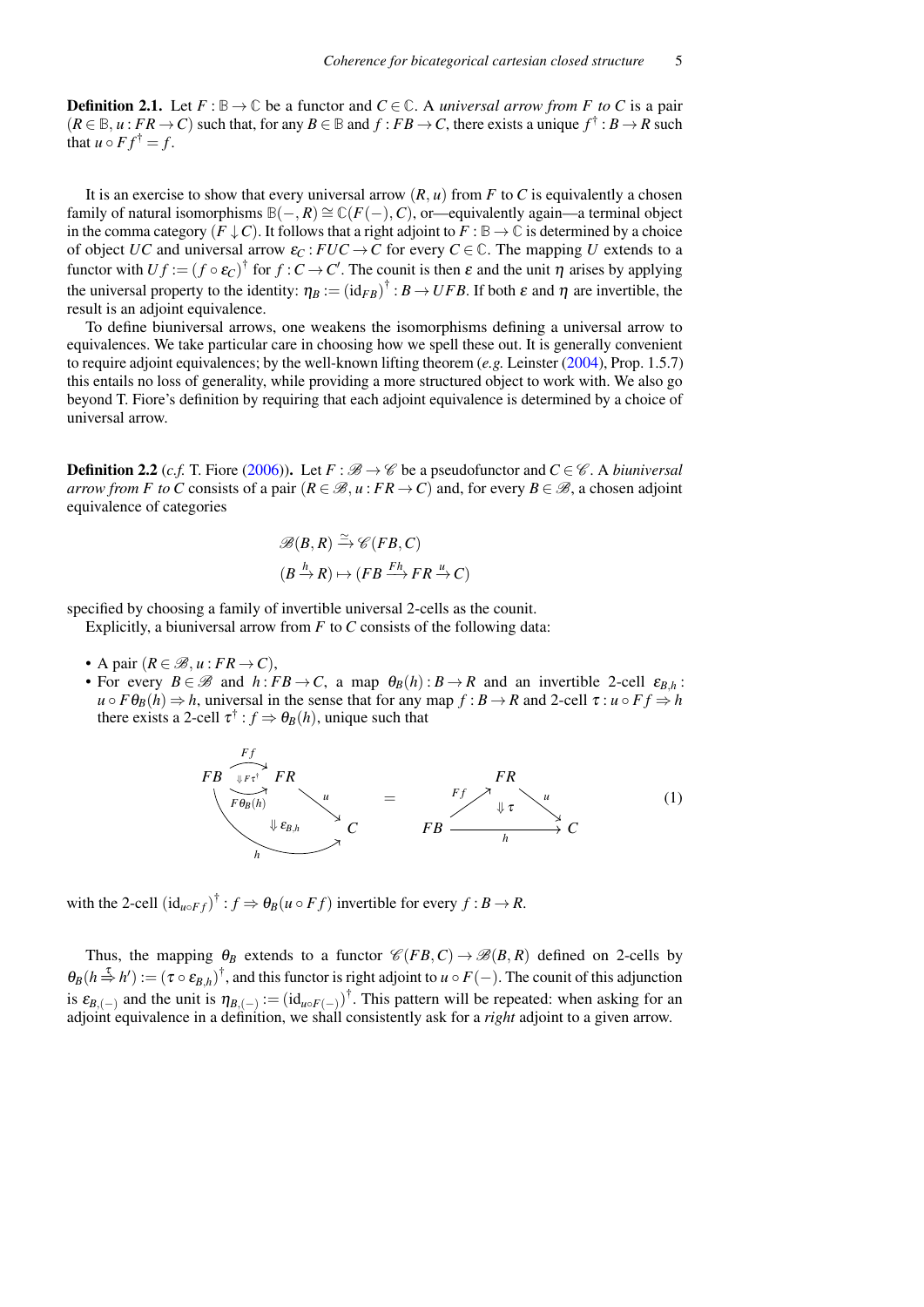Remark 2.3. Just as in the categorical case, there is an evident dual notion. A biuniversal arrow from an object *C* ∈ C to a pseudofunctor  $F : \mathcal{B} \to \mathcal{C}$  is a pair  $(R \in \mathcal{B}, u : C \to FR)$  together with chosen adjoint equivalences  $\mathscr{B}(R, B) \xrightarrow{F(-) \circ u} \mathscr{C}(C, FB)$ .

On the face of it, a biuniversal arrow is only local structure: the data imposes a requirement on each hom-category, but no global constraints. Global structure arises in the following way.

<span id="page-5-1"></span>**Lemma 2.4** (*c.f.* Mac Lane [\(1998,](#page-22-13) §III.2)). Let  $F : \mathcal{B} \to \mathcal{C}$  be a pseudofunctor and  $C \in \mathcal{C}$ . There exists an equivalence of pseudofunctors  $\mathscr{B}(-,R) \simeq \mathscr{C}(F(-),C)$  in Hom $(\mathscr{B}^{op},\mathbf{Cat})$  if and only if there exists a biuniversal arrow  $(R, u)$  from  $F$  to  $C$ .

*Proof.* For every equivalence of pseudofunctors  $\mathcal{B}(-,R) \stackrel{\gamma}{\rightarrow} \mathcal{C}(F(-),C)$  one obtains from the Yoneda Lemma an arrow  $\gamma_R(\text{Id}_R)$ : *FR*  $\rightarrow$  *C*. This arrow is biuniversal: indeed, the image of  $\gamma_R(\text{Id}_R)$  under the pseudofunctor  $\mathscr{C}(FR, C) \to \text{Hom}(\mathscr{B}^{\text{op}}, \text{Cat})(\mathscr{B}(-, R), \mathscr{C}(F(-), C))$  given by the Yoneda Lemma is isomorphic to  $\gamma$ , so  $\gamma_R(\text{Id}_R) \circ F(-)$  is an equivalence in Hom( $\mathscr{B}^{\text{op}}$ , Cat). This may be promoted to an adjoint equivalence by the usual lifting lemma (*e.g.* Leinster [\(2004\)](#page-22-0), Prop. 1.5.7); one obtains the required adjoint equivalence  $\mathcal{B}(B, R) \simeq \mathcal{C}(FB, C)$  at  $B \in \mathcal{B}$  by  $\Box$ evaluating at *B*. The converse is Theorem 9.5 of T. Fiore [\(2006\)](#page-21-16).

Other standard properties of universal arrows extend to biuniversal arrows in the expected way. For example, biuniversal arrows are unique up to equivalence, the  $(-)^{\dagger}$  operation preserves both invertibility and naturality, and a **Cat**-valued pseudofunctor  $F$  is birepresentable if and only if there exists a biuniversal arrow from the terminal category to *F*.

## *2.1 Preservation of biuniversal arrows*

The notion of preservation of biuniversal arrows will provide a systematic way to define preservation of bilimits and preservation of biadjoints, and so preservation of cartesian closed structure. We begin by examining preservation of universal arrows. Using the fact that a right adjoint to  $F : \mathbb{B} \to \mathbb{C}$ is completely specified by a choice of universal arrow  $(UC, F(UC) \rightarrow C)$  for each  $C \in \mathbb{C}$ —namely, the counit—it is reasonable to define morphisms of universal arrows analogously to morphisms of adjunctions.

**Definition 2.5** (Mac Lane [\(1998,](#page-22-13) Chapter IV)). Let  $F : \mathbb{B} \to \mathbb{C}$  and  $F' : \mathbb{B}' \to \mathbb{C}'$  be functors and  $(R, u)$  be a universal arrow from *F* to *C*  $\in \mathbb{C}$ . A pair of functors  $(K, L)$  preserves the universal *arrow*  $(R, u)$  if the following diagram commutes

$$
\begin{array}{ccc}\n\mathbb{B} & \xrightarrow{F} & \mathbb{C} \\
L & & \downarrow K \\
\mathbb{B}' & \xrightarrow{F'} & \mathbb{C}'\n\end{array}
$$

and  $F'LR = KFR \stackrel{Ku}{\longrightarrow} KC$  is a universal arrow from  $F'$  to  $KC$ .

Equivalently, one can ask that the functor  $(F \downarrow C) \rightarrow (F' \downarrow KC)$  defined by  $(B, h : FB \rightarrow C) \mapsto$  $(LB, F/LB = KFB \xrightarrow{Kh} KC$ ) preserves the terminal object. This is a slight weakening of Mac Lane's definition, which asks that the unit (or counit) be preserved on the nose.

<span id="page-5-0"></span>The bicategorical translation is as one would expect.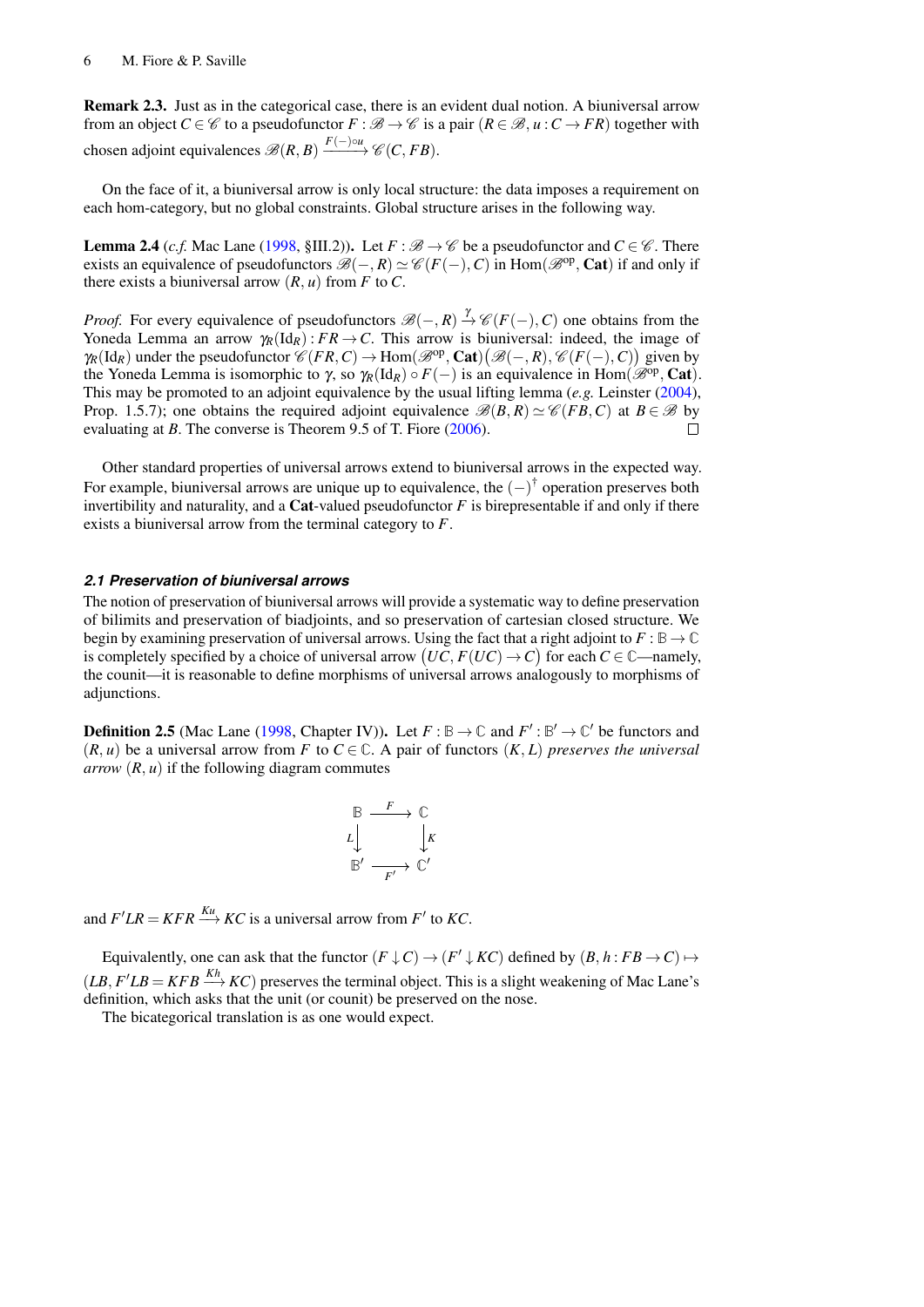**Definition 2.6.** Let  $F : \mathcal{B} \to \mathcal{C}$  and  $F' : \mathcal{B}' \to \mathcal{C}'$  be pseudofunctors and  $(R, u)$  be a biuniversal arrow from *F* to  $C \in \mathcal{C}$ . Consider pseudofunctors *K* and *L* related by a pseudonatural transformation  $\rho$  as in the following diagram:

<span id="page-6-0"></span>
$$
\mathcal{B} \xrightarrow{F} \mathcal{C}
$$
  
\n
$$
L \downarrow \xrightarrow{\rho} \downarrow K
$$
  
\n
$$
\mathcal{B}' \xrightarrow{F'} \mathcal{C}'
$$
  
\n(2)

The triple  $(K, L, \rho)$  *preserves the biuniversal arrow*  $(R, u)$  if  $F'LR \stackrel{\rho_R}{\longrightarrow} KFR \stackrel{Ku}{\longrightarrow} KC$  is a biuniversal arrow from  $F'$  to  $KC$ .

There are two ways of formulating that a functor *F* preserves limits: one can ask that the image of the terminal cone is also a terminal cone, or that the canonical map  $F(\lim H) \to \lim (FH)$  is an isomorphism. Similar considerations apply to preservation of biuniversal arrows.

<span id="page-6-3"></span>**Lemma 2.7.** Consider a square of pseudofunctors  $K, L, F, F'$  related by a pseudonatural transformation  $\rho$ :  $F'L \Rightarrow KF$  as in [\(2\)](#page-6-0). For every pair of biuniversal arrows  $(R, u)$  and  $(R', u')$  from *F* to  $C \in \mathcal{C}$  and *F'* to  $KC \in \mathcal{C}'$ , respectively, the following are equivalent:

- (1)  $(K, L, \rho)$  preserves the biuniversal arrow  $(R, u)$ ,
- (2) The canonical map  $\theta'_{LR}(Ku \circ \rho_R) : LR \to R'$  is an equivalence, where we write  $\theta'_{B'}$  for the chosen pseudo-inverse to  $u' \circ F'(-) : \mathcal{B}'(B', R') \to \mathcal{C}'(F'B', KC)$ .

*Proof.* Suppose first that  $\theta'_{LR}(Ku \circ \rho_R)$  is an equivalence. Since pseudofunctors preserve equivalences, the composite  $\mathscr{B}'(B',LR) \xrightarrow{\theta'_{LR}(Ku \circ \rho_R) \circ (-)} \mathscr{B}'(B',R') \xrightarrow{\mu' \circ F'(-)} \mathscr{C}'(F'B',KC)$  is an equivalence. Post-composing the counit  $\varepsilon'_{LR,Ku \circ \rho_R}$  with the the canonical isomorphism yields a natural isomorphism

$$
u' \circ F'(\theta'_{LR}(Ku \circ \rho_R) \circ (-)) \cong (u' \circ F'(\theta'_{LR}(Ku \circ \rho_R))) \circ F'(-) \cong (Ku \circ \rho_R) \circ F'(-)
$$

Hence  $Ku \circ \rho_R$  is also a biuniversal arrow.

The converse follows from universality: if  $(LR, Ku \circ \rho_R)$  and  $(R', u')$  are both biuniversal arrows from *F'* to *KC*, then the canonical arrows  $LR \rightarrow R'$  and  $R' \rightarrow LR$  obtained from the universal property must form an equivalence.  $\Box$ 

Just as an equivalence of categories preserves all 'categorical' properties, so a biequivalence preserves all 'bicategorical' properties. In particular, biequivalences always preserve biuniversal arrows.

In Section [5.2](#page-14-0) we shall construct the free cc-bicategory on a graph. Following Gurski [\(2013\)](#page-21-18), we shall work with strict universal properties as far as possible: as well as being easier to work with, this avoids the complexities of the tricategorical setting. Thus, it will be useful to define *strict preservation* of biuniversal arrows. The aim of this definition is to ensure that the chosen structure witnessed by a biuniversal arrow (*e.g.* a bilimit) is taken to exactly the chosen structure in the target.

<span id="page-6-1"></span>**Definition 2.8.** Let  $F : \mathcal{B} \to \mathcal{C}$  and  $F' : \mathcal{B}' \to \mathcal{C}'$  be pseudofunctors and suppose  $(R, u)$  and  $(R', u')$  are biuniversal arrows from *F* to  $C \in \mathcal{C}$  and from *F'* to  $C' \in \mathcal{C}'$ , respectively. A pair of pseudofunctors  $(K, L)$  is a *strict morphism of biuniversal arrows* from  $(R, u)$  to  $(R', u')$  if

- <span id="page-6-2"></span>(1) *K* and *L* are strict pseudofunctors such that  $KF = F'L$ ,
- (2) The data of the biuniversal arrow is preserved:  $LR = R'$ ,  $KC = C'$  and  $Ku = u'$ ,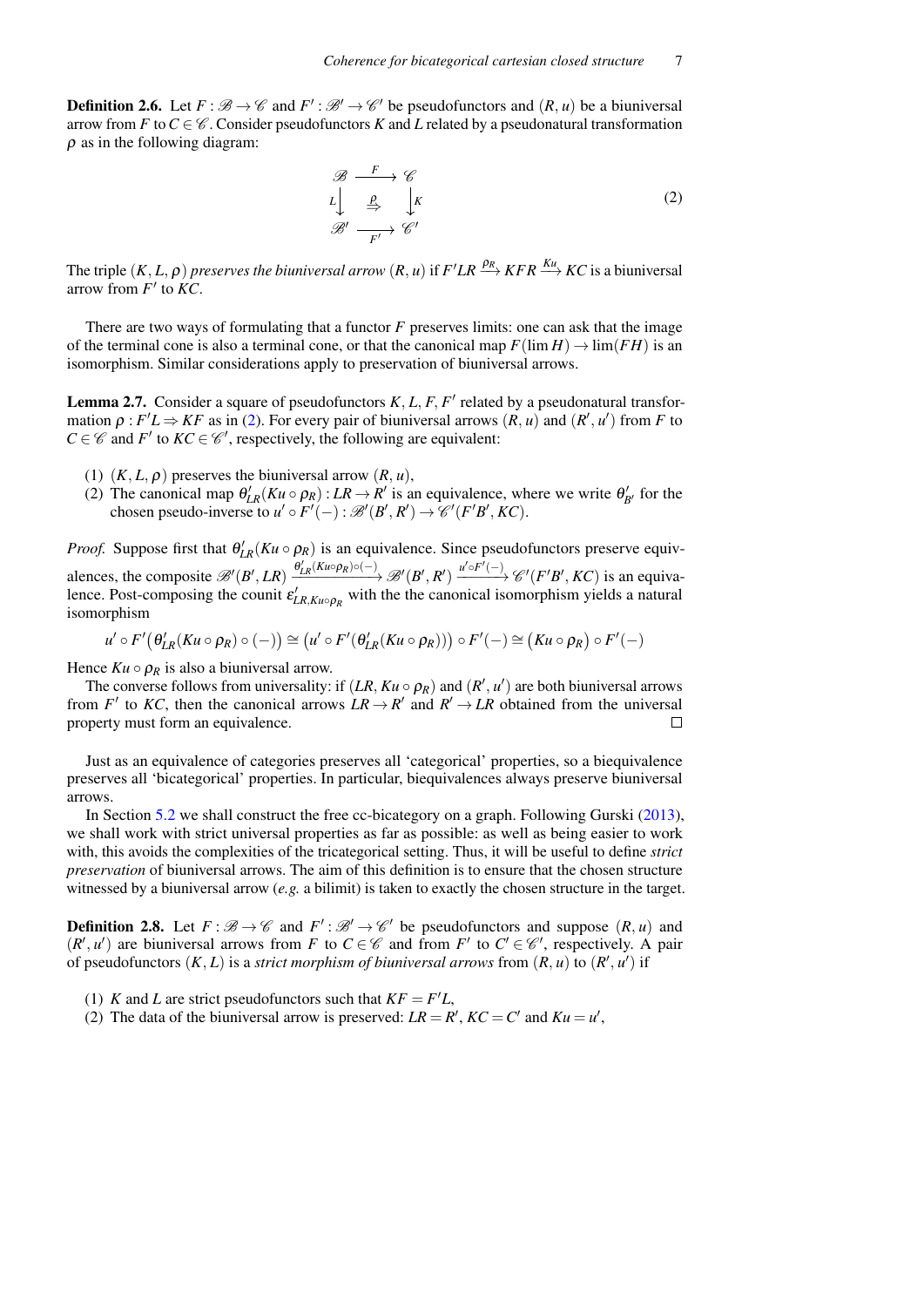- (3) The mappings  $\theta_B : \mathcal{C}(FB, C) \to \mathcal{B}(B, R)$  and  $\theta'_{B'} : \mathcal{C}'(F'B', C') \to \mathcal{B}'(B', R')$  are preserved, so that  $L\theta_B(f) = \theta'_{LB}K(f)$  for every  $f : FB \to \tilde{C}$ ,
- <span id="page-7-0"></span>(4) For every  $B \in \mathcal{B}$  and chosen equivalence  $u \circ F(-)$ :  $\mathcal{B}(B, R) \leftrightarrows \mathcal{C}(FB, C)$ :  $\theta_B$  the universal arrow  $\varepsilon_{B,h}: u \circ F \theta_B(h) \Rightarrow h$  is strictly preserved, in the sense that  $K_{FB,C}(\varepsilon_{B,h}) = \varepsilon'_{LB,Kh}$ .

In bicategory theory it is usually good practice to specify data up to equivalence, as pseudofunctors preserve equivalences but may not preserve isomorphisms or equalities. The preceding definition abuses this convention, and so is not 'bicategorical' in style. A consequence is that an arbitrary biequivalence may not strictly preserve biuniversal arrows. This level of strictness does, however, provide a way to talk about free bicategories-with-structure using the language of 1-category theory (*c.f.* Gurski [\(2006\)](#page-21-19), Proposition 2.10).

Remark 2.9. We distinguish between *preservation* of biuniversal arrows in the sense of Definition [2.6](#page-5-0) and a *morphism* of biuniversal arrows as in the preceding definition on the following basis. In Definition [2.6](#page-5-0) we require that the image of the given biuniversal arrow is a biuniversal arrow, but do not specify its exact nature. In the preceding definition, by contrast, we require that the pair  $(K, L)$  takes the biuniversal arrow specified in the source, together with all its chosen adjoint equivalences, to exactly the corresponding structure specified in the target. Thus, while preservation of biuniversal arrows is akin to preservation of limits, a morphism of biuniversal arrows is more like a homomorphism between algebraic structures (*e.g.* a group homomorphism).

Strict preservation of a biuniversal arrow implies preservation of the corresponding universal property, in the following sense.

<span id="page-7-1"></span>**Lemma 2.10.** Let  $F : \mathcal{B} \to \mathcal{C}$  and  $F' : \mathcal{B}' \to \mathcal{C}'$  be pseudofunctors and suppose  $(R, u)$  and  $(R', u')$ are biuniversal arrows from *F* to  $C \in \mathcal{C}$  and from *F'* to  $C' \in \mathcal{C}'$ , respectively. If  $(K, L)$  is a strict morphism from  $(R, u)$  to  $(R', u')$ , then for every  $B \in \mathcal{B}$ ,  $h : B \to R$  and  $\tau : u \circ F h \Rightarrow f$ ,  $L(\tau^{\dagger}) =$  $(K\tau)^{\dagger}$ .

*Proof.* It suffices to show that  $L(\tau^{\dagger})$  satisfies the universal property of  $(K\tau)^{\dagger}$ . For this one observes that

$$
\varepsilon'_{LB,Kf} \bullet F'L(\tau^{\dagger}) = K(\varepsilon_{B,f}) \bullet KF(\tau^{\dagger}) \qquad \text{by strict preservation}
$$

$$
= K(\varepsilon_{B,f} \bullet F \tau^{\dagger})
$$

$$
= K\tau
$$

as required.

A strict morphism of biuniversal arrows (*K*, *L*) defines a morphism of adjunctions at every hom-category. Indeed, the diagram below commutes for every  $B \in \mathcal{B}$  by Definition [2.8](#page-6-1)[\(1\)](#page-6-2) while each functor  $K_{FB,C}$  preserves the counit by Definition [2.8\(](#page-6-1)[4\)](#page-7-0).

$$
\mathscr{B}(B,R) \longrightarrow \mathscr{C}(FB,C)
$$
  
\n
$$
L_{B,R} \downarrow \qquad \qquad \downarrow K_{FB,C}
$$
  
\n
$$
\mathscr{B}'(LB,LR) \longrightarrow \mathscr{B}'(LB,R') \longrightarrow \mathscr{C}'(F'LB,C') \longrightarrow \mathscr{C}'(KFB,KC)
$$

 $\Box$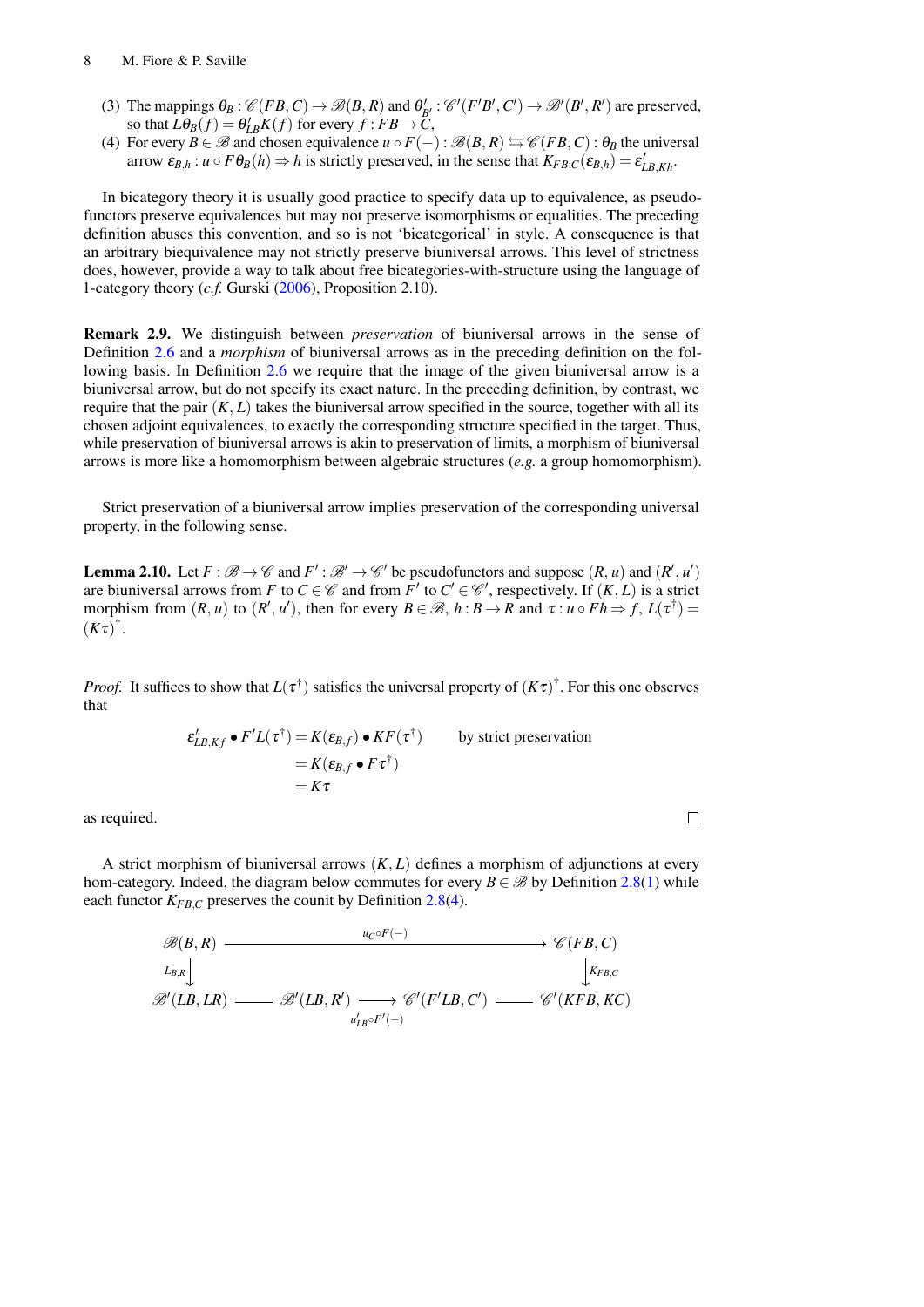#### *2.2 Bilimits*

We are now in a position to define bilimits and preservation of bilimits in terms of biuniversal arrows. Note first that for every pair of bicategories ( $\mathcal{J}, \mathcal{B}$ ) one has a *diagonal pseudofunctor*  $\Delta : \mathcal{B} \to \text{Hom}(\mathcal{J}, \mathcal{B})$  taking  $B \in \mathcal{B}$  to the constant pseudofunctor at *B*. Explicitly,  $\Delta B: \mathscr{J} \to \mathscr{B}$  takes a 2-cell  $\tau: h \to h': j \to j'$  to the identity 2-cell id<sub>B</sub> : Id<sub>B</sub>  $\Rightarrow$  Id<sub>B</sub> :  $B \to B$ . The 2-cell  $\psi_j$ : Id<sub>(∆*B*)(*j*)  $\Rightarrow$   $(\Delta B)(Id_j)$  is the identity and for a composite *j*  $\stackrel{g}{\to}$  *j'*  $\stackrel{f}{\to}$  *j''* in  $\mathscr{J}$  the 2-cell</sub>  $\phi_{f,g}: (\Delta B)(f) \circ (\Delta B)(g) \Rightarrow (\Delta B)(f \circ g)$  is  $I_{Id_B}: Id_B \circ Id_B \Rightarrow Id_B$ . A bilimit is then a biuniversal arrow.

**Definition 2.11.** A *bilimit* for  $F: \mathcal{J} \to \mathcal{B}$  is a biuniversal arrow from the diagonal pseudofunctor  $\Delta : \mathscr{B} \to \text{Hom}(\mathscr{J}, \mathscr{B})$  to F.

By Lemma [2.4](#page-5-1) this definition can be rephrased as a pseudonatural family of adjoint equivalences  $\mathscr{B}(B, \text{bilim } F) \simeq \text{Hom}(\mathscr{J}, \mathscr{B})(\Delta B, F)$ . It therefore coincides with that of Street [\(1980\)](#page-22-2) in terms of birepresentations. We say that a bicategory  $\mathscr B$  is *bicomplete* or *admits all bilimits* if for every small bicategory  $\mathscr J$  and pseudofunctor  $F : \mathscr J \to \mathscr B$  the bilimit bilim *F* exists in  $\mathscr B$ .

We now define preservation of bilimits as preservation of the corresponding biuniversal arrows, via the following lemma.

**Lemma 2.12.** For any bicategory  $\mathscr{J}$  and pseudofunctor  $H : \mathscr{B} \to \mathscr{C}$  the following diagram commutes up to canonical isomorphism:

$$
\mathcal{B} \xrightarrow{\Delta^{\mathcal{B}}} \text{Hom}(\mathcal{J}, \mathcal{B})
$$
\n
$$
H \downarrow \qquad \stackrel{\cong}{\underset{\Delta^{\mathcal{C}}}{\rightleftarrows}} \qquad H_{o(-)}
$$
\n
$$
\mathcal{C} \xrightarrow{\Delta^{\mathcal{C}}} \text{Hom}(\mathcal{J}, \mathcal{C})
$$
\n(3)

*Proof.* Let us write  $H_* := H \circ (-)$ . Unwinding the respective definitions,  $(H_* \circ \Delta^{\mathscr{B}})B : \mathscr{J} \to \mathscr{C}$  is the pseudofunctor sending every  $j \in \mathcal{J}$  to *HB*, every  $p : j \to j'$  to *H*Id<sub>*B*</sub> and every 2-cell  $\sigma : p \Rightarrow p'$ to the identity. This coincides with  $(\Delta^{\mathscr{C}} \circ H)B$  everywhere except that  $(\Delta^{\mathscr{C}} \circ H)(B)(j \stackrel{p}{\to} j') = \text{Id}_{HB}$ . So for every  $B \in \mathscr{B}$  there exists a pseudonatural isomorphism  $\alpha_B$  :  $(H_* \circ \Delta^{\mathscr{B}})B \Rightarrow (\Delta^{\mathscr{C}} \circ H)B$  with components  $\alpha_B(j) := \text{Id}_{HB}$  for all  $j \in \mathcal{J}$ . The witnessing 2-cell is the evident composite of *H*'s unit constraint  $\psi^H$  with structural isomorphisms. Thus one obtains an invertible 1-cell  $\alpha_B$  in  $\text{Hom}(\mathscr{J},\mathscr{C})$  for every  $B\in\mathscr{B}.$  To extend this to a pseudonatural isomorphism, one takes  $\overline{\alpha}_f:\alpha_{B'}\circ\overline{\alpha}_f$  $H_*(\Delta^{\mathscr{B}} f) \Rightarrow \Delta^{\mathscr{C}} (Hf) \circ \alpha_B$  (for  $f : B \to B'$ ) to be the invertible modification with components given by the structural isomorphism  $\mathrm{Id}_{HB'} \circ Hf \stackrel{\cong}{\Rightarrow} Hf \circ \mathrm{Id}_{HB}$ . Then  $(\alpha, \overline{\alpha})$  is the required isomorphism.  $\Box$ 

Thus, assuming the bilimit exists in  $\mathscr{C}$ , we say that *H* preserves the bilimit of  $F: \mathscr{J} \to \mathscr{B}$ if  $(H_*, H, (\alpha, \overline{\alpha}))$  preserves the biuniversal arrow (bilim *F*,  $\lambda$ ). By Lemma [2.7,](#page-6-3) this condition is equivalent to requiring that the canonical map  $H(\text{bilim } F) \to \text{bilim}(HF)$  is an equivalence.

#### *2.3 Biadjunctions*

Recalling that an adjunction is specified by a choice of universal arrows, we define a *biadjunction* (Gray, [1974\)](#page-21-20) by a choice of biuniversal arrows (*c.f.* Power [\(1998\)](#page-22-14)).

<span id="page-8-0"></span>**Definition 2.13.** Let  $F : \mathcal{B} \to \mathcal{C}$  be a pseudofunctor. To specify a *right biadjoint* to F is to specify a biuniversal arrow  $(UC, u_C : FUC \to C)$  from *F* to *C* for every  $C \in \mathscr{C}$ .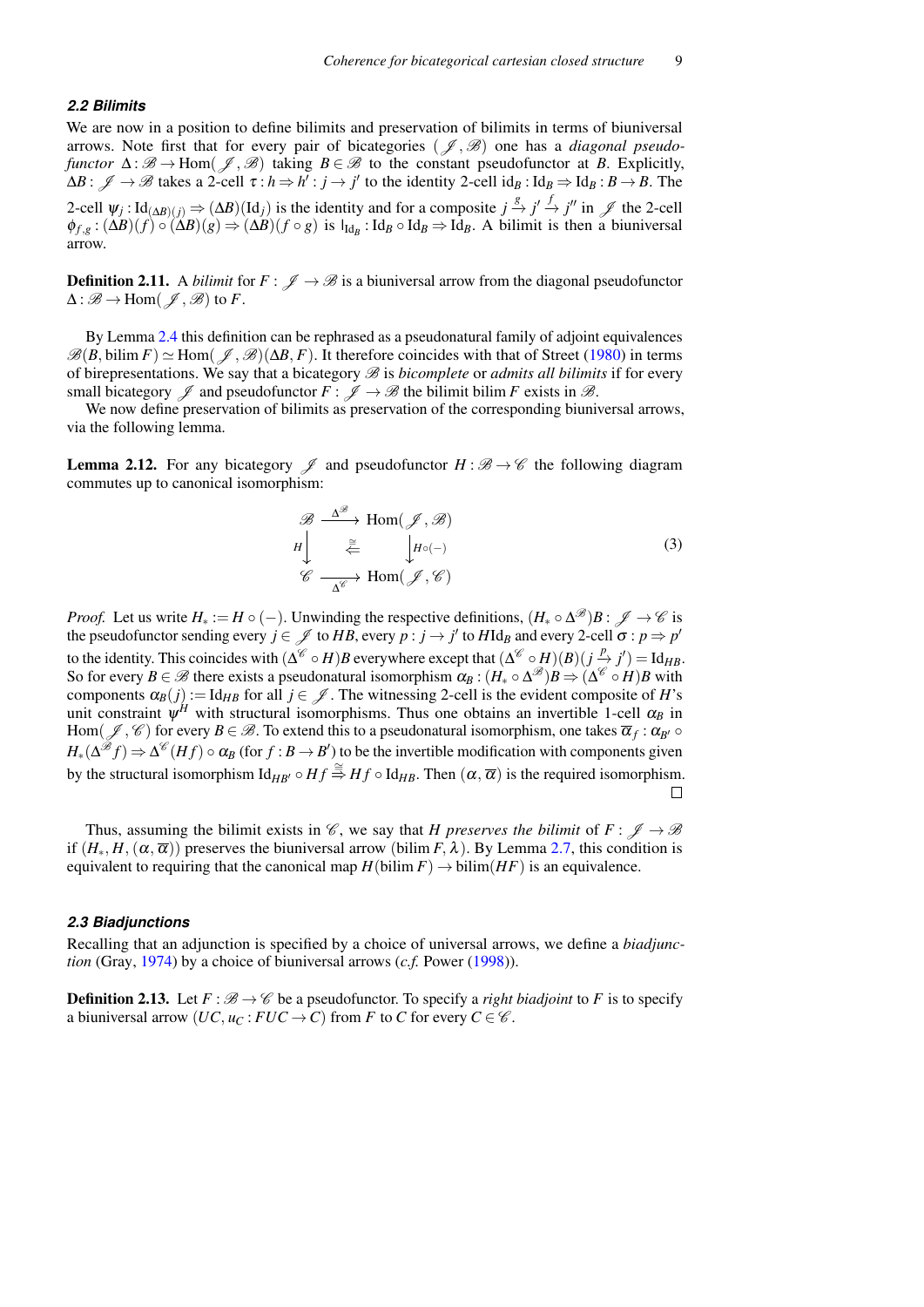Spelling out the definition, to give a right biadjoint  $U : \mathcal{C} \to \mathcal{B}$  to *F* is to give:

- A mapping  $U : ob(\mathscr{C}) \to ob(\mathscr{B})$ ,
- A family of 1-cells  $(u_C: FUC \to C)_{C \in \mathscr{C}}$ ,
- For every  $B \in B$  and  $h : FB \to C$  a 1-cell  $\theta_B(h) : B \to UC$  and an invertible 2-cell  $\varepsilon_{B,h}$ :  $u_C \circ F \theta_B(h) \Rightarrow h$  that is universal, such that the unit  $\eta_h := (\mathrm{id}_{u_C \circ Fh})^{\dagger} : h \Rightarrow \theta_B(u_C \circ Fh)$  is invertible for every *h*.

Notice that the global structure of a right biadjoint is determined by purely local data. Indeed, Definition [2.2](#page-4-0) immediately yields a family of adjoint equivalences  $u_C \circ F(-)$ :  $\mathcal{B}(B, UC) \leftrightarrows$  $\mathscr{C}(FB, C)$ :  $\theta_B$  with  $u_C \circ F(-) \dashv \theta_B$ , and one obtains the right biadjoint  $U : \mathscr{C} \to \mathscr{B}$  by setting  $U(C) := UC$  on objects,  $U(C \xrightarrow{g} C') := \theta_{UC}(g \circ u_C)$  and  $U(g \xrightarrow{g} g') := ((\sigma \circ u_C) \bullet \varepsilon_{UC,g})^{\dagger}$ . By Lemma [2.4,](#page-5-1) this definition is in turn equivalent to the more common definition of biadjunction (*e.g.* Street [\(1980\)](#page-22-2)), namely a pair of pseudofunctors  $F : \mathcal{B} \leftrightarrows \mathcal{C} : U$  together with a pseudonatural family of equivalences  $\mathcal{B}(B, UC) \simeq \mathcal{C}(FB, C)$ .

The biuniversal arrow formulation of biadjoints, relying as it does on universal properties at each level, is perhaps easiest to work with when it comes to calculations. As we shall see in Section [5.2,](#page-14-0) it is also particularly amenable to being expressed syntactically because we shall be able to construct right biadjoints—and hence cartesian closed structure—without needing global pseudo-naturality conditions.

In order to define preservation of exponentials, we extract the definition of preservation of biadjunctions from the definition of preservation of biuniversal arrows.

**Definition 2.14.** For any biadjoint pair  $F : \mathcal{B} \leftrightarrows \mathcal{C} : U$  and pseudofunctor  $F' : \mathcal{B}' \to \mathcal{C}'$ , we say that the triple  $(K, L, \rho)$  as below

$$
\begin{array}{ccc}\mathcal{B} & \xrightarrow{F} & \mathcal{C} \\
L & \xrightarrow{\rho} & \downarrow K \\
\mathcal{B}' & \xrightarrow{F'} & \mathcal{C}'\n\end{array}
$$

*preserves the biadjunction* if  $(K, L, \rho)$  preserves each biuniversal arrow  $u_C$ :  $FUC \rightarrow C$  in the sense of Definition [2.6.](#page-5-0) If  $\rho$  is the identity and  $(K, L)$  is a strict morphism of each biuniversal arrow in the sense of Definition [2.8,](#page-6-1) we call (*K*, *L*) a *strict morphism of biadjunctions*.

## <span id="page-9-0"></span>**3. cc-Bicategories**

We now instantiate the definitions of the preceding section to define cc-bicategories. To avoid confusion with the 'cartesian bicategories' of Carboni and Walters [\(1987\)](#page-21-13) we call a bicategory with finite products an *fp-bicategory*. Our definition asks for a right biadjoint to the diagonal pseudofunctor  $\Delta^{(n)}$ :  $\mathscr{B} \to \mathscr{B}^{\times n}$   $(n \in \mathbb{N})$  by requiring a choice of biuniversal arrow  $(\pi_1, \ldots, \pi_n)$ :  $\Delta^{(n)}(\prod_n (A_1,\ldots,A_n)) \to (A_1,\ldots,A_n)$  for every  $A_1,\ldots,A_n\in\mathscr{B}.$  We choose to work immediately with *n*-ary products for all *n*—a so-called 'unbiased' definition, *c.f.* (Leinster, [2004,](#page-22-0) §3.1)—as opposed to the 'biased' definition requiring binary products and a terminal object. This avoids having to repeatedly distinguish between the unary and nullary cases. Our strictification theorem (Proposition [4.1\)](#page-12-1) will entail that these two approaches are equivalent: from a biased structure one can define an unbiased structure by induction, while from an unbiased structure one can restrict to a biased structure, and these operations are mutually inverse (up to biequivalence).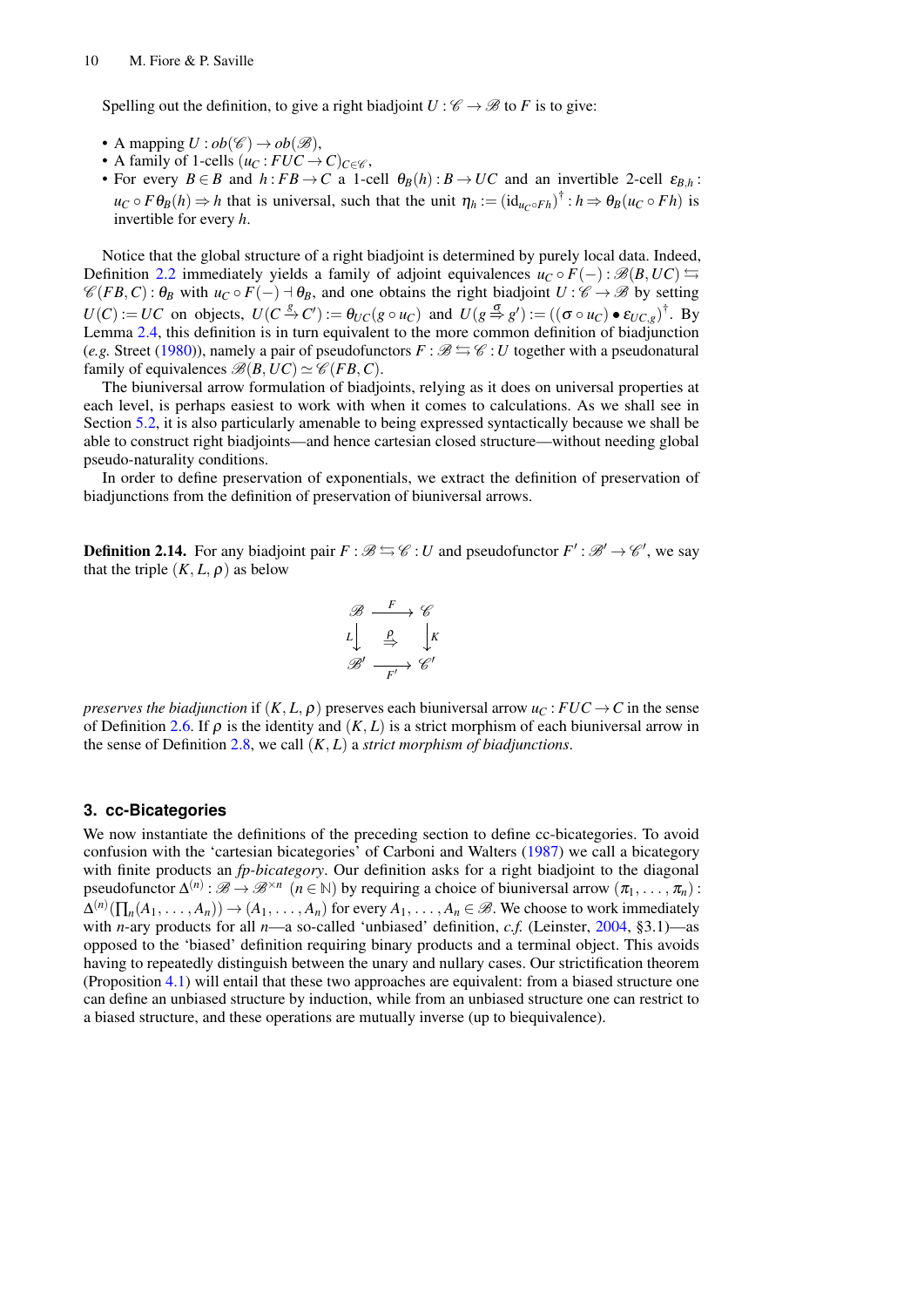**Notation 3.1.** We write  $A_{\bullet}$  for a finite sequence  $A_1, \ldots, A_n$  ( $n \in \mathbb{N}$ ).

**Definition 3.2.** An *fp-bicategory* ( $\mathscr{B}, \Pi_n(-)$ ) is a bicategory  $\mathscr{B}$  equipped with the following data for all  $A_1, \ldots, A_n \in ob(\mathcal{B})$   $(n \in \mathbb{N})$  and  $k = 1, \ldots, n$ :

- (1) A chosen object  $\prod_n (A_1, \ldots, A_n)$ ,
- (2) Chosen *projections*  $\pi_k : \prod_n (A_1, \ldots, A_n) \to A_k$ ,
- (3) For every  $X \in ob(\mathcal{B})$  an adjoint equivalence

<span id="page-10-0"></span>
$$
\mathscr{B}(X,\prod_n(A_1,\ldots,A_n)) \xrightarrow{\mu \sim \text{min}(A_1,\ldots,A_n) \longrightarrow} \prod_{i=1}^n \mathscr{B}(X,A_i)
$$
\n
$$
(4)
$$

specified by a choice of universal arrows with components  $\sigma_f^{(i)}$  $f_{\bullet}^{(i)}$ :  $\pi_i \circ \langle f_1, \ldots, f_n \rangle \stackrel{\cong}{\Rightarrow} f_i$  for  $i = 1, \ldots, n$ .

We call the right adjoint  $\langle (-)_1, \ldots, (-)_n \rangle$  the *n-ary tupling*.

An fp-bicategory has *strict products* if every equivalence [\(4\)](#page-10-0) is an isomorphism. When the underlying bicategory is a 2-category, one recovers the 2-categorical (Cat-enriched) definition of finite products.

Unwrapping the definition as we did for Definition [2.2](#page-4-0) yields the following universal property. For any finite family of 1-cells  $(f_i: X \to A_i)_{i=1,\dots,n}$  there exists a 1-cell  $\langle f_1, \dots, f_n \rangle$ :  $X \to \prod_n (A_1, \ldots, A_n)$  and a family of invertible 2-cells  $(\boldsymbol{\varpi}_{f_\bullet}^{(i)})$  $f_{\bullet}^{(l)}: \pi_i \circ \langle f_1, \ldots, f_n \rangle \Rightarrow f_i \big)_{i=1,\ldots,n}.$ These are universal in the sense that, for any 1-cell  $g: X \to \prod_n (A_1, \ldots, A_n)$  and family of 2-cells  $(\alpha_i : \pi_i \circ g \Rightarrow f_i : X \to A_i)_{i=1,...,n}$ , there exists a 2-cell  $p^{\dagger}(\alpha_1, ..., \alpha_n) : g \Rightarrow \langle f_1, ..., f_n \rangle$ :  $X \to \prod_n (A_1, \ldots, A_n)$ , unique such that the following diagram commutes for  $i = 1, \ldots, n$ :



**Notation 3.3.** We adopt standard categorical notation where possible. For instance, we write  $A \times B$ for  $\prod_2(A, B)$  and  $f \times g$  (resp.  $\tau \times \sigma$ ) for the pseudofunctorial action of the product on 1-cells (resp. 2-cells). We denote the *terminal object*  $\Pi_0()$  by 1.

**Remark 3.4.** We shall assume throughout that the unary product  $\Pi_1(-)$  is the identity, *i.e.* that  $\prod_1(A) = A$ ,  $\pi_1^A = \text{Id}_A$ ,  $\langle f \rangle = f$  and  $\overline{\omega}_f = I_f$ : Id  $\circ f \Rightarrow f$ .

Example 3.5. The bicategory of spans over a lextensive category has finite biproducts: finite bicategorical products which coincide with finite bicategorical coproducts (Lack et al., [2010,](#page-22-15) Theorem 6.2). Biproduct structure is defined using the coproduct structure of the underlying category (*c.f.* the biproduct structure of the category of relations).

To define cartesian closed structure on an fp-bicategory  $(\mathscr{B}, \Pi_n(-))$ , we specify a biadjunction  $(-) \times A \times (A \Rightarrow -)$  for every  $A \in \mathcal{B}$ . Following Definition [2.13,](#page-8-0) we define this by requiring an object  $(A \Rightarrow B)$  and a biuniversal arrow eval<sub>*A,B*</sub> :  $(A \Rightarrow B) \times A \rightarrow B$  for every *A*, *B*  $\in \mathcal{B}$ .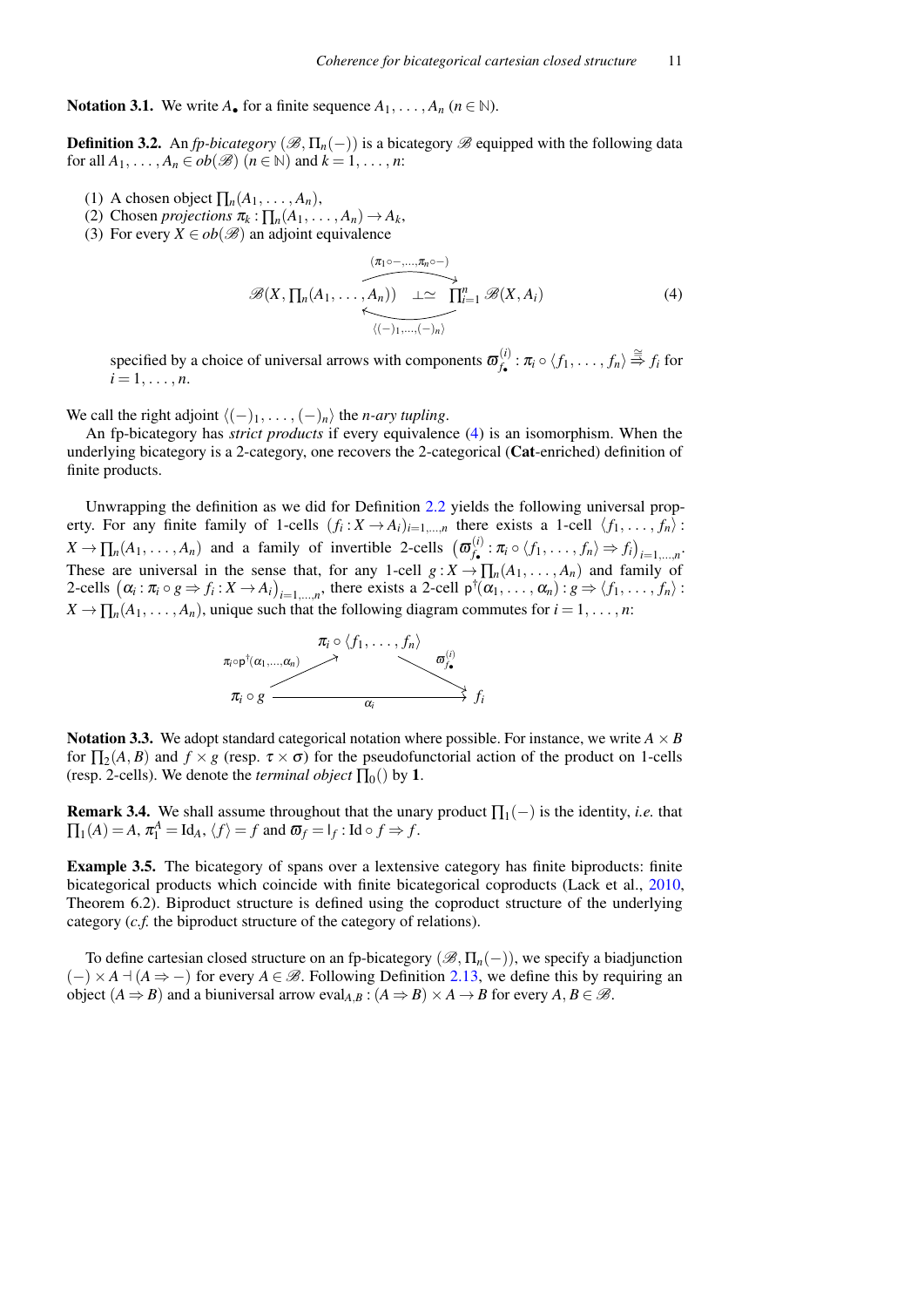**Definition 3.6.** A *cartesian closed bicategory* or *cc-bicategory* is an fp-bicategory ( $\mathcal{B}, \Pi_n(-)$ ) equipped with the following data for every  $A, B \in ob(\mathcal{B})$ :

- (1) A chosen object  $(A \Rightarrow B)$ ,
- (2) A chosen 1-cell eval<sub>*A,B*</sub> :  $(A \Rightarrow B) \times A \rightarrow B$ ,
- (3) For every  $X \in ob(\mathcal{B})$ , an adjoint equivalence

<span id="page-11-0"></span>
$$
\mathscr{B}(X, A \Rightarrow B) \xrightarrow[\lambda \qquad \lambda]{\text{eval}_{A,B} \circ (- \times A)} \mathscr{B}(X \times A, B) \tag{5}
$$

specified by a choice of universal arrows  $\varepsilon_f$  : eval<sub>*A*,*B*</sub>  $\circ$   $(\lambda f \times A) \stackrel{\cong}{\Rightarrow} f$ .

We call the functor  $\lambda$ (-) *currying* and refer to  $\lambda f$  as the *currying of f*.

A cc-bicategory is *strictly cartesian closed* if it has strict products and every equivalence [\(5\)](#page-11-0) is an isomorphism. When the underlying bicategory is a 2-category, one recovers the definition of Cat-enriched cartesian closed categories (*e.g.* Hirschowitz [\(2013\)](#page-22-16), §6), which we call *2-cc 2-categories*; the prototypical example is Cat with its familiar cartesian closed structure.

**Notation 3.7.** As for products, we adopt standard categorical notation such as  $f \Rightarrow g$  (resp.  $\alpha \Rightarrow \beta$ ) where possible.

The adjoint equivalences [\(5\)](#page-11-0) give rise to the following universal property. For every 1-cell  $f: X \times A \to B$  there exists a 1-cell  $\lambda f: X \to (A \Rightarrow B)$  and an invertible 2-cell  $\varepsilon_f$ : eval<sub>*A,B*</sub>  $\circ$  $(\lambda f \times A) \Rightarrow f$ . This is universal in the sense that for any 1-cell  $g: X \rightarrow (A \Rightarrow B)$  and 2-cell  $\alpha$  : eval<sub>*A*,*B*  $\circ$  (*g* × *A*)  $\Rightarrow$  *f* there exists a 2-cell  $e^{\dagger}(\alpha)$  : *g*  $\Rightarrow$  *Af*, unique such that the following</sub> diagram commutes:



<span id="page-11-1"></span>**Remark 3.8.** If  $\alpha$  is invertible then so is the transpose  $e^{\dagger}(\alpha)$ ; likewise if  $\alpha_1, \ldots, \alpha_n$  are all invertible then so is  $p^{\dagger}(\alpha_1,\ldots,\alpha_n)$ . These both follow from the general theory of (bi)universal arrows: if  $(R, u)$  is a biuniversal arrow from  $F : \mathcal{B} \to \mathcal{C}$  to  $C \in \mathcal{C}$  and  $\tau : u \circ F f \Rightarrow h : FB \to C$  is invertible, then so is  $\tau^{\dagger}$  :  $f \Rightarrow \theta_B(h)$  :  $B \to R$ . To see this, observe (1) that  $\theta_B$  is a functor; (2) that the unit  $\eta_B$  of the adjunction  $u \circ F(-) \circ \theta_B$  is invertible; and (3) that  $\tau^{\dagger} = \theta_B(\tau) \bullet \eta_B$ .

By Lemma [2.4,](#page-5-1) the definition of cc-bicategories above may be rephrased to parallel the 'hom-set' definition of cartesian closed categories. For every fp-bicategory  $(\mathscr{B}, \Pi_n(-))$  one obtains pseudonatural equivalences  $\mathscr{B}(X, \prod_{i=1}^{n} A_i) \simeq \prod_{i=1}^{n} \mathscr{B}(X, A_i)$  (for  $X, A_1, \ldots, A_n \in ob(\mathscr{B})$ and  $n \in \mathbb{N}$ ) and for every cc-bicategory  $(\mathcal{B}, \Pi_n(-), \Rightarrow)$  one obtains pseudonatural equivalences  $\mathscr{B}(X, A \Rightarrow B) \simeq \mathscr{B}(X \times A, B)$  (for  $X, A, B \in ob(\mathscr{B})$ ).

Cartesian closed bicategories were first studied by Makkai [\(1996\)](#page-22-17), who introduced a cartesian closed bicategory of categories, 'anafunctors', and natural transformations. Other examples include the bicategory of operads (Gambino and Joyal, [2017\)](#page-21-12), bicategories of concurrent games (Paquet, [2020\)](#page-22-10), and—in the style of models of linear logic—the *Kleisli bicategory* of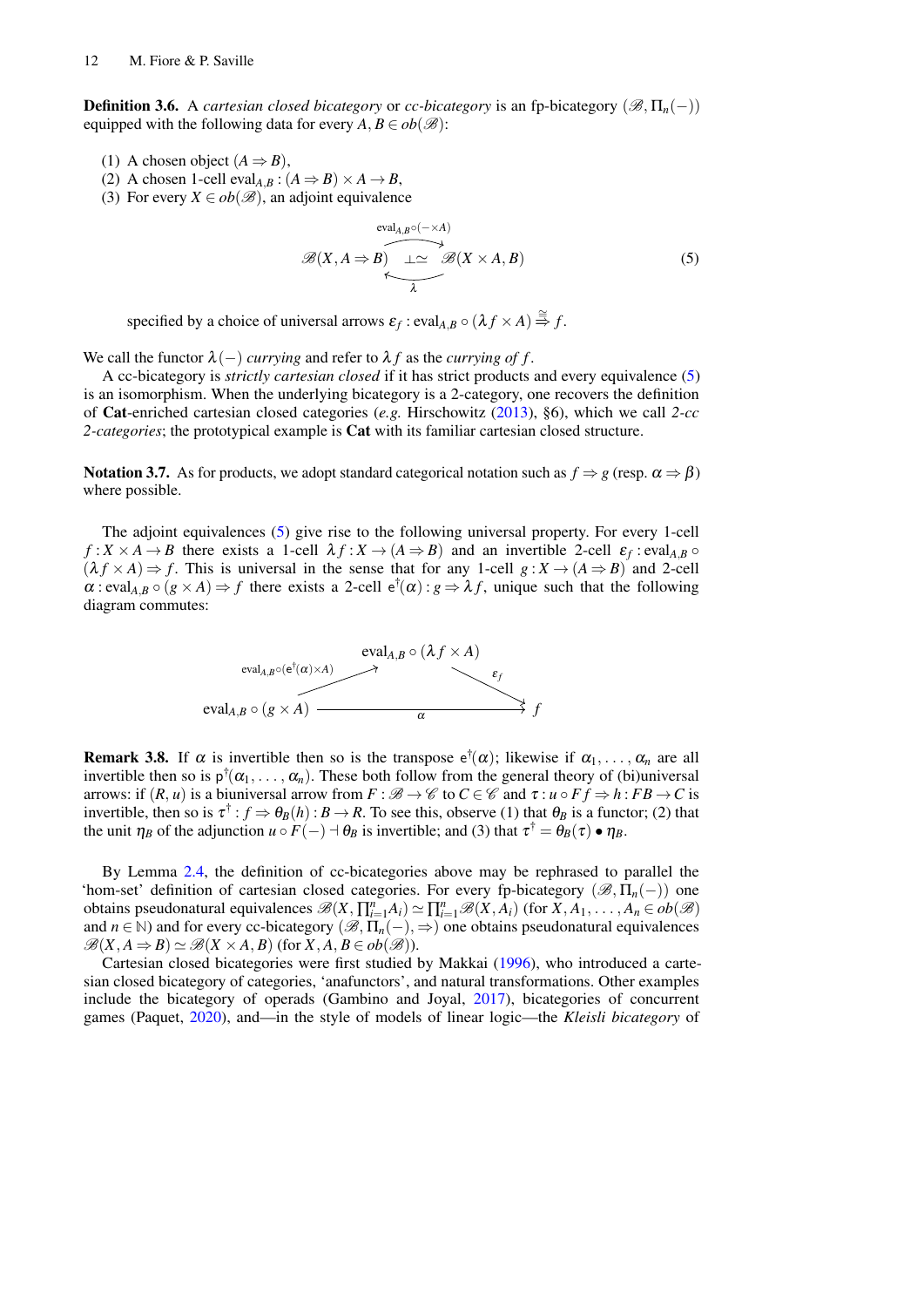a suitably-structured pseudocomonad on a symmetric monoidal closed bicategory with finite products (Paquet, [2020,](#page-22-10) Theorem 2.58); the bicategory of generalised species (Fiore et al., [2007\)](#page-21-2) arises in this manner. For our purposes, the following further example will be crucial.

**Lemma 3.9** (Saville [\(2020,](#page-22-18) Chapter 6)). For any small bicategory  $\mathscr{B}$  the 2-category  $Hom(\mathcal{B}^{op}, \mathbf{Cat})$  has all bilimits, given pointwise, and admits a cartesian closed structure with exponentials  $[P, Q](-) := \text{Hom}(\overline{\mathscr{B}}^{\text{op}}, \text{Cat})(Y(-) \times P, Q)$ .

## <span id="page-12-0"></span>**4. Coherence-by-strictification for cc-bicategories**

We are already in a position to prove a coherence-by-strictification result for cc-bicategories. The argument is a small refinement of Power's proof of coherence for bicategories with finite bilimits (Power, [1989](#page-22-3)*a*, Theorem 4.1). The proof does not go through verbatim, because the exponentials in Hom $(\mathscr{B}^{op}, \mathbf{Cat})$  are not generally strict. The solution is to first strictify the bicategory  $\mathscr{B}$  to a 2-category  $\mathscr{C}$ , then pass to the 2-category  $[\mathscr{C}^{op}, \mathbf{Cat}]$  of 2-functors, 2-natural transformations, and modifications. This is cartesian closed as a 2-category—and hence as a bicategory—by general enriched category theory (Day, [1970,](#page-21-21) Example 5.2).

<span id="page-12-1"></span>**Proposition 4.1.** For any small cc-bicategory ( $\mathcal{B}, \Pi_n(-)$ ,  $\Rightarrow$ ) there exists a 2-cc 2-category  $(\mathscr{C}, \Pi_n(-), \Rightarrow)$  such that  $\mathscr{B} \simeq \mathscr{C}$ .

*Proof.* By Power's result we may assume without loss of generality that  $(\mathscr{B}, \Pi_n(-), \Rightarrow)$  is a 2-category with 2-categorical products and pseudo-exponentials. In particular, the assumption that  $\mathscr{B}$  is a 2-category means it admits a 2-categorical Yoneda embedding  $Y: \mathscr{B} \hookrightarrow [\mathscr{B}^{op}, \mathbf{Cat}]$ . Let  $\overline{\mathscr{B}}$  denote the closure of  $ob(Y\mathscr{B})$  under equivalences and factor the Yoneda embedding as

 $\mathscr{B} \stackrel{i}{\to} \overline{\mathscr{B}} \stackrel{j}{\to} [\mathscr{B}^{op}, \mathbf{Cat}]$ , for *j* the inclusion. By the 2-categorical Yoneda lemma, *i* is a biequivalence. It remains to show that  $\overline{\mathscr{B}}$  inherits a cartesian closed structure from  $[\mathscr{B}^{op}, \mathbf{Cat}]$ : we mimic Power's approach. For any  $P, Q \in ob(\overline{\mathscr{B}})$  the strict exponential  $(jP \Rightarrow jQ)$  exists in  $[\mathscr{B}^{op}, \mathbf{Cat}]$ . By definition of  $\overline{\mathscr{B}}$  there exist  $B, C \in ob(\mathscr{B})$  such that  $P \simeq YB$  and  $O \simeq YC$ . Then, since Y certainly preserves exponentials,  $(jP \Rightarrow jQ) \simeq (jYB \Rightarrow jYC) \simeq Y(B \Rightarrow C)$  and the exponential (*iP*  $\Rightarrow iO$ ) is in  $\overline{\mathscr{B}}$ , as required.  $\Box$ 

Although not the main focus of this paper, we pause briefly to observe that the preceding argument can be adapted to closed monoidal bicategories. A monoidal bicategory can be simply characterised as a one-object tricategory: for a full definition see (Stay, [2016\)](#page-22-19). Closed structure is then defined in the usual manner.

Definition 4.2 (Day and Street [\(1997,](#page-21-7) Definition 5)). A *closed monoidal bicategory* is a monoidal bicategory ( $\mathscr{B}, \otimes, I$ ) equipped with a choice of right biadjoint  $(-) \otimes A \dashv (A \Rightarrow -)$  for every  $A \in \mathscr{B}$ .

Our strategy is to replace enrichment over Cat with enrichment over Gray, the category of 2-categories and 2-functors equipped with the Gray tensor product (Gray, [1974,](#page-21-20) Theorem I.4.9).

## Definition 4.3.

- (1) A Gray*-monoid* is a monoid in Gray.
- (2) A *pseudo-closed* Gray-monoid is a Gray-monoid (**C**, ⊗, *I*) equipped with a choice of right biadjoint  $(-) \otimes A \dashv (A \Rightarrow -)$  for every  $A \in \mathbb{C}$ .
- (3) A Gray*-closed* Gray-monoid is a Gray-monoid (**C**, ⊗, *I*) equipped with a choice of Gray-enriched right adjoint  $(-) \otimes A \dashv (A \Rightarrow -)$  for every  $A \in \mathbb{C}$ .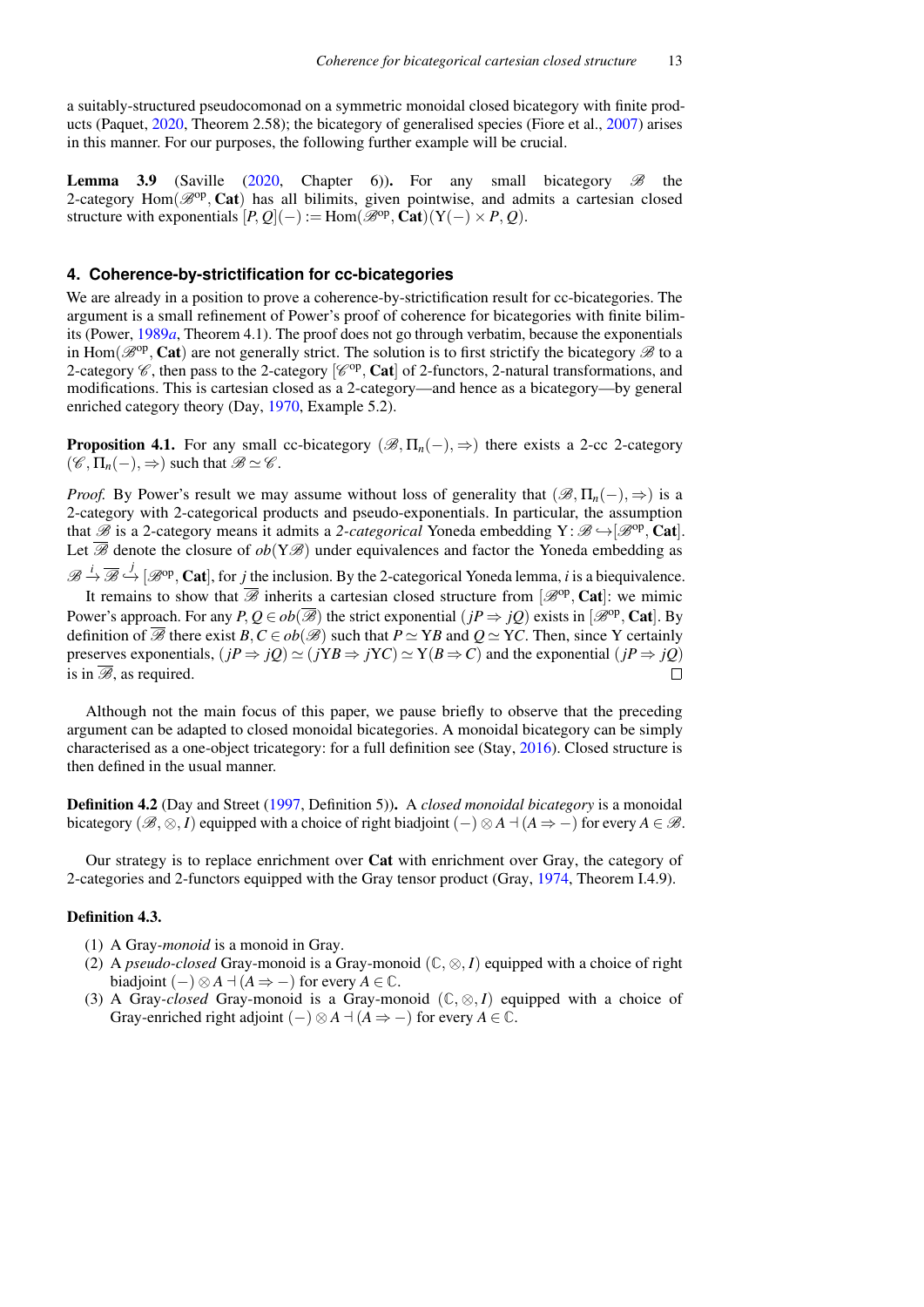Thus, a Gray-monoid is pseudo-closed if it is equipped with closed structure as a monoidal bicategory. For an explicit definition of Gray-monoids, see *e.g.* (Day and Street, [1997,](#page-21-7) §1).

**Proposition 4.4.** Every closed monoidal bicategory ( $\mathcal{B}, \otimes, I, \Rightarrow$ ) is biequivalent, as a closed monoidal bicategory, to a Gray-closed Gray-monoid.

*Proof.* Since a monoidal bicategory is a one-object tricategory, the coherence theorem for tricate-gories (Gordon et al., [1995\)](#page-21-9) entails that  $\mathscr B$  is monoidally-biequivalent to a Gray-monoid  $\mathscr G$ . Write this  $F : \mathscr{G} \leftrightarrows \mathscr{B} : G$ . Then  $\mathscr{G}$  acquires a pseudo-closed structure with  $(X \Rightarrow Y) := G(FX \Rightarrow FY)$ , so without loss of generality we may assume  $\mathscr B$  is a pseudo-closed Gray-monoid.

By a standard fact of enriched category theory, the underlying category of the Gray-enriched functor category [ $\mathcal{B}^{op}$ , Gray] is the category of Gray-functors and Gray-natural transformations (*e.g.* (Kelly, [1982\)](#page-22-20)). Since Gray is symmetric monoidal closed, complete and cocomplete, Gray-enriched Day convolution makes [ $\mathcal{B}^{op}$ , Gray] into a Gray-enriched closed monoidal category  $([\mathscr{B}^{op}, Gray], \circledast, YI, \multimap)$  and the Yoneda functor Y becomes a Gray-enriched strong monoidal functor (Day, [1970\)](#page-21-21).

We now emulate the argument for cc-bicategories. Let  $\overline{\mathscr{B}}$  be the closure of  $ob(Y\mathscr{B}) \subset$  $[\mathcal{B}^{op}, Gray]$  under equivalences. Factor Y as  $\mathcal{B} \stackrel{i}{\rightarrow} \overline{\mathcal{B}} \stackrel{j}{\rightarrow} [\mathcal{B}^{op}, Gray]$ . By the Yoneda lemma, *i* is a biequivalence. We claim that  $\overline{\mathscr{B}}$  inherits a closed monoidal structure from  $[\mathscr{B}^{op},Gray]$ .

First, the unit Y*I* is certainly in  $\overline{\mathscr{B}}$ . Next, if *P*,  $Q \in \overline{\mathscr{B}}$  then  $P \simeq YA$  and  $Q \simeq YB$  for some  $A, B \in \mathcal{B}$ . Then  $jP \circledast jQ \in [\mathcal{B}^{op}, Gray]$  and we have  $jP \circledast jQ \simeq YA \circledast YB \simeq Y(A \otimes B) \in \overline{\mathcal{B}}$  as required. Now we want to show  $(jP \sim jQ) \in \overline{\mathscr{B}}$ . We argue as above, using the fact Y preserves the closed structure:  $(jP \rightarrow jQ) \simeq (YA \rightarrow YB) \simeq Y(A \Rightarrow B) \in \overline{\mathscr{B}}$ .

Finally, *i* preserves the closed monoidal structure because Y preserves this structure.  $\Box$ 

## <span id="page-13-0"></span>**5. From coherence-by-strictification to Mac Lane-style coherence**

We now turn to proving a Mac Lane-style coherence result from Proposition [4.1.](#page-12-1) The strategy is reminiscent of the normalisation-by-evaluation argument of Čubrić et al.  $(1998)$  $(1998)$ . While Proposition [4.1](#page-12-1) requires remarkably little technical machinery, our approach to Mac Lane style coherence requires two further components: a suitable notion of cc-pseudofunctor (Section [5.1\)](#page-13-1) and a construction of the free cc-bicategory (Section [5.2\)](#page-14-0).

#### <span id="page-13-1"></span>*5.1 Cartesian closed pseudofunctors*

We define preservation of products and exponentials as preservation of the corresponding biuniversal arrows. Thus, while a cartesian closed functor preserves products and exponentials up to isomorphism, its bicategorical counterpart preserves products and exponentials up to equivalence.

## Definition 5.1.

(1) An *fp-pseudofunctor*  $(F, q^{\times}) : (\mathscr{B}, \Pi_n(-)) \to (\mathscr{C}, \Pi_n(-))$  is a pseudofunctor  $F : \mathscr{B} \to \mathscr{C}$ equipped with specified adjoint equivalences

<span id="page-13-2"></span>
$$
\langle F\pi_1,\ldots,F\pi_n\rangle: F(\prod_{i=1}^n A_i) \leftrightarrows \prod_{i=1}^n (FA_i): \mathbf{q}_{\mathbf{A}_{\bullet}}^{\times}
$$
 (6)

for every  $A_1, \ldots, A_n \in ob(\mathcal{B})$   $(n \in \mathbb{N})$ .

(2) A *cc-pseudofunctor*  $(F, q^{\times}, q^{\Rightarrow}) : (\mathscr{B}, \Pi_n(-), \Rightarrow) \to (\mathscr{C}, \Pi_n(-), \Rightarrow)$  is an fp-pseudofunctor  $(F, q^{\times})$  equipped with specified adjoint equivalences

<span id="page-13-3"></span>
$$
s_{A,B}: F(A \Rightarrow B) \leftrightarrows (FA \Rightarrow FB): q_{A,B}^{\Rightarrow} \tag{7}
$$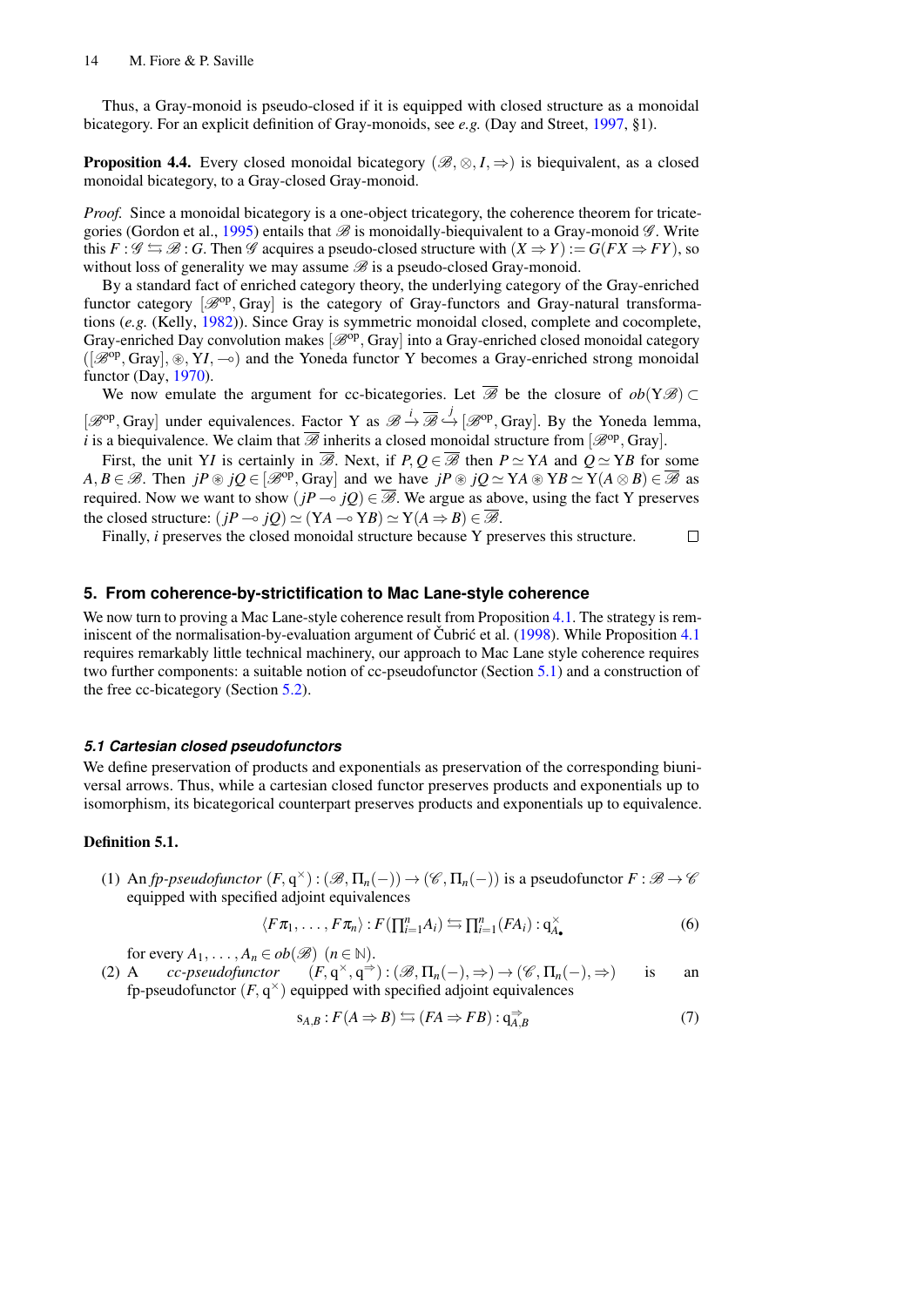for every  $A, B \in ob(\mathcal{B})$ , where  $s_{A,B}: F(A \Rightarrow B) \rightarrow (FA \Rightarrow FB)$  is the exponential transpose of  $F(\text{eval}_{A,B}) \circ q_{A\Rightarrow B,A}^{\times}$ .

As it has been throughout, the extra data is the *right* adjoint: thus, we assume that  $\langle F\pi_1, \ldots, F\pi_n \rangle \dashv q^\times$  and  $s_{A,B} \dashv q^\Rightarrow$ . Instantiating Definition [2.8,](#page-6-1) we obtain the definition of a strict cc-pseudofunctor.

#### Definition 5.2.

- (1) A pseudofunctor *F* is *strict* if it strictly preserves identities and composition:  $F(\text{Id}_X) = \text{Id}_{FX}$ and  $F(f \circ g) = F f \circ F g$ .
- (2) An fp-pseudofunctor  $(F, q^{\times})$  is *strict* if *F* is strict and satisfies

$$
F(\prod_n(A_1,\ldots,A_n)) = \prod_n(FA_1,\ldots,FA_n)
$$
  
\n
$$
F(\pi_i^{A_1,\ldots,A_n}) = \pi_i^{FA_1,\ldots,FA_n}
$$
  
\n
$$
F\langle t_1,\ldots,t_n\rangle = \langle Ft_1,\ldots,Ft_n\rangle
$$
  
\n
$$
F\varpi_{i_1,\ldots,i_n}^{(i)} = \varpi_{Ft_1,\ldots,Ft_n}^{(i)}
$$
  
\n
$$
q_{A_1,\ldots,A_n}^{\times} = \mathrm{Id}_{\Pi_n(FA_1,\ldots,FA_n)}
$$

with adjoint equivalences canonically induced by the 2-cells  $p^{\dagger}(r_{\pi_1}, \ldots, r_{\pi_n}) : \text{Id} \stackrel{\cong}{\Rightarrow}$  $\langle \pi_1, \ldots, \pi_n \rangle$ .

(3) A cc-pseudofunctor  $(F, q^{\times}, q^{\Rightarrow})$  is *strict* if  $(F, q^{\times})$  is a strict fp-pseudofunctor and *F* satisfies

$$
F(A \Rightarrow B) = (FA \Rightarrow FB)
$$
  
\n
$$
F(\text{eval}_{A,B}) = \text{eval}_{FA,FB}
$$
  
\n
$$
F(\lambda t) = \lambda (Ft)
$$
  
\n
$$
F(\varepsilon_t) = \varepsilon_{Ft}
$$
  
\n
$$
q_{A,B}^{\Rightarrow} = \text{Id}_{FA \Rightarrow FB}
$$

with equivalences canonically induced by the 2-cells

$$
{\mathop{\mathrm{e}}\nolimits^{\dagger}(\mathop{\mathrm{eval}}\nolimits_{FA,FB}\circ\kappa):\mathop{\mathrm{Id}}\nolimits_{(FA\Rightarrow FB)}\overset{\cong}{\to} \lambda\left(\mathop{\mathrm{eval}}\nolimits_{FA,FB}\circ\mathop{\mathrm{Id}}\nolimits_{(FA\Rightarrow FB)\times FA}\right)}
$$

for  $\kappa$  the canonical isomorphism  $Id_{FA\Rightarrow FB} \times FA \cong Id_{(FA\Rightarrow FB)\times FA}$ .

In the 1-categorical setting, a product-preserving functor  $(F, q^{\times} = \langle F\pi_1, \ldots, F\pi_n \rangle^{-1})$  satisfies  $q^{\times} \circ \prod_{i=1}^{n} F f_i = F(\prod_{i=1}^{n} f_i) \circ q^{\times}$  for every family  $(f_i : A_i \to A'_i)_{i=1,\dots,n}$ . This extends to the bicategorical setting. Indeed, for any fp-pseudofunctor  $(F, q^{\times})$ :  $(\mathscr{B}, \Pi_n(-)) \to (\mathscr{C}, \Pi_n(-))$ one can translate the 1-categorical proof into a composite of canonical 2-cells nat*f*• :  $q_{A'_\bullet}^{\times} \circ \prod_{i=1}^n F f i \Rightarrow F(\prod_{i=1}^n f_i) \circ q_{A_\bullet}^{\times}$  so that  $(q^{\times}, \text{nat})$  becomes a pseudonatural equivalence  $\prod_{i=1}^{n}$   $(F(-), \ldots, F(-)) \Rightarrow (F \circ \prod_{i=1}^{n})(-, \ldots, F(-))$  in  $\text{Hom}(\prod_{i=1}^{n} \mathcal{B}, \mathcal{C})$ . In the next section we make this 'translation' precise.

## <span id="page-14-0"></span>*5.2 The free cc-bicategory on a graph*

Our statement of Mac Lane-style coherence will be that the free cc-bicategory on a graph is locally an equivalence relation (throughout we say simply *graph* to mean a directed graph). In Section [5.2.1](#page-15-0) we construct this cc-bicategory and prove the required freeness universal properties. Then, in Section [5.2.2,](#page-18-0) we make precise the relationship between the free cc-bicategory on a graph and the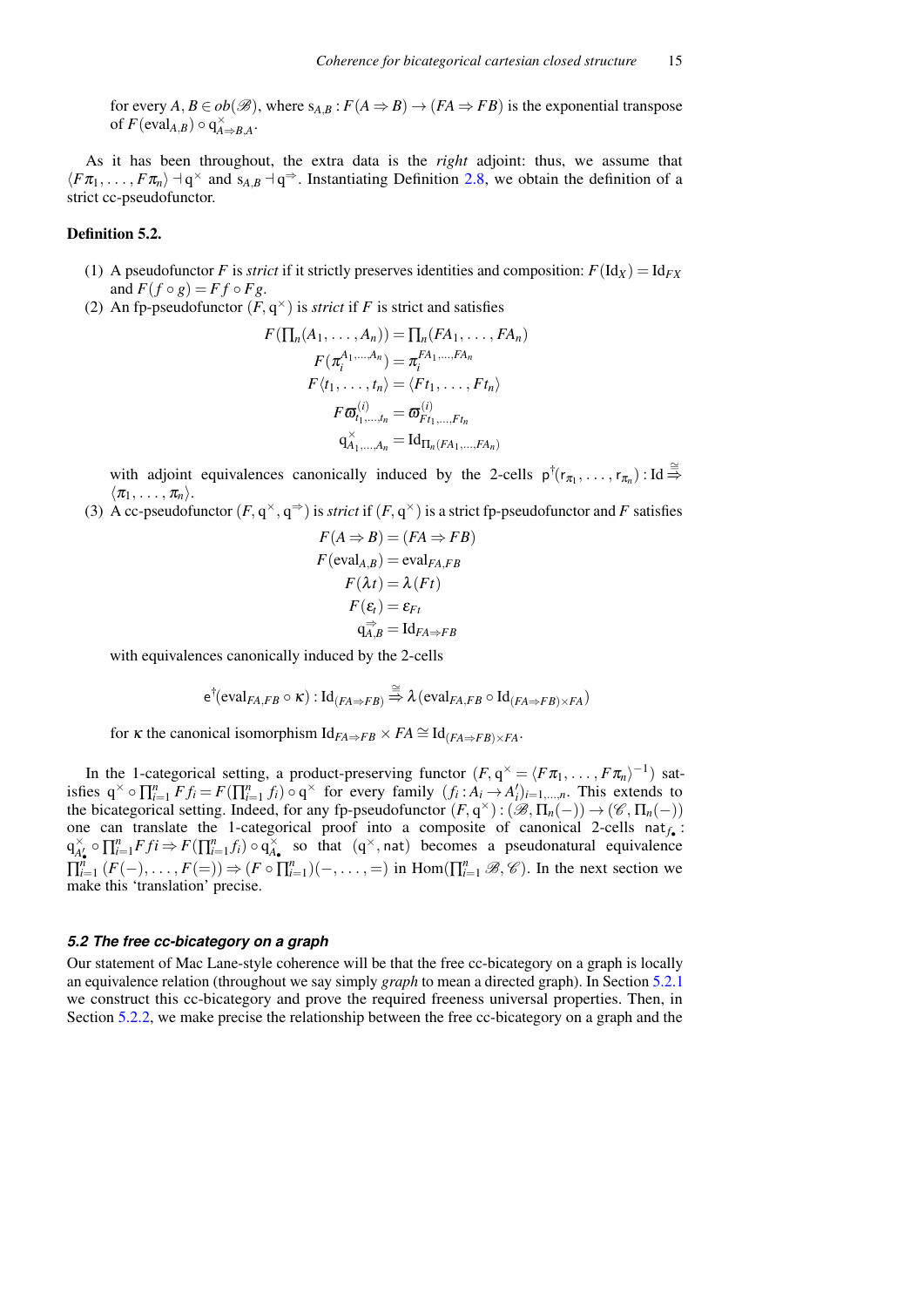free cartesian closed category on the same graph. In Section [5](#page-13-0) we shall use this to substantiate Principle [1.3.](#page-3-1)

#### <span id="page-15-0"></span>*5.2.1 Constructing the free cc-bicategory*

Our construction is in the style of the equational presentation of cartesian closed categories of Lambek and Scott [\(1986,](#page-22-21) §I.3). For a type-theoretic presentation, constructed as the syntactic model of a type theory in the style of the simply-typed lambda calculus, see (Saville, [2020,](#page-22-18) Chapter 5).

The axiomatisation is simplified by the use of biuniversal arrows. An alternative approach would be to encode the projection, pairing, currying, and application operations, together with a unit and counit for each of products and exponentials, subject to naturality, invertibility, the triangle laws, and congruence conditions (*c.f.* (Hilken, [1996\)](#page-22-22) and (Ouaknine, [1997\)](#page-22-11)). Instead, for each of products and exponentials we require only two 2-cell introduction rules and four equations to specify the required adjunctions.

**Notation 5.3.** Let G be a graph. We write  $G_0$  for the set of nodes in G and  $\widetilde{G_0}$  for the set generated by the grammar  $A_1, \ldots, A_n, C, D ::= B \mid \prod_n (A_1, \ldots, A_n) \mid C \Rightarrow D$  (where  $B \in G_0$  and  $n \in \mathbb{N}$ ). For  $A, B \in G_0$ , write  $G(A, B)$  for the set of edges from *A* to *B*.

**Construction 5.4.** For any graph G define a cc-bicategory  $\mathscr{F}[G]$  as follows. For objects, set  $ob(\mathscr{F}[G]) := \widetilde{G_0}$ . The 1-cells, 2-cells and equational theory are defined by the deductive system of Figures [1,](#page-16-0) [2a](#page-17-0) and [2b.](#page-17-0) The equational theory makes  $(\bar{\omega}^{(1)}, \ldots, \bar{\omega}^{(n)})$  and  $\varepsilon$  universal arrows; to ensure the adjunctions [\(4\)](#page-10-0) and [\(5\)](#page-11-0) are adjoint equivalences, we further require each unit is invertible.

We abuse notation by denoting whiskering in the usual manner.

For any graph G the bicategory  $\mathscr{F}[G]$  is *locally groupoidal*: every 2-cell is invertible. This is proven by a straightforward induction on the 2-cells in Figures [1](#page-16-0) and [2,](#page-17-0) using Remark [3.8](#page-11-1) for the  $p^{\dagger}(-, \ldots, =)$  and  $e^{\dagger}(-)$  cases.

Restricting to strict cc-pseudofunctors yields a strict free property for  $\mathscr{F}[G]$ . Recall that every bicategory  $\mathscr B$  has an *underlying graph* with nodes the objects of  $\mathscr B$  and a unique edge  $A \rightsquigarrow B$ for each 1-cell  $f : A \to B$  in  $\mathcal{B}$ . We do not distinguish notationally between a bicategory and its underlying graph, and write *t* for the canonical inclusion  $G \hookrightarrow \mathscr{F}[G]$ .

<span id="page-15-2"></span>**Lemma 5.5.** For any graph G, cc-bicategory  $(\mathscr{C}, \Pi_n(-), \Rightarrow)$  and graph homomorphism  $h : G \rightarrow \mathscr{C}$ there exists a unique strict cc-pseudofunctor  $h^{\sharp}: \mathscr{F}[G] \to \mathscr{C}$  such that  $h^{\sharp} \circ \iota = h$ .

*Proof.* We define  $h^{\sharp}$  in the obvious manner. On objects, set

$$
h^{\sharp}(B) := h(B) \quad \text{for } B \in \mathcal{G}_0
$$

$$
h^{\sharp}(\prod_n (A_1, \dots, A_n)) := \prod_n (h^{\sharp} A_1, \dots, h^{\sharp} A_n)
$$

$$
h^{\sharp}(B \Rightarrow C) := (h^{\sharp} A \Rightarrow h^{\sharp} B)
$$

The action on constants  $c \in G(A, B)$ , identities and composition is determined by the requirement that  $h^{\sharp}$  is strict and satisfies  $h^{\sharp} \circ \iota = h$ . Similarly, for products and exponentials the action of  $h^{\sharp}$  is determined everywhere except on  $p^{\dagger}(\alpha_1, \dots, \alpha_n)$  and  $e^{\dagger}(\alpha)$ . For these we set

<span id="page-15-1"></span>
$$
h^{\sharp}(\mathsf{p}^{\dagger}(\alpha_1,\ldots,\alpha_n)) := \mathsf{p}^{\dagger}(h^{\sharp}\alpha_1,\ldots,h^{\sharp}\alpha_n)
$$
  

$$
h^{\sharp}(\mathsf{e}^{\dagger}(\alpha)) := \mathsf{e}^{\dagger}(h^{\sharp}\alpha)
$$
 (8)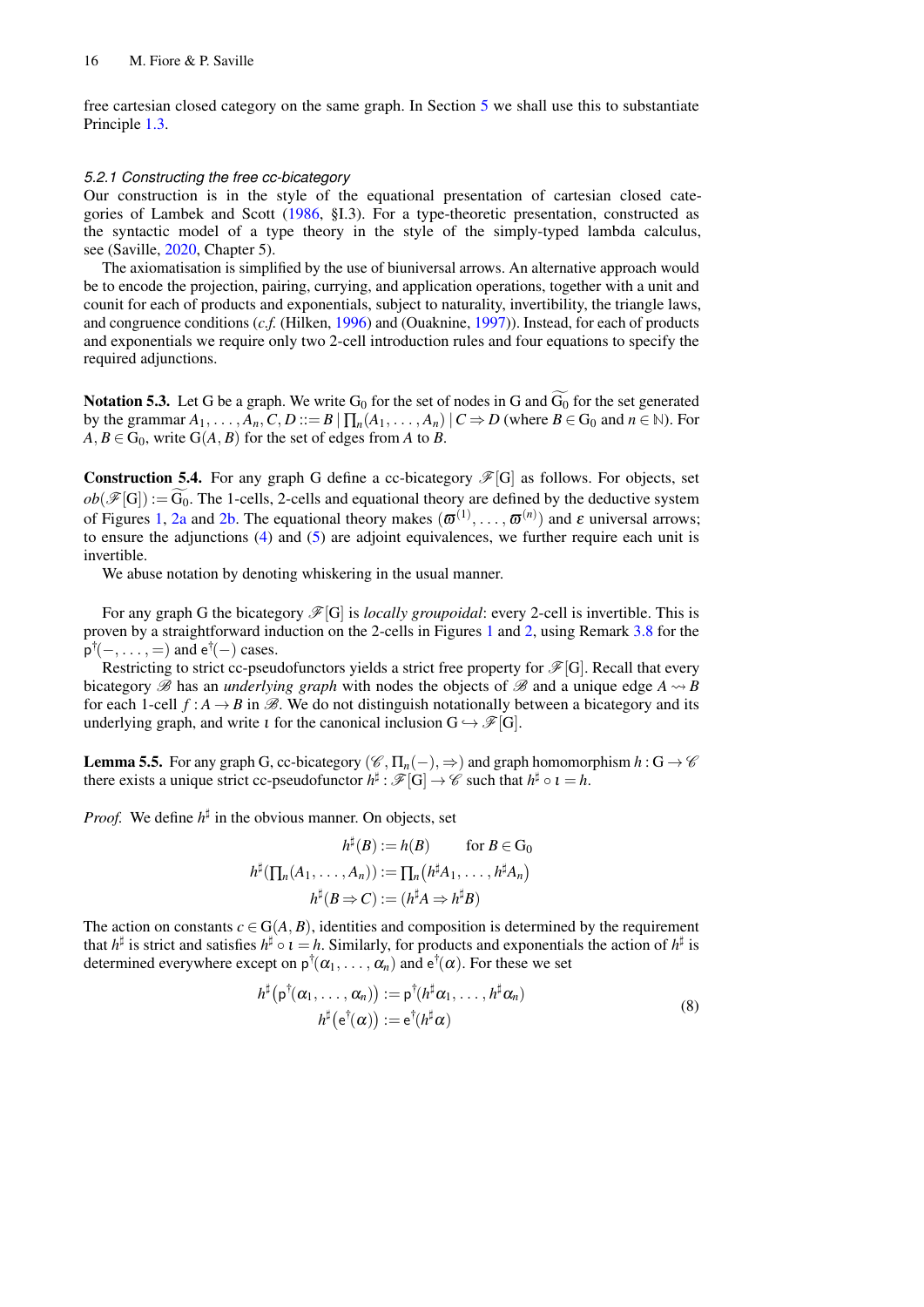<span id="page-16-0"></span>Bicategorical structure, 1-cells

$$
\frac{c \in G(A, B)}{c \in \mathscr{F}[G](A, B)} \qquad \frac{f \in \mathscr{F}[G](A, B) \qquad g \in \mathscr{F}[G](X, A)}{Id_A \in \mathscr{F}[G](A, A)} \qquad \frac{f \in \mathscr{F}[G](A, B) \qquad g \in \mathscr{F}[G](X, A)}{f \circ g \in \mathscr{F}[G](X, B)}
$$

Bicategorical structure, 2-cells

$$
\frac{f \in \mathscr{F}[G](A,B)}{\mathrm{id}_f \in \mathscr{F}[G](A,B)(f,f)} \quad \frac{\tau \in \mathscr{F}[G](A,B)(f',f'') \quad \sigma \in \mathscr{F}[G](A,B)(f,f')}{\tau \bullet \sigma \in \mathscr{F}[G](A,B)(f,f'')} \\
\frac{\tau \in \mathscr{F}[G](A,B)(f,f') \quad \sigma \in \mathscr{F}[G](X,A)(g,g')}{\tau \circ \sigma \in \mathscr{F}[G](X,B)(f \circ g, f' \circ g')}
$$
\n
$$
\frac{f \in \mathscr{F}[G](B,C) \quad g \in \mathscr{F}[G](A,B) \quad h \in \mathscr{F}[G](X,B)}{a_{f,g,h} \in \mathscr{F}[G](X,C)(f \circ (g \circ h), (f \circ g) \circ h)}
$$
\n
$$
\frac{f \in \mathscr{F}[G](A,B)}{\tau_f \in \mathscr{F}[G](A,B)(f,f \circ \mathrm{Id}_A)} \quad \frac{g \in \mathscr{F}[G](A,B)}{\tau_g \in \mathscr{F}[G](A,B)(\mathrm{Id}_B \circ g, g)}
$$

## Equational theory

The smallest congruence  $\equiv$  such that:

- Every  $\mathcal{F}[G](A, B)$  forms a category with composition the operation and identity on  $f \in \mathscr{F}[G](A, B)$  given by  $id_f$ ,
- The operation  $(f, g) \mapsto f \circ g$  is functorial with respect to this category structure,
- The families of 2-cells a, l and r are invertible, natural and satisfy the triangle and pentagon laws of a bicategory.

## **Figure 1:** Rules for  $\mathcal{F}[G]$ : bicategorical structure

For uniqueness, it suffices to show that any strict cc-pseudofunctor preserves  $p^{\dagger}(-)$  and  $e^{\dagger}(-)$  as in [\(8\)](#page-15-1). This follows from Lemma [2.10.](#page-7-1)

We are now justified in calling  $\mathcal{F}[G]$  the *free cc-bicategory on* G. Its strict freeness universal property entails an up-to-equivalence universal property which will play a crucial role in our proof of Mac Lane-style coherence. We write  $t : A_1, \ldots, A_n \to B$  and  $\tau : t \to t' : A_1, \ldots, A_n \to B$ for 1-cells and 2-cells in  $\mathscr{F}[G]$ , respectively.

<span id="page-16-1"></span>**Lemma 5.6.** Let G be a graph,  $(\mathcal{B}, \Pi_n(-), \Rightarrow)$  be a cc-bicategory and  $h : G \rightarrow \mathcal{C}$  a graph homomorphism. Then for any cc-pseudofunctor  $(F, q^{\times}, q^{\Rightarrow})$  satisfying  $F \circ \iota = h$  there exists a pseudonatural adjoint equivalence  $F \simeq h^{\sharp}$  between *F* and the canonical cc-pseudofunctor extending *h*.

*Proof.* We construct a pseudonatural transformation  $(k, \overline{k}) : F \Rightarrow h^{\sharp}$  such that each component  $k_X$ forms an adjoint equivalence  $k_X - k_X^*$ ; write  $v_X : Id_{FX} \stackrel{\cong}{\Rightarrow} k_X^* \circ k_X$  and  $w : k_X \circ k_X^* \stackrel{\cong}{\Rightarrow} Id_{h^{\sharp}X}$  for the unit and counit of this adjunction, respectively. One then obtains the required pseudo-inverse  $(k^*, \overline{k^*}) : h^{\sharp} \Rightarrow F$ , by defining  $\overline{k_f^*}$  to be the *mate* of  $\overline{k}_f$  (see *e.g.* (Lack, [2010,](#page-22-5) §2.1)). Because  $\overline{k}_f$ ,  $v_x$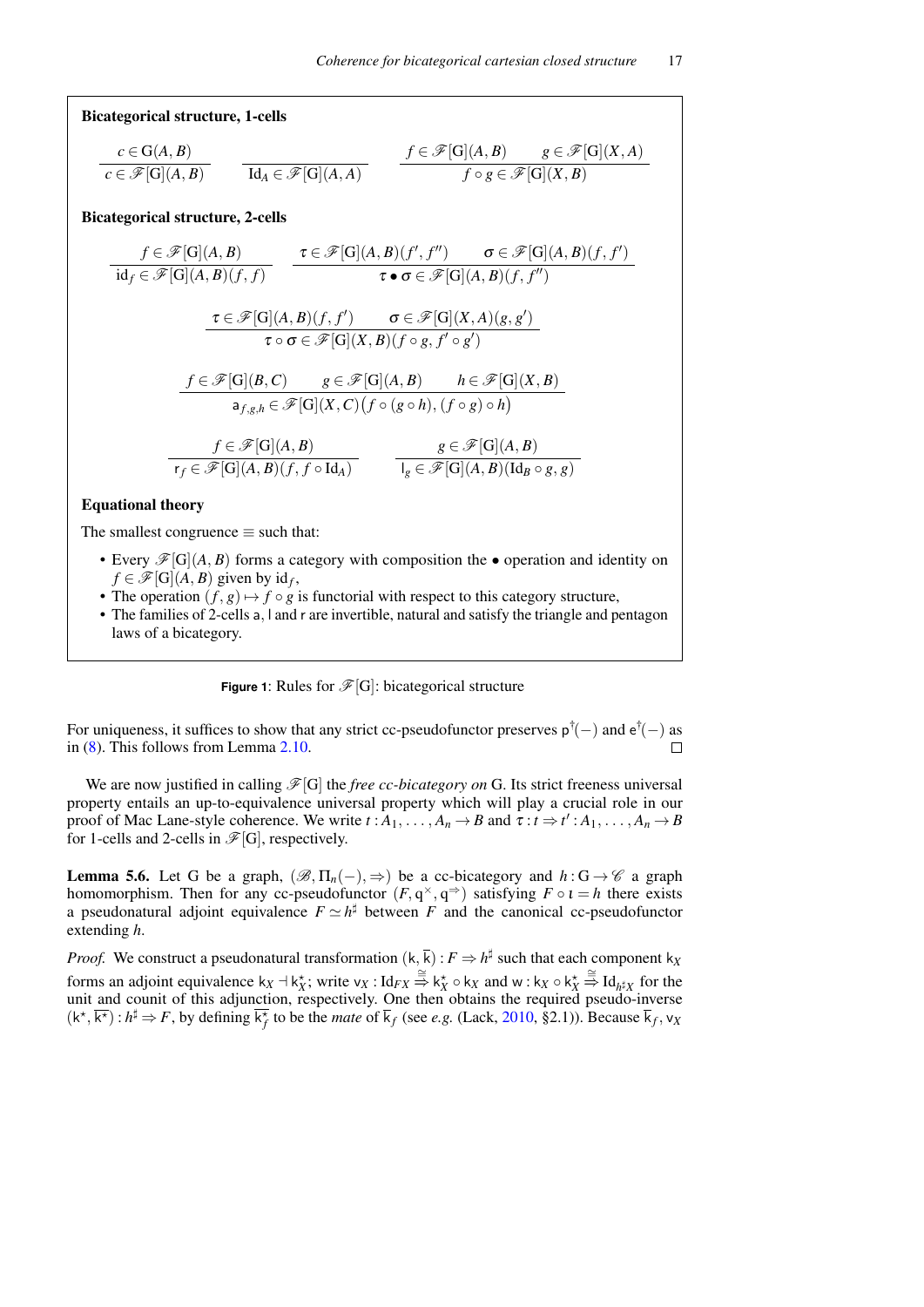<span id="page-17-0"></span>Finite-product structure, 1-cells

$$
\pi_i^{A_{\bullet}} \in \mathscr{F}[G](\prod_n(A_1,\ldots,A_n),A_i) \qquad (1 \leq i \leq n) \qquad \frac{(t_i \in \mathscr{F}[G](X;A_i))_{i=1,\ldots,n}}{\langle t_1,\ldots,t_n \rangle \in \mathscr{F}[G](X;\prod_n(A_1,\ldots,A_n))}
$$

Finite-product structure, 2-cells

$$
(t_i \in \mathscr{F}[\mathbf{G}](X; A_i))_{i=1,\dots,n}
$$

$$
\overline{\boldsymbol{\varpi}_i^{(i)}} \in \mathscr{F}[\mathbf{G}](X; A_i) (\pi_i^{A_{\bullet}} \circ \langle t_1, \dots, t_n \rangle, t_i)
$$

$$
(\boldsymbol{\alpha}_i \in \mathscr{F}[\mathbf{G}](X; A_i) (\pi_i^{A_{\bullet}} \circ u, t_i))_{i=1,\dots,n}
$$

$$
\mathbf{p}^{\dagger}(\boldsymbol{\alpha}_1, \dots, \boldsymbol{\alpha}_n) \in \mathscr{F}[\mathbf{G}](X; \prod_n (A_1, \dots, A_n)) (u, \langle t_1, \dots, t_n \rangle)
$$

Finite product structure, equational theory

- $\alpha_k \equiv \overline{\omega}_{t_\bullet}^{(i)} \bullet (\pi_k \circ \mathsf{p}^\dagger(\alpha_1, \dots, \alpha_n))$  if  $(\alpha_i : u \Rightarrow t_i : X \to A_i)_{i=1,\dots,n}$  and  $k \in \{1, \dots, n\}$ ,  $\boldsymbol{\gamma} \equiv \mathsf{p}^\dagger(\boldsymbol{\varpi}_{t_\bullet}^{(1)} \bullet (\pi_1 \circ \gamma), \ldots, \boldsymbol{\varpi}_{t_\bullet}^{(n)} \bullet (\pi_n \circ \gamma)) \text{ if } \gamma: u \Rightarrow \langle t_1, \ldots, t_n \rangle: X \to \prod_n (A_1, \ldots, A_n),$
- $p^{\dagger}(\alpha_1, \ldots, \alpha_n) \equiv p^{\dagger}(\alpha'_1, \ldots, \alpha'_n)$  if  $\alpha_i \equiv \alpha'_i : \pi_i^{A_{\bullet}} \circ u \Rightarrow t_i$  for  $i = 1, \ldots, n$ ,
- 
- Every  $\sigma_{t_{\bullet}}^{(i)}$  and  $\zeta_t := p^{\dagger}(\mathrm{id}_{\pi_1 \circ t}, \dots, \mathrm{id}_{\pi_n \circ t})$  is invertible.

(a) Finite-product structure

# Closed structure, 1-cells

To simplify notation, we write  $t \times B$  for the (derived) arrow  $\langle t \circ \pi_1, \text{Id} \circ \pi_2 \rangle$ , and likewise on 2-cells.

$$
\frac{t \in \mathscr{F}[G](X \times B; C)}{\lambda t \in \mathscr{F}[G](X, B \Rightarrow C)}
$$
\n
$$
\frac{t \in \mathscr{F}[G](X \times B; C)}{\lambda t \in \mathscr{F}[G](X, B \Rightarrow C)}
$$

Closed structure, 2-cells

$$
u \in \mathscr{F}[G](X, B \Rightarrow C)
$$
  

$$
t \in \mathscr{F}[G](X \times B, C)
$$
  

$$
\mathcal{E}_t \in \mathscr{F}[G](X \times B, C) \text{ (eval}_{B,C} \circ (\lambda t \times B), t)
$$
  

$$
\mathcal{E}_t \in \mathscr{F}[G](X \times B, C) \text{ (eval}_{B,C} \circ (\lambda t \times B), t)
$$
  

$$
\mathbf{e}^\dagger(\alpha) \in \mathscr{F}[G](X, A \Rightarrow B)(u, \lambda t)
$$

## Closed structure, equational theory

- $\bullet$   $\alpha \equiv \varepsilon_t \bullet (\text{eval}_{B,C} \circ (\text{e}^{\dag}(\alpha) \times B))$  for every  $\alpha$  : eval $_{B,C} \circ u \times B \Rightarrow t : X \times B \to C,$
- $\gamma \equiv e^{\dagger}(\varepsilon_t \bullet (\text{eval}_{B,C} \circ (\gamma \times B)))$  for every  $\gamma : u \Rightarrow \lambda t : X \rightarrow (A \Rightarrow B)$ ,
- $\bullet\, \text{ e}^\dagger\!(\alpha)\equiv \text{ e}^\dagger\!(\alpha')\text{ if }\alpha\equiv \alpha':\text{eval}_{B,C}\circ(u\times B)\Rightarrow t:X\times B\rightarrow C,$
- Every  $\varepsilon_t$  and  $\eta_u := e^{\dagger}(\mathrm{id}_{\text{eval}\circ(u\times B)})$  is invertible.

(b) Closed structure

**Figure 2:** Rules for  $\mathcal{F}[G]$ : cartesian closed structure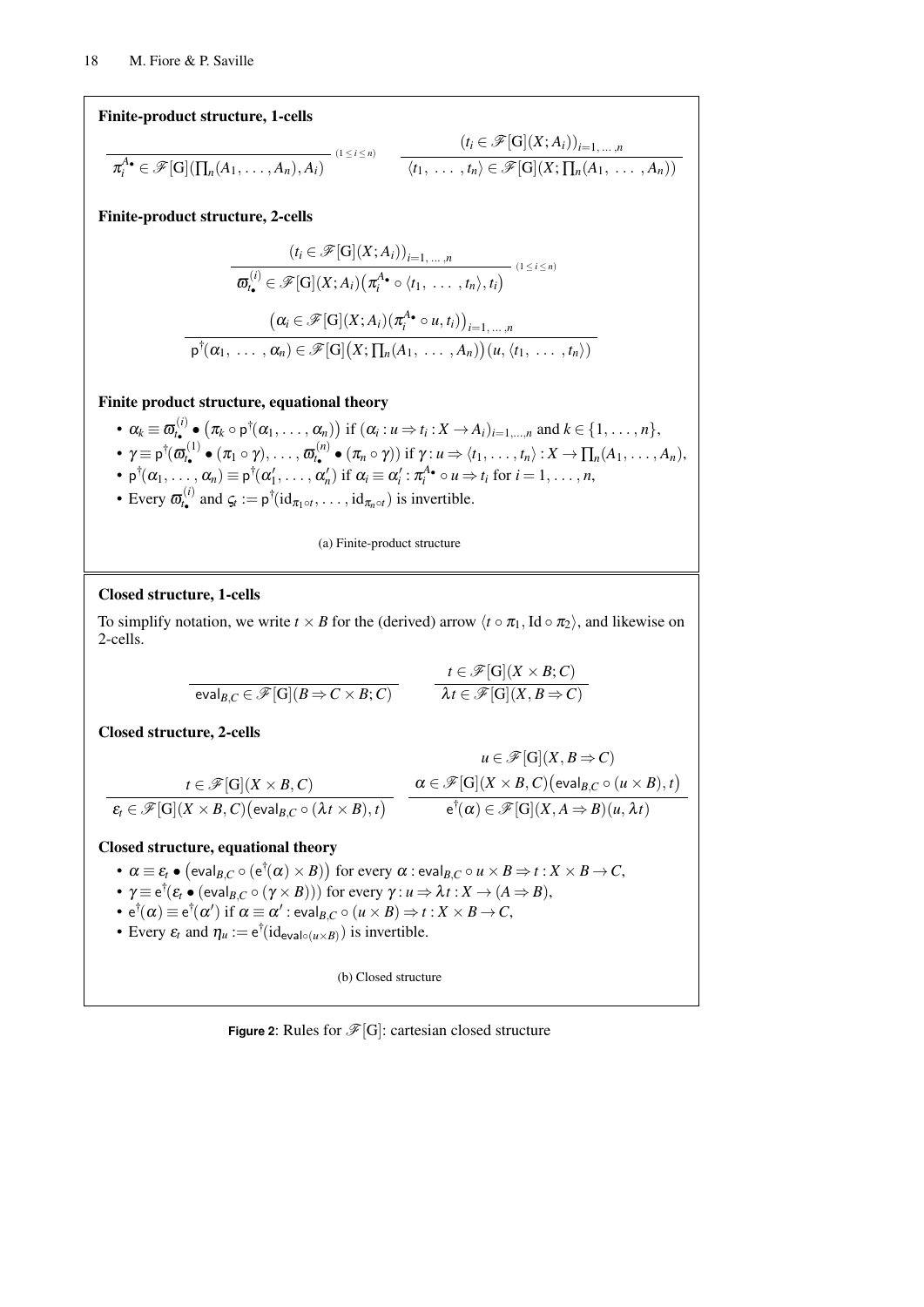and w<sub>X</sub> are all invertible, so is  $\overline{k_f}$ . The equivalence  $F \simeq h^{\sharp}$  witnessed by  $(k, \overline{k})$  and  $(k^*, \overline{k^*})$  extends to an adjoint equivalence with unit v and counit w.

We define  $k_X$  and  $k_X^*$  by mutual induction. Recall that we write  $s_{A,B}$  for the canonical map  $\lambda \left( F(\text{eval}_{A,B}) \circ q_{A \Rightarrow B,A}^{\times} \right) : F(A \Rightarrow B) \rightarrow (FA \Rightarrow FB).$ 

$$
k_B := FB \xrightarrow{\equiv} hB \xrightarrow{\mathrm{Id}_{hB}} hB \xrightarrow{\equiv} h^{\sharp}B \qquad \text{for } B \in \mathbb{B}
$$
  
\n
$$
k_B^* := h^{\sharp}B \xrightarrow{\equiv} hB \xrightarrow{\mathrm{Id}_{hB}} hB \xrightarrow{\equiv} FB
$$
  
\n
$$
k_{(\prod_n A_{\bullet})} := F(\prod_n A_{\bullet}) \xrightarrow{\langle F\pi_1, \dots, F\pi_n \rangle} \prod_{i=1}^n F(A_i) \xrightarrow{\prod_{i=1}^n k_{A_i}} \prod_{i=1}^n h^{\sharp}A_i
$$
  
\n
$$
k_{(\prod_n A_{\bullet})}^* := \prod_{i=1}^n h^{\sharp}A_i \xrightarrow{\prod_{i=1}^n k_{A_i}^*} \prod_{i=1}^n F(A_i) \xrightarrow{q_{A_{\bullet}}^{\times}} F(\prod_n A_{\bullet})
$$
  
\n
$$
k_{(X \Rightarrow Y)} := F(X \Rightarrow Y) \xrightarrow{\text{sx}, Y} (FX \Rightarrow FY) \xrightarrow{k_X^* \Rightarrow k_Y} (h^{\sharp}X \Rightarrow h^{\sharp}Y)
$$
  
\n
$$
k_{(X \Rightarrow Y)}^* := (h^{\sharp}X \Rightarrow h^{\sharp}Y) \xrightarrow{k_X \Rightarrow k_Y^*} (FX \Rightarrow FY) \xrightarrow{q_{X,Y}^{\prec}} F(X \Rightarrow Y)
$$

It remains to construct the witnessing 2-cells  $\bar{k}_t$  :  $k_B \circ Ft \Rightarrow h^{\sharp}(t) \circ k_A$ . The construction is long but not especially enlightening, so we leave the full details for Appendix [A.](#page-22-23)  $\Box$ 

#### <span id="page-18-0"></span>*5.2.2 cc-Bicategories as CCCs 'up to isomorphism'*

We can now make precise the statement that the free cc-bicategory on a graph is a cartesian closed category 'up to isomorphism'. In conjunction with our main theorem, this will enable us to justify Principle [1.3.](#page-3-1)

<span id="page-18-1"></span>**Definition 5.7.** For any graph G, let  $\mathbb{F}[G]$  denote the free cartesian closed category on G (see *e.g.* Lambek and Scott [\(1986,](#page-22-21) §1.3)). Explicitly, the objects are  $ob(\mathbb{F}[G]) := G_0$  and the morphisms are defined inductively by taking the rules defining 1-cells in  $\mathscr{F}[G]$ . The equational theory is the smallest congruence containing the identity and associativity laws of a category, together with the rules

| $s_i = \pi_i \circ \langle s_1, \ldots, s_n \rangle$       | $(\boldsymbol{\varpi}^{(i)})$ |
|------------------------------------------------------------|-------------------------------|
| $t = \langle \pi_1 \circ t, \ldots, \pi_n \circ t \rangle$ | $(\varsigma)$                 |
| $u = \text{eval}_{A,B} \circ (\lambda u \times A)$         | $(\varepsilon)$               |
| $v = \lambda$ (eval $\circ$ $(v \times A)$ )               | $(\eta)$                      |

where  $(s_i: X \to A_i)_{i=1,\dots,n}$ ,  $t: X \to \prod_n (A_1, \dots, A_n)$ ,  $u: X \times A \to B$ , and  $v: X \to (A \Rightarrow B)$ .

There exist evident mappings  $\left[ - \right] : \mathbb{F}[G] \to \mathcal{F}[G] : \overline{(-)}$  taking an object or 1-cell to its correlate.

**Definition 5.8.** For any graph G and  $A, B \in \mathcal{F}[G]$ , define an equivalence relation  $\cong_{A,B}$  on  $ob(\mathscr{F}[G](A, B))$  by setting  $t \cong_{A, B} t'$  if and only if there exists a (necessarily invertible) rewrite  $t \stackrel{\cong}{\Rightarrow} t'$  in  $\mathscr{F}[G]$ .

<span id="page-18-2"></span>**Lemma 5.9.** Let G be a graph. For any  $A, B \in \widetilde{G_0}$ , the mappings  $\left(-\right)$  and  $\overline{(-)}$  determine a bijection  $ob(\mathcal{F}[G](A, B))$ /≅<sub>*A,B*</sub>  $\cong$  **F**[G](*A*, *B*) between morphisms in the free cartesian closed category and ∼=*A*,*B*-equivalence classes of 1-cells in the free cc-bicategory.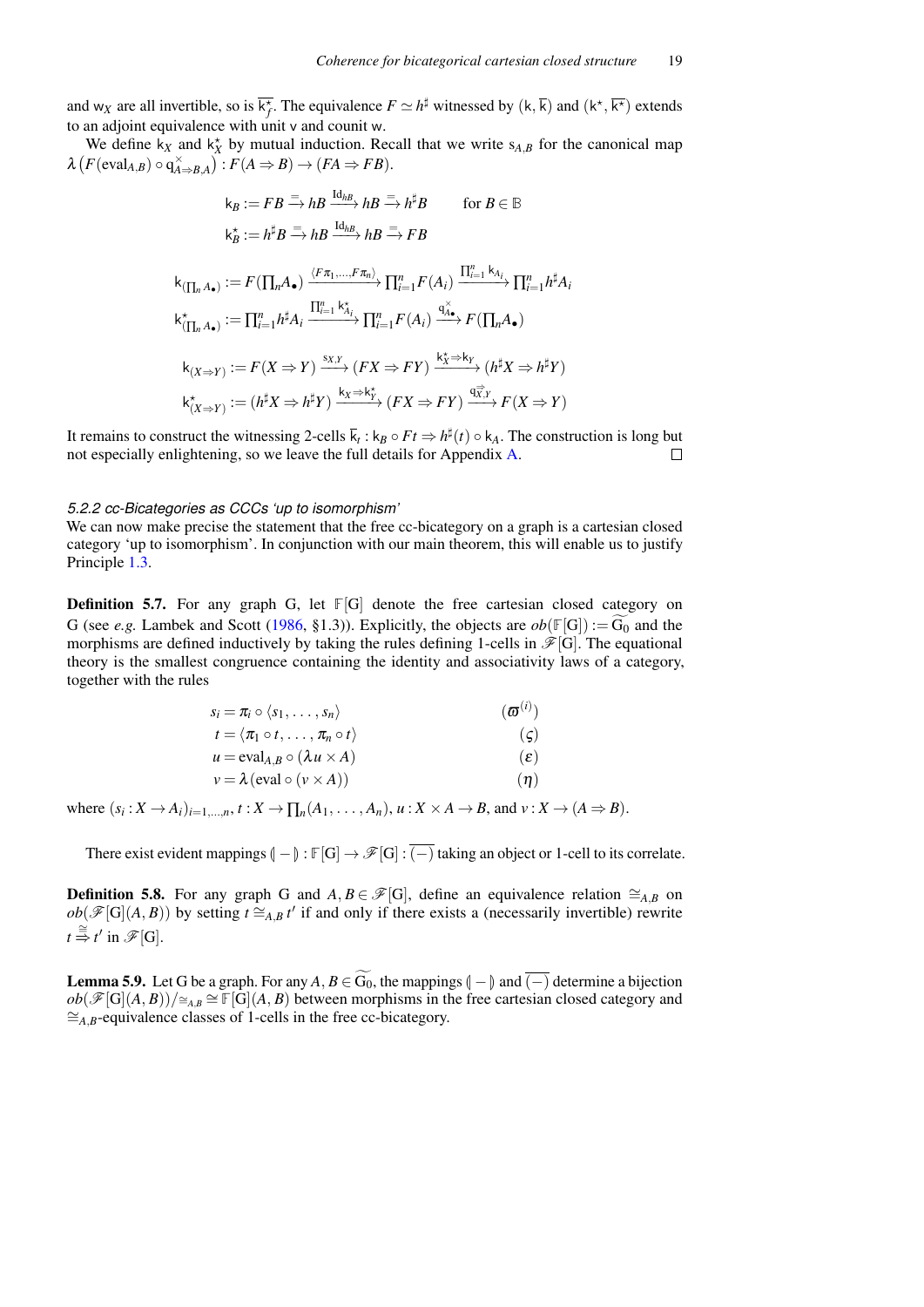*Proof.* Suppose  $\sigma : t \Rightarrow t' : A \rightarrow B$  in  $\mathcal{F}[G]$ . We need to show that  $\overline{t} \equiv \overline{t'}$ . If  $\sigma$  is a structural isomorphism, this follows from standard properties of syntactic substitution. If  $\sigma$  is a counit  $\varpi^{(i)}$  or  $\varepsilon$ , then *t* and *t'* are related by the corresponding equation in Definition [5.7.](#page-18-1) If  $\sigma = p^{\dagger}(\alpha_1, \dots, \alpha_n)$ :  $u \Rightarrow \langle t_1, \ldots, t_n \rangle$  then, arguing inductively, we have  $\pi_i \circ \overline{u} \equiv \overline{t_i}$  for  $i = 1, \ldots, n$ . But then

$$
u \stackrel{(g)}{=} \langle \pi_1 \circ u, \ldots, \pi_n \circ u \rangle = \langle t_1, \ldots, t_n \rangle
$$

as required. The  $e^{\dagger}(\alpha)$  case is similar, while the • and  $\circ$  cases follow directly from the induction hypothesis.

Going the other way, induct on the definition of  $t \equiv t'$  in  $\mathbb{F}[G]$ . If  $\equiv$  is a reflexivity or symmetry law, one takes the identity 2-cell or uses the fact every 2-cell in  $\mathcal{F}[G]$  is invertible. If  $\equiv$  arises by transitivity or the congruence laws, the required 2-cell is defined by composing those given by the induction hypothesis. Next, if  $\equiv$  is an unit or associativity axiom for a category, the corresponding rewrite  $(t) \to (t')$  is a structural isomorphism in  $\mathcal{F}[G]$ .<br>Einelly for the cortesion alocal structure if  $\equiv$  is ai

Finally, for the cartesian closed structure, if  $\equiv$  is either  $(\boldsymbol{\varpi}^{(i)})$  or  $(\varepsilon)$  in Definition [5.7,](#page-18-1) the equation is witnessed by the corresponding 2-cell. If it is either  $(\varsigma)$  or  $(\eta)$ , the equation is witnessed by the relevant unit: either  $p^{\dagger}(\mathrm{Id}_{\pi_1 \circ t}, \ldots, \mathrm{Id}_{\pi_n \circ t})$  or  $e^{\dagger}(\mathrm{id}_{\mathrm{eval} \circ (t \times B)})$ .  $\Box$ 

#### *5.3 Proving coherence*

Finally we come to proving Mac Lane-style coherence. Fix a graph G, a cc-bicategory  $(\mathscr{X}, \Pi_n(-), \Rightarrow)$  and a graph homomorphism  $h : G \to \mathscr{X}$ . Now let  $(\mathscr{C}, \Pi_n(-), \Rightarrow)$  be a 2-cc 2-category and  $(F, q^{\times}, q^{\Rightarrow})$ :  $(\mathscr{X}, \Pi_n(-), \Rightarrow) \rightarrow (\mathscr{C}, \Pi_n(-), \Rightarrow)$  be any cc-pseudofunctor. The underlying mapping of *F* determines a graph homomorphism  $F_0: \mathscr{X} \to \mathscr{C}$  and  $F \circ h^{\sharp}$  is a cc-pseudofunctor so, applying Lemma [5.5](#page-15-2) and Lemma [5.6,](#page-16-1) one obtains the following diagram:



Denote the equivalence  $(F_0 \circ h)^\sharp \stackrel{\simeq}{\Rightarrow} F \circ h^\sharp$  by  $(k, \overline{k})$ . For any 1-cell  $t : X \to A$  in  $\mathscr{F}[G]$ , one therefore obtains an iso-commuting square

$$
(F \circ h^{\sharp})X \xrightarrow{\qquad (F \circ h^{\sharp})t} (F \circ h^{\sharp})A
$$
  
\n
$$
\downarrow_{X} \downarrow \xrightarrow{\overline{k}_{t}} (\overline{F_{0} \circ h})^{\sharp}X \xrightarrow{\overline{k}_{t}} (\overline{F_{0} \circ h})^{\sharp}A
$$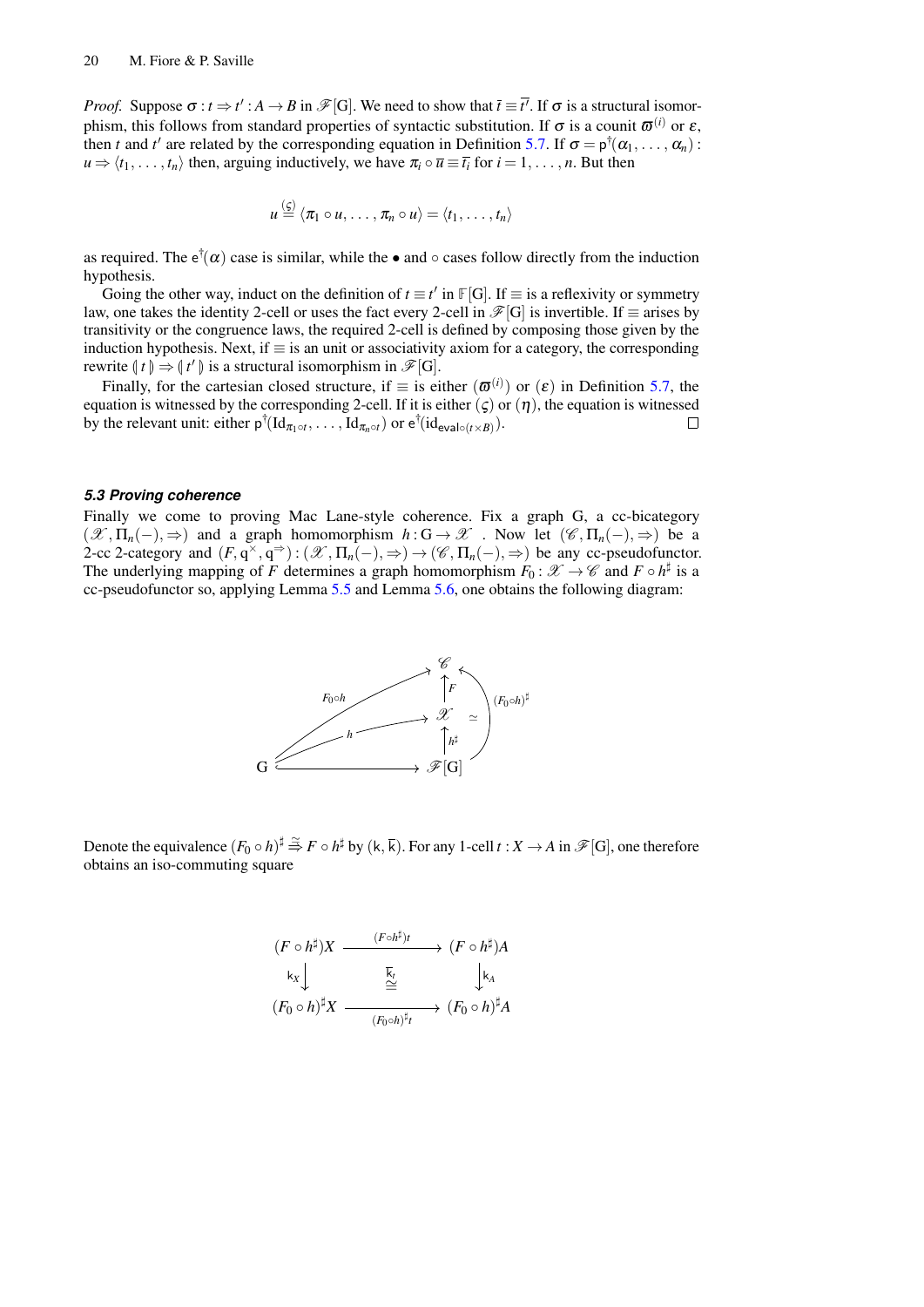Moreover, the naturality condition on a pseudonatural transformation requires that, for any 2-cell  $\tau : t \to t' : X \to A$  in  $\mathcal{F}[G]$ , the following commutes:

<span id="page-20-1"></span>
$$
k_A \circ (F \circ h^{\sharp})(t) \xrightarrow{k_A \circ (F \circ h^{\sharp})(\tau)} k_A \circ (F \circ h^{\sharp})(t')
$$
  
\n
$$
\overline{k}_t \downarrow \qquad \qquad \downarrow \overline{k}_{t'}
$$
\n
$$
(F_0 \circ h)^{\sharp}(t) \circ k_X \xrightarrow{(F_0 \circ h)^{\sharp}(\tau) \circ k_X} (F_0 \circ h)^{\sharp}(t') \circ k_X
$$
\n(9)

But the cartesian closed structure of  $\mathscr C$  is strict and the definition of the pseudofunctor  $(F_0 \circ h)^{\sharp}$ only employs the canonical 2-cells of the cc-bicategory structure. Hence, arguing by induction on the definition of the extension cc-pseudofunctor defined in Lemma [5.5,](#page-15-2) one sees that  $(F_0 \circ h)^{\sharp}(\tau)$ is the identity for every 2-cell  $\tau$ . It follows that [\(9\)](#page-20-1) degenerates to the following:

<span id="page-20-2"></span>
$$
k_A \circ (F \circ h^{\sharp})(t) \xrightarrow{k_A \circ (F \circ h^{\sharp})(\tau)} k_A \circ (F \circ h^{\sharp})(t')
$$
  
\n
$$
\overline{k}_t \downarrow \qquad \qquad \downarrow \overline{k}_{t'}
$$
\n
$$
(F_0 \circ h)^{\sharp}(t) \circ k_X \xrightarrow{\qquad \qquad} (F_0 \circ h)^{\sharp}(t') \circ k_X
$$
\n
$$
(10)
$$

Now, since  $(k, \overline{k})$  is an equivalence, every component  $k_x$  has a pseudoinverse. Let us denote this by  $k_X^*$ . From [\(10\)](#page-20-2), one sees that the following commutes:

$$
(F \circ h^{\sharp})(t) \xrightarrow{\qquad (F \circ h^{\sharp})(\tau)} (F \circ h^{\sharp})(t')
$$
\n
$$
\cong \bigcup_{k_{A}^{*} \circ k_{A}} \bigcirc (F \circ h^{\sharp})(t) \xrightarrow{\qquad (k_{A}^{*} \circ k_{A}) \circ (F \circ h^{\sharp})(\tau)} (k_{A}^{*} \circ k_{A}) \circ (F \circ h^{\sharp})(t)
$$
\n
$$
\cong \bigcup_{k_{A}^{*} \circ (k_{A} \circ (F \circ h^{\sharp})(t))} \xrightarrow{\qquad (k_{A}^{*} \circ k_{A}) \circ (F \circ h^{\sharp})(t)} (k_{A}^{*} \circ (k_{A} \circ (F \circ h^{\sharp})(t))
$$
\n
$$
\downarrow k_{A}^{*} \circ \left( (F_{0} \circ h)^{\sharp}(t) \circ k_{X} \right) \xrightarrow{\qquad (k_{A}^{*} \circ (k_{A} \circ (F \circ h^{\sharp})(\tau))} (k_{A}^{*} \circ (F_{0} \circ h)^{\sharp}(t') \circ k_{X})
$$

<span id="page-20-3"></span>Hence,  $(F \circ h^{\sharp})\tau$  is completely determined by a composite of 2-cells, none of which depend on  $\tau$ .

**Proposition 5.10.** Let  $(\mathcal{X}, \Pi_n(-), \Rightarrow)$  be a cc-bicategory,  $(\mathcal{C}, \Pi_n(-), \Rightarrow)$  be a 2-cc 2-category, and  $(F, q^{\times}, q^{\Rightarrow}) : (\mathcal{X}, \Pi_n(-), \Rightarrow) \rightarrow (\mathcal{C}, \Pi_n(-), \Rightarrow)$  be any cc-pseudofunctor. Then if  $h : G \rightarrow$  $\mathscr X$  is a graph homomorphism and  $\tau : t \to t'$  is any 2-cell in  $\mathscr F[G]$ , the 2-cell  $(F \circ h^{\sharp})(\tau)$  in  $\mathscr C$  is completely determined by *t* and *t'*. Hence, for any parallel pair of 2-cells  $\tau$ ,  $\sigma$  :  $t \Rightarrow t'$  in  $\mathscr{F}[G]$ , one has the equality  $(F \circ h^{\sharp})(\tau) = (F \circ h^{\sharp})(\sigma)$ .

Together with Proposition [4.1,](#page-12-1) one obtains Mac Lane-style coherence.

<span id="page-20-0"></span>**Theorem 5.11.** For any graph G and any pair of parallel 2-cells  $\tau$ ,  $\sigma$  :  $t \Rightarrow t'$  in  $\mathcal{F}[G]$ , the equality  $\tau \equiv \sigma$  holds.

*Proof.* Let  $h := \iota : G \hookrightarrow \mathscr{F}[G]$  be the inclusion graph homomorphism and F be the biequivalence between a cc-bicategory and a 2-cc 2-category arising from Proposition [4.1.](#page-12-1) By Lemma [5.5](#page-15-2) we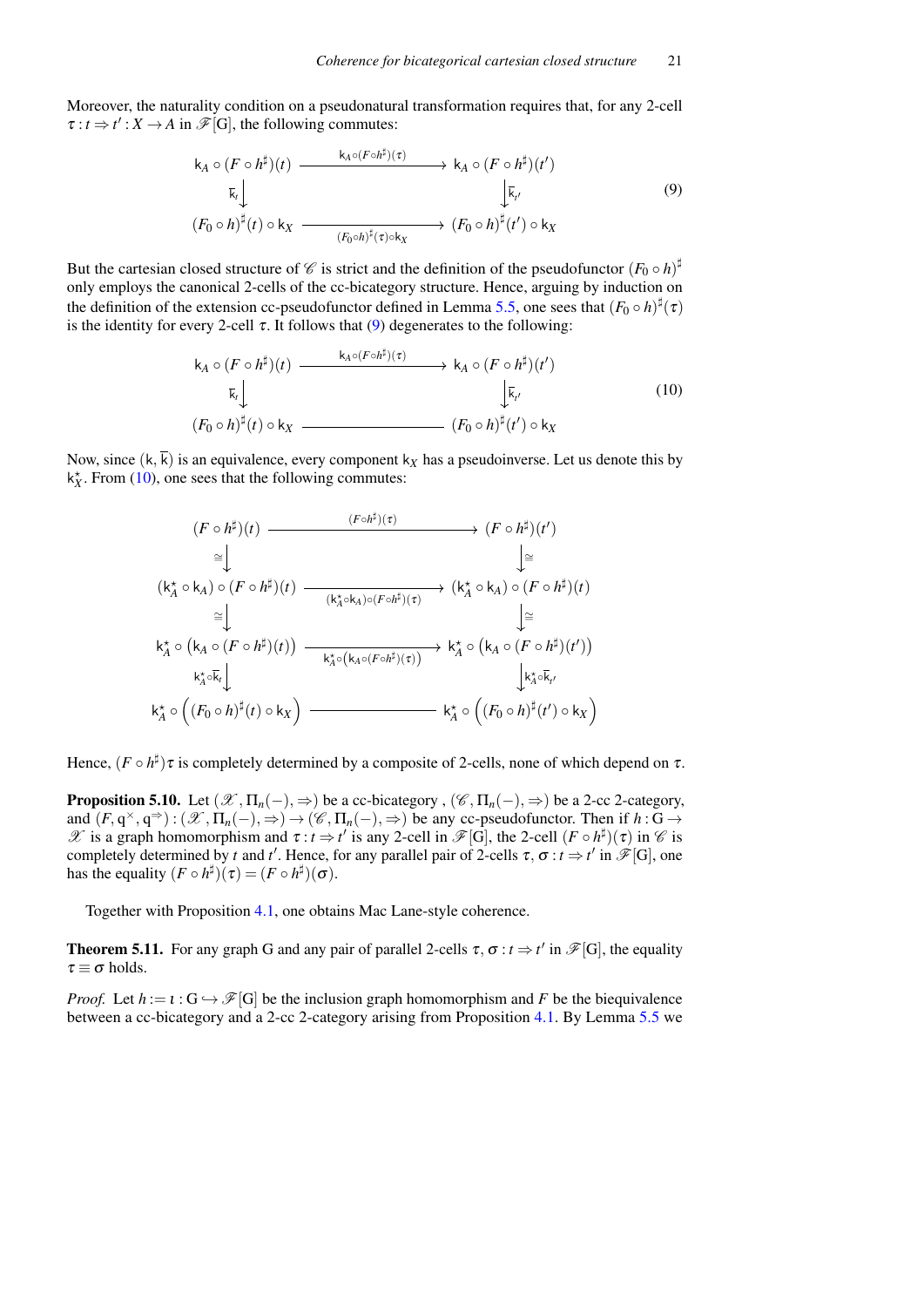have  $\iota^{\sharp} = id_{\mathscr{F}[G]}$ , so  $F \circ \iota^{\sharp}$  is a composite of biequivalences and hence a biequivalence itself. It follows that  $F \circ \iota^{\sharp}$  is locally fully-faithful, so  $\tau \equiv \sigma$  if and only if  $(F \circ \iota^{\sharp})(\tau) = (F \circ \iota^{\sharp})(\sigma)$ . The latter holds by Proposition [5.10,](#page-20-3) so  $\tau \equiv \sigma$  as claimed.  $\Box$ 

We finish by substantiating Principle [1.3.](#page-3-1) Suppose we want to show a pseudo structure **P** can be constructed in any cc-bicategory, and we know its strict counterpart S is constructible in every cartesian closed category. By Lemma [5.9](#page-18-2) we can translate the sequence of equations showing the existence of S into a composite of 2-cells; these form the structural data for P. It remains to show the composites thus constructed satisfy the coherence laws on P. But this follows immediately from Theorem [5.11.](#page-20-0)

Acknowledgements We are grateful to the anonymous reviewers for their thorough reading of the paper and helpful comments. We also thank Andre Joyal for suggesting that a proof along the ´ lines of Proposition [4.1](#page-12-1) would be possible. The second author was supported by Royal Society University Research Fellow Enhancement Award number RGF/EA/181059.

#### **References**

<span id="page-21-5"></span>Abbott, M. G. 2003. *Categories of containers*. PhD thesis, University of Leicester.

- <span id="page-21-3"></span>Bénabou, J. 1967. Introduction to bicategories. In *Reports of the Midwest Category Seminar*, pp. 1–77, Berlin, Heidelberg. Springer Berlin Heidelberg.
- <span id="page-21-8"></span>Bénabou, J. 1985. Fibered categories and the foundations of naive category theory. *Journal of Symbolic Logic*, 50(1):10–37.
- <span id="page-21-6"></span>Blackwell, R., Kelly, G. M., and Power, A. J. 1989. Two-dimensional monad theory. *Journal of Pure and Applied Algebra*,  $59(1):1-41$ .
- <span id="page-21-17"></span>Borceux, F. 1994. *Bicategories and distributors*, volume 1 of *Encyclopedia of Mathematics and its Applications*, 281–324. Cambridge University Press.
- <span id="page-21-14"></span>Carboni, A., Kelly, G. M., Walters, R. F. C., and Wood, R. J. 2008. Cartesian bicategories II. *Theory and Applications of Categories*, 19(6):93–124.
- <span id="page-21-13"></span>Carboni, A. and Walters, R. F. C. 1987. Cartesian bicategories I. *Journal of Pure and Applied Algebra*, 49(1):11–32.
- <span id="page-21-4"></span>Cattani, G. L., Fiore, M., and Winskel, G. 1998. A theory of recursive domains with applications to concurrency. In *Proceedings of the Thirteenth Annual IEEE Symposium on Logic in Computer Science (LICS 1998)*, pp. 214–225. IEEE Computer Society Press.
- <span id="page-21-0"></span>Čubrić, D., Dybjer, P., and Scott, P. 1998. Normalization and the Yoneda embedding. *Mathematical Structures in Computer Science*.
- <span id="page-21-21"></span>Day, B. 1970. On closed categories of functors. In Mac Lane, S., Applegate, H., Barr, M., Day, B., Dubuc, E., Phreilambud, Pultr, A., Street, R., Tierney, M., and Swierczkowski, S., editors, *Reports of the Midwest Category Seminar IV*, pp. 1–38, Berlin, Heidelberg. Springer Berlin Heidelberg.
- <span id="page-21-7"></span>Day, B. and Street, R. 1997. Monoidal bicategories and Hopf algebroids. *Advances in Mathematics*, 129(1):99–157.
- <span id="page-21-2"></span>Fiore, M., Gambino, N., Hyland, M., and Winskel, G. 2007. The cartesian closed bicategory of generalised species of structures. *Journal of the London Mathematical Society*, 77(1):203–220.
- <span id="page-21-11"></span>Fiore, M. and Joyal, A. 2015. Theory of para-toposes. Talk at the Category Theory 2015 Conference. Departamento de Matematica, Universidade de Aveiro (Portugal).
- <span id="page-21-1"></span>Fiore, M. and Saville, P. 2020. Coherence and normalisation-by-evaluation for bicategorical cartesian closed structure. In *Proceedings of the 35th Annual ACM/IEEE Symposium on Logic in Computer Science*. ACM.
- <span id="page-21-16"></span>Fiore, T. 2006. *Pseudo Limits, Biadjoints, and Pseudo Algebras: Categorical Foundations of Conformal Field Theory*. Memoirs of the American Mathematical Society. AMS.
- <span id="page-21-10"></span>Forest, S. and Mimram, S. 2018. Coherence of Gray categories via rewriting. In *3rd International Conference on Formal Structures for Computation and Deduction (FSCD 2018)*. Schloss Dagstuhl-Leibniz-Zentrum fuer Informatik.
- <span id="page-21-15"></span><span id="page-21-12"></span>Frey, J. 2019. A language for closed cartesian bicategories. Category Theory 2019, University of Edinburgh, Edinburgh, UK. Gambino, N. and Joyal, A. 2017. On operads, bimodules and analytic functors. *Memoirs of the American Mathematical Society*, 249(1184):153–192.
- <span id="page-21-9"></span>Gordon, R., Power, A. J., and Street, R. 1995. *Coherence for tricategories*. Memoirs of the American Mathematical Society.
- <span id="page-21-20"></span>Gray, J. W. 1974. *Formal Category Theory: Adjointness for 2-Categories*, volume 391 of *Lecture Notes in Mathematics*. Springer.
- <span id="page-21-19"></span>Gurski, N. 2006. *An Algebraic Theory of Tricategories*. University of Chicago, Department of Mathematics.
- <span id="page-21-18"></span>Gurski, N. 2013. *Coherence in Three-Dimensional Category Theory*. Cambridge University Press.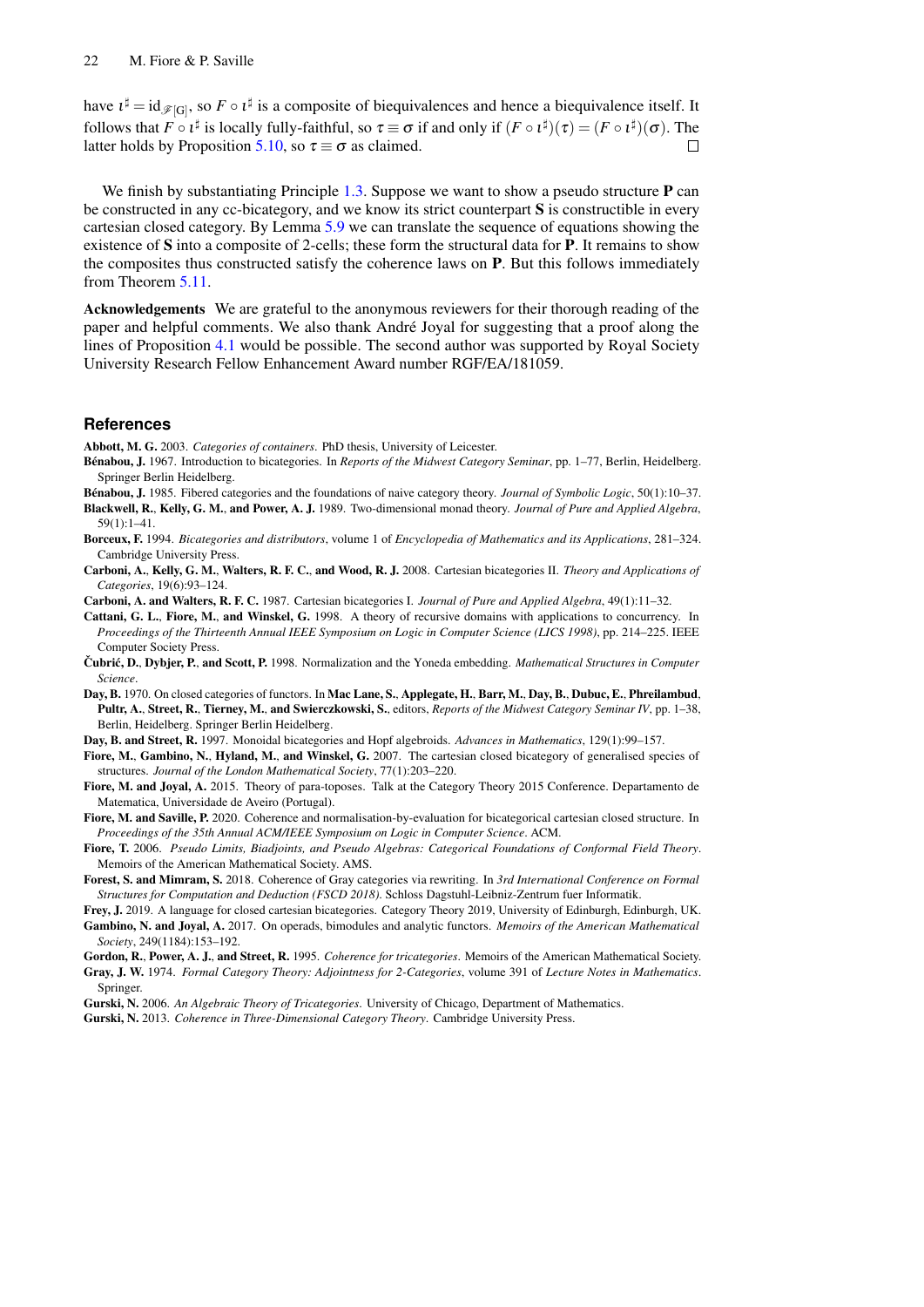<span id="page-22-22"></span>Hilken, B. 1996. Towards a proof theory of rewriting: the simply typed 2λ-calculus. *Theoretical Computer Science*, 170(1):407–444.

<span id="page-22-16"></span>Hirschowitz, T. 2013. Cartesian closed 2-categories and permutation equivalence in higher-order rewriting. *Logical Methods in Computer Science*, 9:1–22.

<span id="page-22-9"></span>Houston, R. 2007. *Linear Logic without Units*. PhD thesis, University of Manchester.

<span id="page-22-8"></span>Joyal, A. and Street, R. 1993. Braided tensor categories. *Advances in Mathematics*, 102(1):20–78.

<span id="page-22-20"></span>Kelly, G. M. 1982. *Basic Concepts of Enriched Category Theory*. Number 64 in London Mathematical Society Lecture Note Series. Cambridge University Press.

<span id="page-22-5"></span>Lack, S. 2010. *A 2-Categories Companion*, pp. 105–191. Springer New York, New York, NY.

- <span id="page-22-15"></span>Lack, S., Walters, R. F. C., and Wood, R. J. 2010. Bicategories of spans as cartesian bicategories. *Theory and Applications of Categories*, 24(1):1–24.
- <span id="page-22-21"></span>Lambek, J. and Scott, P. J. 1986. *Introduction to Higher Order Categorical Logic*. Cambridge University Press, New York, NY, USA.
- <span id="page-22-12"></span>Leinster, T. 1998. Basic bicategories. Available at <https://arxiv.org/abs/math/9810017>.

<span id="page-22-0"></span>Leinster, T. 2004. *Higher operads, higher categories*. Number 298 in London Mathematical Society Lecture Note Series. Cambridge University Press.

<span id="page-22-6"></span>Mac Lane, S. 1963. Natural associativity and commutativity. *Rice University Studies*.

<span id="page-22-13"></span>Mac Lane, S. 1998. *Categories for the Working Mathematician*, volume 5 of *Graduate Texts in Mathematics*. Springer-Verlag New York, second edition.

<span id="page-22-7"></span>Mac Lane, S. and Paré, R. 1985. Coherence for bicategories and indexed categories. *Journal of Pure and Applied Algebra*,  $37:59 - 80.$ 

<span id="page-22-17"></span>Makkai, M. 1996. Avoiding the axiom of choice in general category theory. *Journal of Pure and Applied Algebra*, 108(2):109 – 173.

<span id="page-22-11"></span><span id="page-22-10"></span>Ouaknine, J. 1997. A two-dimensional extension of Lambek's categorical proof theory. Master's thesis, McGill University. Paquet, H. 2020. *Probabilistic concurrent game semantics*. PhD thesis, University of Cambridge.

<span id="page-22-3"></span>Power, A. J. 1989a. Coherence for bicategories with finite bilimits I. In Gray, J. W. and Scedrov, A., editors, *Categories in Computer Science and Logic: Proceedings of the AMS-IMS-SIAM Joint Summer Research Conference Held June 14–20, 1987 with Support from the National Science Foundation*, volume 92, pp. 341–349. American Mathematical Society.

<span id="page-22-4"></span>Power, A. J. 1989b. A general coherence result. *Journal of Pure and Applied Algebra*, 57(2):165–173.

<span id="page-22-14"></span>Power, A. J. 1998. 2-categories. *BRICS Notes Series*.

<span id="page-22-18"></span>Saville, P. 2020. *Cartesian closed bicategories: type theory and coherence*. PhD thesis, University of Cambridge.

<span id="page-22-19"></span>Stay, M. 2016. Compact closed bicategories. *Theories and Applications of Categories*, 31(26):755–798.

<span id="page-22-1"></span>Street, R. 1972. The formal theory of monads. *Journal of Pure and Applied Algebra*, 2(2):149 –168.

<span id="page-22-2"></span>Street, R. 1980. Fibrations in bicategories. *Cahiers de Topologie et Geom ´ etrie Diff ´ erentielle Cat ´ egoriques ´* , 21(2):111–160.

## <span id="page-22-23"></span>**Appendix A. The proof of Lemma [5.6](#page-16-1)**

In the main body we construct adjoint equivalences  $k_X : FX \hookrightarrow h^{\sharp}X : k_X^{\star}$ . Denote the unit and counit of these equivalences by  $v_X : Id_{FX} \Rightarrow k_X^* \circ k_X$  and  $w_X : k_X \circ k_X^* \Rightarrow Id_{h^*X}$ , respectively, and assume without loss of generality that they satisfy the two triangle laws. Moreover, for any cc-pseudofunctor  $(F, q^{\times}, q^{\Rightarrow})$ , write

$$
u_{A_{\bullet}}^{\times}: Id_{(F\Pi_i A_i)} \Rightarrow q_{A_{\bullet}}^{\times} \circ \langle F\pi_1, \dots, F\pi_n \rangle
$$
  
\n
$$
c_{A_{\bullet}}^{\times}: \langle F\pi_1, \dots, F\pi_n \rangle \circ q_{A_{\bullet}}^{\times} \Rightarrow Id_{(\prod_i FA_i)}
$$
  
\n
$$
u_{A,B}^{\Rightarrow}: Id_{F(A \Rightarrow B)} \Rightarrow q_{A,B}^{\Rightarrow} \circ s_{A,B}
$$
  
\n
$$
c_{A,B}^{\Rightarrow}: s_{A,B} \circ q_{A,B}^{\Rightarrow} \Rightarrow Id_{(FA \Rightarrow FB)}
$$

for the 2-cells witnessing the adjoint equivalences [\(6\)](#page-13-2) and [\(7\)](#page-13-3).

It remains to construct the witnessing 2-cells  $\bar{k}_t : k_B \circ Ft \Rightarrow h^{\sharp}(t) \circ k_A$ . To do this we require names for some of the canonical 2-cells in a cc-bicategory. These 2-cells provide witnesses for standard equations in a cartesian closed category.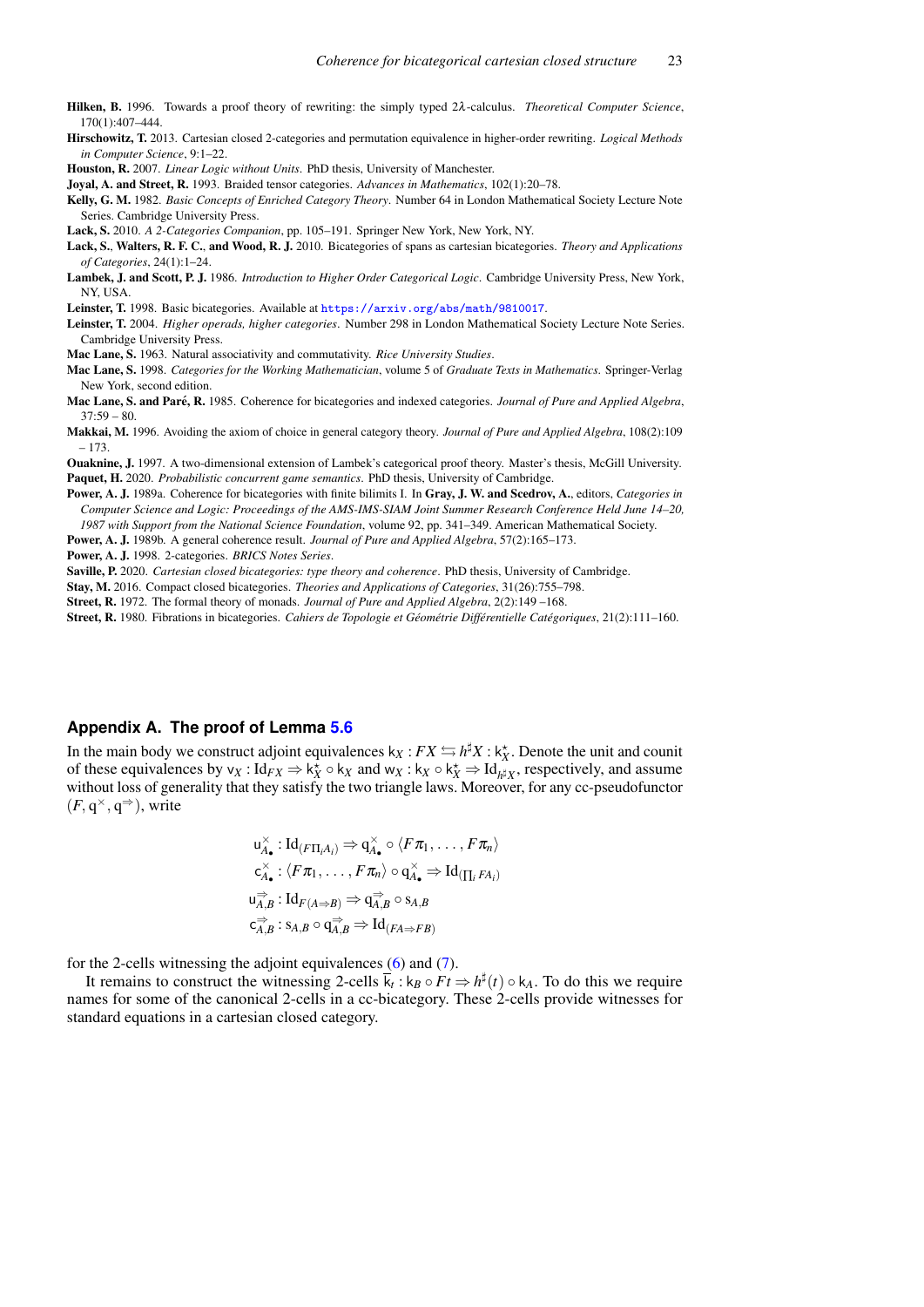<span id="page-23-0"></span>**Construction A.1.** Let  $(\mathscr{B}, \Pi_n(-))$  be an fp-bicategory. We define the following natural families of invertible 2-cells:

(1) For  $(h_i: Y \to A_i)_{i=1,\dots,n}$  and  $g: X \to Y$ , define

$$
\mathsf{post}(h_{\bullet};g): \langle h_1, \ldots, h_n \rangle \circ g \Rightarrow \langle h_1 \circ g, \ldots, h_n \circ g \rangle
$$

to be  $p^{\dagger}(\alpha_1, \ldots, \alpha_n)$ , where each  $\alpha_k$  is defined to be

$$
\pi_k \circ (\langle h_1, \ldots, h_n \rangle \circ g) \stackrel{\cong}{\Rightarrow} (\pi_k \circ \langle h_1, \ldots, h_n \rangle) \circ g \stackrel{\varpi^{(k)} \circ g}{\Longrightarrow} h_k \circ g
$$

(2) For  $(h_i: A_i \to B_i)_{i=1,...,n}$  and  $(g_i: X \to A_i)_{i=1,...,n}$ , define

$$
\mathsf{fuse}(h_{\bullet}; g_{\bullet}): (\prod_{i=1}^{n} h_{i}) \circ \langle g_{1}, \ldots, g_{n} \rangle \Rightarrow \langle h_{1} \circ g_{1}, \ldots, h_{n} \circ g_{n} \rangle
$$

to be  $p^{\dagger}(\beta_1, \ldots, \beta_n)$ , where each  $\beta_k$  is defined by the diagram

$$
\pi_k \circ ((\prod_{i=1}^n h_i) \circ (g_1, \ldots, g_n)) \longrightarrow h_k \circ g_k
$$
\n
$$
\cong \bigcup_{\substack{\alpha \vdash k}} \qquad \qquad \uparrow h_k \circ g_k
$$
\n
$$
(\pi_k \circ \prod_{i=1}^n h_i) \circ (g_1, \ldots, g_n) \longrightarrow (h_k \circ \pi_k) \circ (g_1, \ldots, g_n) \longrightarrow h_k \circ (\pi_k \circ (g_1, \ldots, g_n))
$$

<span id="page-23-1"></span>(3) For  $(h_i: A_i \to B_i)_{i=1,\dots,n}$  and  $(g_j: X_j \to A_j)_{j=1,\dots,n}$  define  $\Phi_{h_{\bullet},g_{\bullet}}: (\prod_{i=1}^n h_i) \circ (\prod_{i=1}^n g_i) \Rightarrow$  $\prod_{i=1}^n (h_i g_i)$  to be the composite  $\langle a_{h_1, g_1, \pi_1}^{-1}, \dots, a_{h_n, g_n, \pi_n}^{-1} \rangle \bullet \text{fuse}(h_{\bullet}; g_1 \circ \pi_1, \dots, g_n \circ \pi_n)$ . This 2-cell witnesses the pseudofunctoriality of  $\prod_n$  (–, ..., =).

For cartesian closed structure we have one further canonical transformation.

**Construction A.2.** Let  $(\mathcal{B}, \Pi_n(-), \Rightarrow)$  be a cc-bicategory. For  $g: X \to Y$  and  $f: Y \times A \to B$  we define  $\text{push}(f, g) : \lambda(f) \circ g \Rightarrow \lambda(f \circ (g \times A))$  as  $e^{\dagger}(\tau)$ , for  $\tau$  the composite

$$
\text{eval}_{A,B} \circ ((\lambda f \circ g) \times A) \xrightarrow{\tau} f \circ (g \times A)
$$
\n
$$
\text{eval}_{A,B} \circ ((\lambda f \times A) \circ (g \times A)) \xrightarrow{\tau} (\text{eval}_{A,B} \circ (\lambda f \times A)) \circ (g \times A)
$$
\n
$$
\text{eval}_{A,B} \circ ((\lambda f \times A) \circ (g \times A)) \xrightarrow{\simeq} (\text{eval}_{A,B} \circ (\lambda f \times A)) \circ (g \times A)
$$

where  $\Phi_{f,g}$ :  $(f \times A) \circ (g \times A) \Rightarrow (fg \times A)$  is as in Construction [A.1\(](#page-23-0)[3\)](#page-23-1).

Finally, in a cartesian category it is often useful to 'unpack' an *n*-ary tupling from inside a cartesian functor in the following manner:

$$
\langle F\pi_1,\ldots,F\pi_n\rangle\circ F\langle f_1,\ldots,f_n\rangle=\langle F(\pi_\bullet)\circ F\langle f_1,\ldots,f_n\rangle\rangle
$$
  

$$
=\langle F(\pi_\bullet\circ\langle f_1,\ldots,f_n\rangle)\rangle
$$
  

$$
=\langle Ff_1,\ldots,Ff_n\rangle
$$

In an fp-bicategory, one obtains a natural family of 2-cells we call unpack.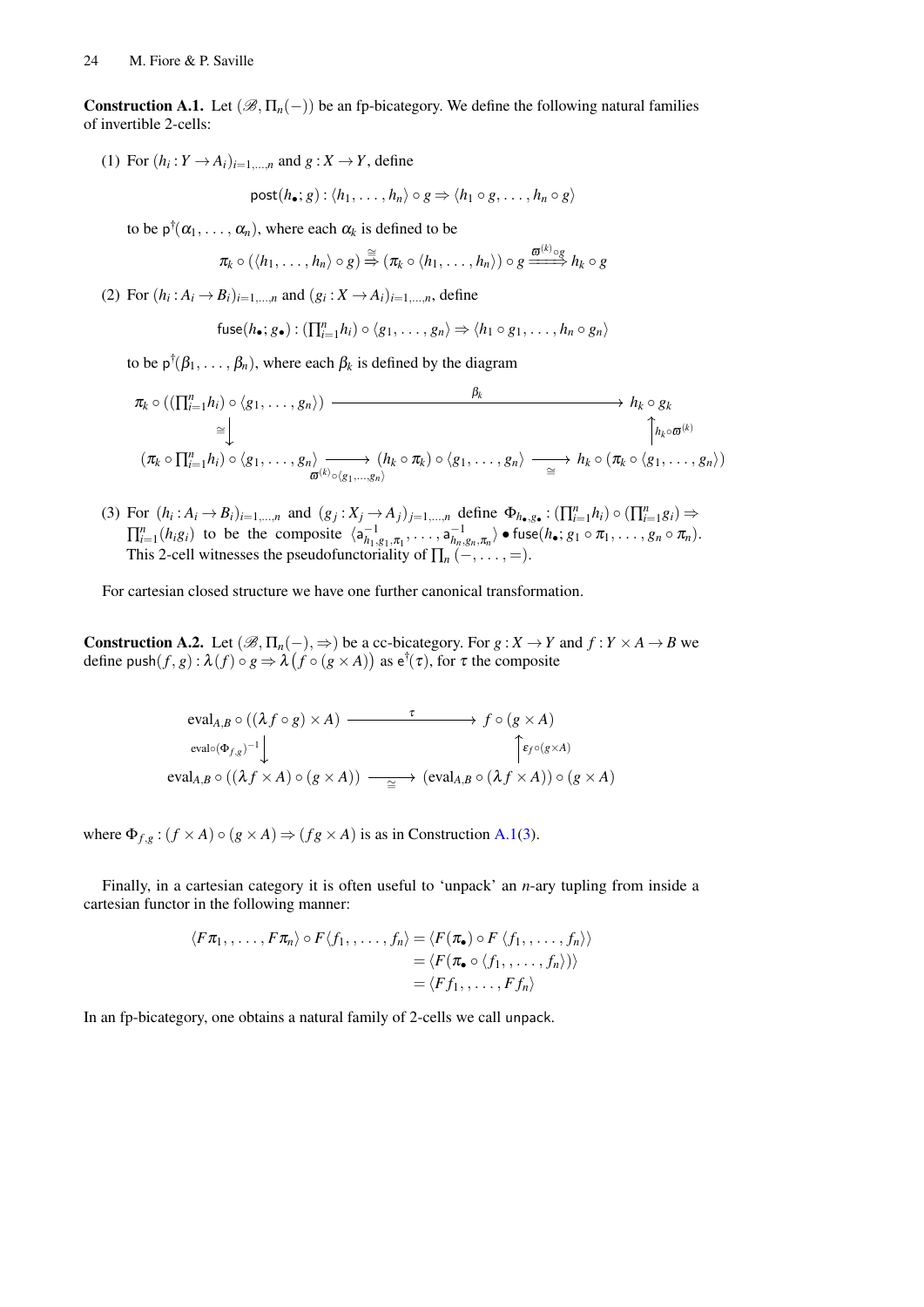**Construction A.3.** For any fp-pseudofunctor  $(F, q^{\times}) : (\mathcal{B}, \Pi_n(-)) \to (\mathcal{C}, \Pi_n(-))$  the invert $i$  ible 2-cell unpack $f_{\bullet}$  :  $\langle F\pi_1, , \ldots, F\pi_n \rangle \circ F \langle f_1, , \ldots, f_n \rangle \Rightarrow \langle Ff_1, , \ldots, Ff_n \rangle : F X \to \prod_{i=1}^n F B_i$  is defined to be  $p^{\dagger}(\tau_1, \ldots, \tau_n)$ , where  $\tau_k$   $(k = 1, \ldots, n)$  is given by the following diagram:

$$
\pi_k \circ (\langle F\pi_1, \ldots, F\pi_n \rangle \circ F \langle f_1, \ldots, f_n \rangle) \longrightarrow F f_k
$$
\n
$$
\cong \downarrow \qquad \qquad \downarrow
$$
\n
$$
(\pi_k \circ \langle F\pi_1, \ldots, F\pi_n \rangle) \circ F \langle f_1, \ldots, f_n \rangle \longrightarrow \uparrow
$$
\n
$$
\sigma^{(k)} \circ F \langle f_1, \ldots, f_n \rangle \longrightarrow F (\pi_i \circ \langle f_1, \ldots, f_n \rangle)
$$
\n
$$
F(\pi_k) \circ F \langle f_1, \ldots, f_n \rangle \longrightarrow F (\pi_i \circ \langle f_1, \ldots, f_n \rangle)
$$

We now construct  $\overline{k}_t$  by induction on *t*.

## Construction A.4 (Defining nat<sub>t</sub>).

Composition and identities. For identities, the definition is forced upon us by the unit law of a pseudonatural transformation. We define

$$
\overline{\mathsf{k}}_{\operatorname{Id}_A}:=\mathsf{k}_A\circ F(\operatorname{Id}_A)\xrightarrow{\mathsf{k}_A\circ (\psi_A^F)^{-1}}\mathsf{k}_A\circ \operatorname{Id}_{F(A)}\overset{\cong}{\Rightarrow} \operatorname{Id}_{\mathsf{h}^\sharp(A)}\circ \mathsf{k}_A
$$

The definition for maps of the form  $t \circ u : Z \to B$  is forced by the composition law of a pseudonatural transformation. Using that  $h^{\sharp}$  is a strict pseudofunctor, we define

$$
k_B \circ F(t \circ u) \longrightarrow \overline{k_{\text{full}}} \qquad (h^{\sharp}(t) \circ h^{\sharp}(u)) \circ k_Z
$$
  
\n
$$
k_{B} \circ (F(t) \circ F(u)) \qquad \qquad h^{\sharp}(t) \circ (h^{\sharp}(u) \circ k_Z)
$$
  
\n
$$
\cong \downarrow \qquad h^{\sharp}(t) \circ (h^{\sharp}(u) \circ k_Z)
$$
  
\n
$$
k_B \circ (F(t) \circ F(u)) \qquad \qquad h^{\sharp}(t) \circ (h^{\sharp}(u) \circ k_Z)
$$
  
\n
$$
k_B \circ F(t) \circ F(u) \qquad \qquad (h^{\sharp}(t) \circ k_A) \circ F u \longrightarrow h^{\sharp}(t) \circ (k_A \circ F u)
$$

Constants. Let  $c \in G(A, B)$ . Then we must have  $F(c) = h(c) = h^{\sharp}(c)$ , so  $k_c$  is the composite of structural isomorphisms

$$
\mathsf{k}_B \circ Fc = \mathrm{Id}_{hB} \circ Fc \xrightarrow{\cong} Fc = h^{\sharp}(c) \xrightarrow{\cong} h^{\sharp}(c) \circ \mathrm{Id}_{hA} = h^{\sharp}(c) \circ \mathsf{k}_A
$$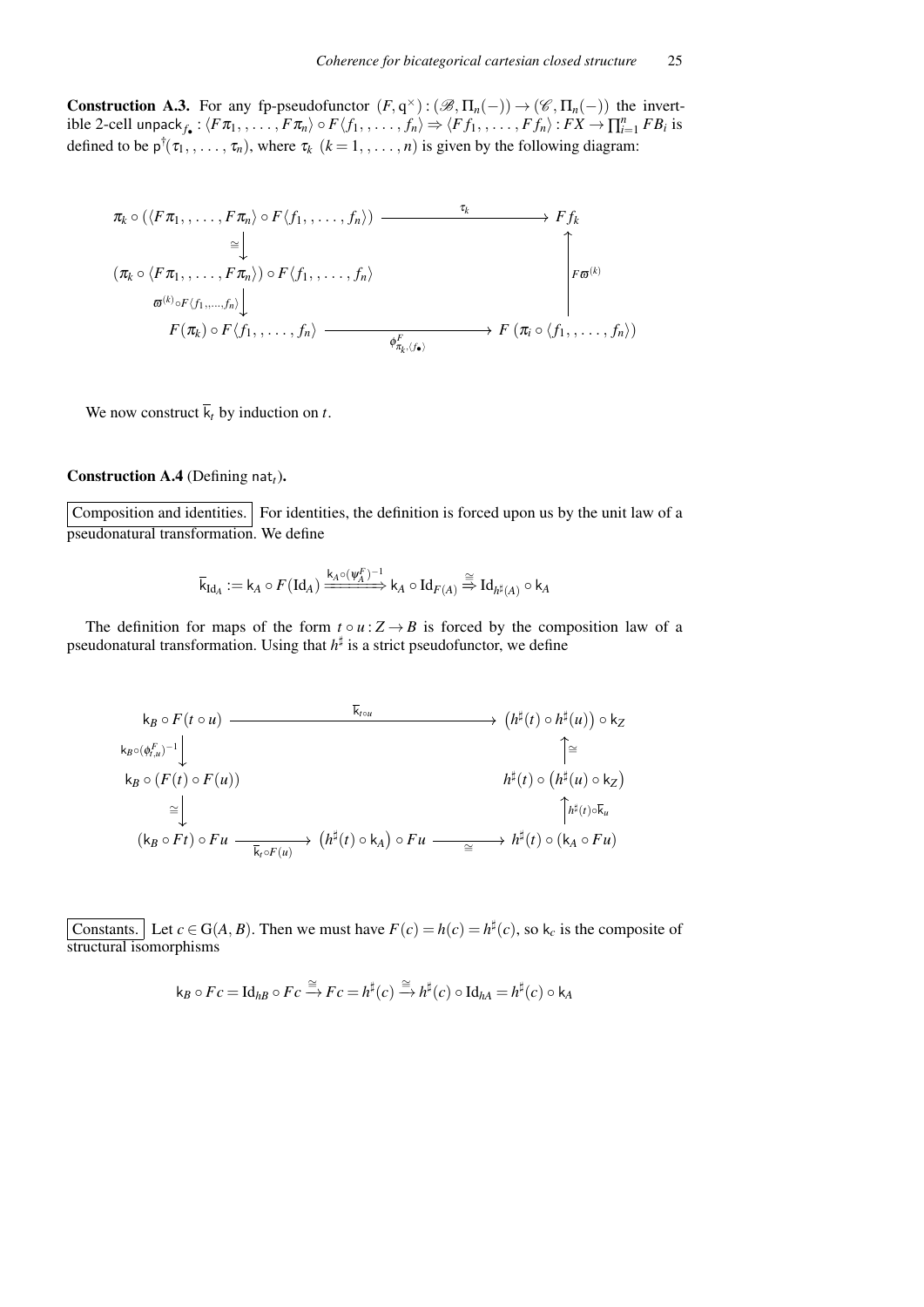Product structure. We define  $k_{\pi_k}$  and  $k_{\langle t_1, \dots, t_n \rangle}$  by the commutativity of the following diagrams:



The cases for the evaluation map and currying require more work, but are similar in spirit. Evaluation map. We are required to give an invertible 2-cell filling the diagram

$$
\begin{array}{c}\n\begin{array}{c}\n\kappa_{(A\Rightarrow B)\times A)} & \xrightarrow{F \text{eval}_{A,B}} \\
\hline\n\langle F\pi_1, F\pi_2 \rangle \downarrow \\
F(A \Rightarrow B) \times F(A) & \downarrow \\
\downarrow \\
\downarrow \\
\downarrow \\
\downarrow \\
\downarrow \\
h^{\sharp}(A \Rightarrow B) \times h^{\sharp}A \longrightarrow (h^{\sharp}A \Rightarrow h^{\sharp}B) \times h^{\sharp}A \longrightarrow h^{\sharp}B\n\end{array}\n\end{array}
$$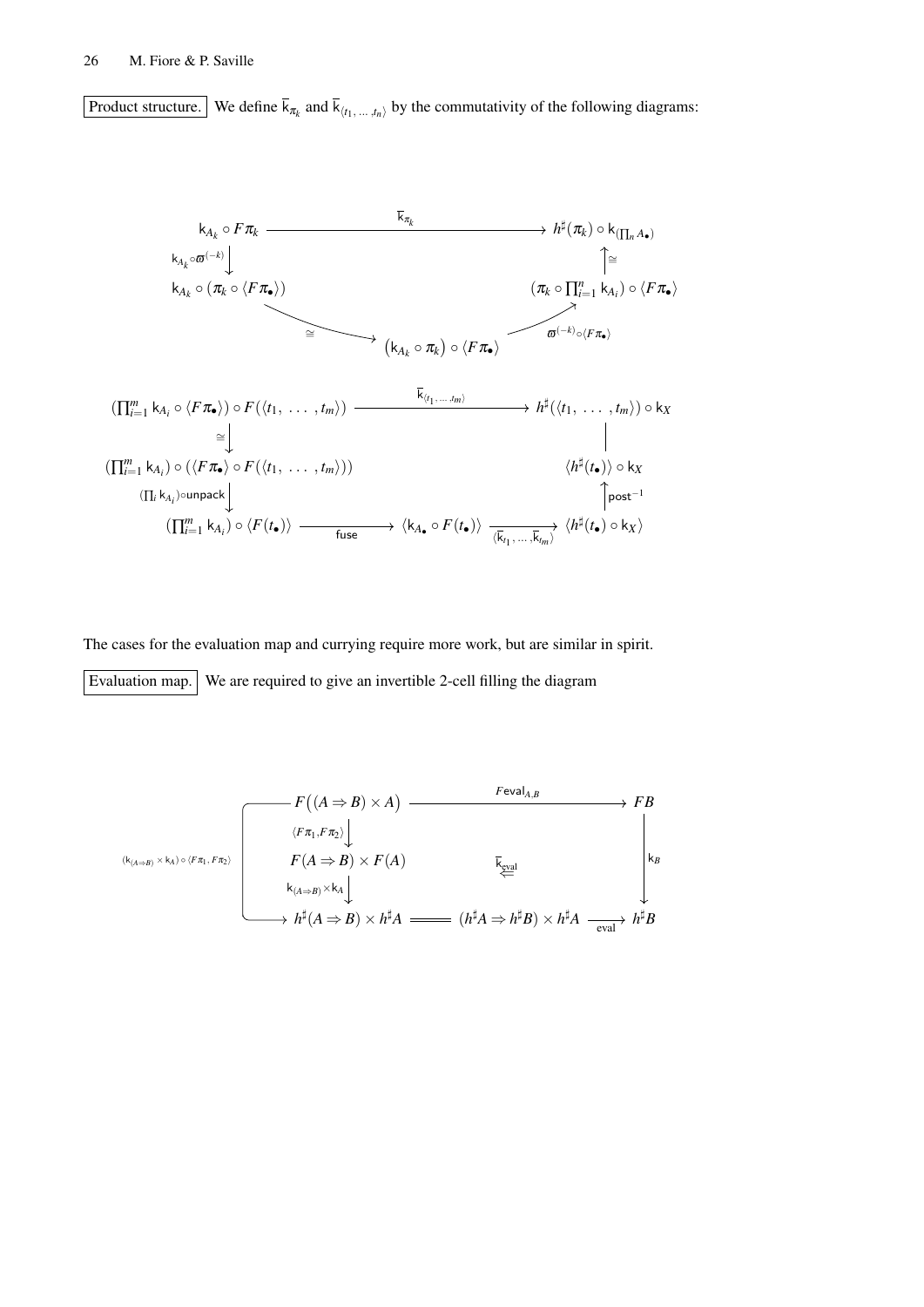To this end, first define an invertible 2-cell  $\delta_{A,B}$  applying the counit  $\varepsilon$  as far as possible:

$$
\text{eval}_{h^{\sharp}A,h^{\sharp}B} \circ (\mathsf{k}_{(A\Rightarrow B)} \times \mathsf{k}_{A})
$$
\n
$$
\parallel
$$
\n
$$
\text{eval}_{h^{\sharp}A,h^{\sharp}B} \circ ((\mathsf{k}_{A}^{*} \Rightarrow \mathsf{k}_{B}) \circ s_{A,B}^{F} \times \mathsf{k}_{A})
$$
\n
$$
\cong \downarrow
$$
\n
$$
(\text{eval}_{h^{\sharp}A,h^{\sharp}B} \circ ((\mathsf{k}_{A}^{*} \Rightarrow \mathsf{k}_{B}) \times h^{\sharp}A)) \circ (s_{A,B}^{F} \times \mathsf{k}_{A})
$$
\n
$$
\in_{(\text{keval} \circ (\text{idx} \times \mathsf{k}^{*}))} \circ (\mathsf{Id}_{(FA \Rightarrow FB)} \times \mathsf{k}_{A}^{*})) \circ (s_{A,B}^{F} \times \mathsf{k}_{A})
$$
\n
$$
\cong \downarrow
$$
\n
$$
(\mathsf{k}_{B} \circ (\text{eval}_{FA,FB} \circ (s_{A,B}^{F} \times FA))) \circ (\mathsf{Id}_{(FA \Rightarrow FB)} \times \mathsf{k}_{A}^{*} \mathsf{k}_{A})
$$
\n
$$
\downarrow \qquad \qquad \downarrow \qquad \qquad \downarrow \qquad \qquad \downarrow \qquad \qquad \downarrow \qquad \qquad \downarrow \qquad \qquad \downarrow \qquad \qquad \downarrow \qquad \qquad \downarrow \qquad \qquad \downarrow \qquad \qquad \downarrow \qquad \qquad \downarrow \qquad \qquad \downarrow \qquad \qquad \downarrow \qquad \qquad \downarrow \qquad \qquad \downarrow \qquad \qquad \downarrow \qquad \qquad \downarrow \qquad \qquad \downarrow \qquad \qquad \downarrow \qquad \qquad \downarrow \qquad \qquad \downarrow \qquad \qquad \downarrow \qquad \qquad \downarrow \qquad \qquad \downarrow \qquad \qquad \downarrow \qquad \qquad \downarrow \qquad \qquad \downarrow \qquad \qquad \downarrow \qquad \qquad \downarrow \qquad \qquad \downarrow \qquad \qquad \downarrow \qquad \qquad \downarrow \qquad \qquad \downarrow \qquad \qquad \downarrow \qquad \qquad \downarrow \qquad \qquad \downarrow \qquad \qquad \downarrow \qquad \qquad \downarrow \qquad \qquad \downarrow \qquad \qquad \downarrow \q
$$

Then define  $\bar{k}_{eval}$  to be the composite

$$
k_B \circ F(\text{eval}_{A,B}) \xrightarrow{\overline{k}_{eval}} \text{eval}_{h^{\sharp}A,h^{\sharp}B} \circ ((k_{(A \Rightarrow B)} \times k_A) \circ \langle F \pi_1, F \pi_2 \rangle)
$$
\n
$$
\cong \downarrow \qquad (k_B \circ F(\text{eval}_{A,B})) \circ \text{Id}_{F((A \Rightarrow B) \times A)}
$$
\n
$$
(k_B \circ F(\text{eval}_{A,B})) \circ \downarrow_{A \Rightarrow B,A} \downarrow
$$
\n
$$
(k_B \circ F(\text{eval}_{A,B})) \circ \left( q_{A \Rightarrow B,A}^{\times} \circ \langle F \pi_1, F \pi_2 \rangle \right)
$$
\n
$$
\cong \downarrow \qquad (k_B \circ (F(\text{eval}_{A,B}) \circ q_{A \Rightarrow B,A}^{\times})) \circ \langle F \pi_1, F \pi_2 \rangle
$$
\n
$$
\circ \downarrow_{A,B}^{-1} \circ \langle F \pi_1, F \pi_2 \rangle
$$
\n
$$
\circ \downarrow_{A,B}^{-1} \circ \langle F \pi_1, F \pi_2 \rangle
$$
\n
$$
\left( \text{eval}_{h^{\sharp}A,h^{\sharp}B} \circ (k_{(A \Rightarrow B)} \times k_A) \right) \circ \langle F \pi_1, F \pi_2 \rangle
$$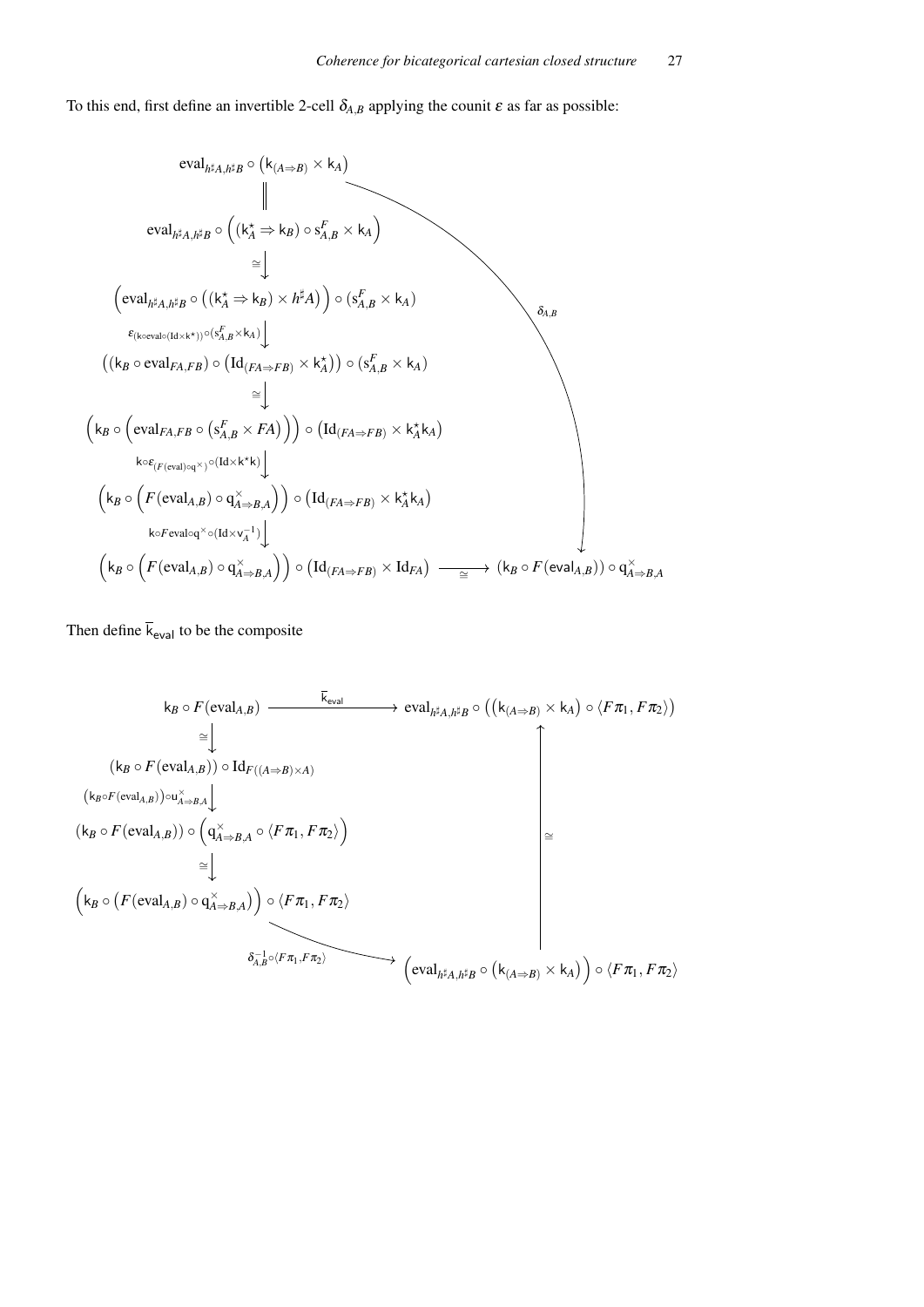Currying. Suppose  $t : Z \times A \rightarrow B$ . By induction we are given  $\overline{k}_t$  filling

*F*(*Z* × *A*) *FB FZ* × *FA h* ] (*Z*) × *h* ] (*A*) *h* ] (*Z* × *A*) *h* ]*B* (k*<sup>Z</sup>* × k*A*) ◦ h*F*π<sup>1</sup> , *F*π<sup>2</sup> h*F*π1,*F*π2i ⇐ k*t Ft* k*B* k*Z*×k*<sup>A</sup> h* ] *t*

and we are required to fill the diagram

$$
FZ \longrightarrow F(A \Rightarrow B) \longrightarrow F(A \Rightarrow B)
$$
\n
$$
\downarrow s_{A,B}^F
$$
\n
$$
k_Z
$$
\n
$$
\downarrow (FA \Rightarrow FB)
$$
\n
$$
\downarrow (k_A^* \Rightarrow k_B)
$$
\n
$$
h^{\sharp}Z \longrightarrow (h^{\sharp}A \Rightarrow h^{\sharp}B) \longleftarrow
$$

Our strategy is the following. Writing *cl* for the clockwise composite around the preceding diagram, we define a 2-cell

$$
\zeta_{A,B}: \mathrm{eval}_{h^\sharp A, h^\sharp B} \circ (cl \times h^\sharp A) \Rightarrow h^\sharp(t) \circ (\mathsf{k}_Z \times h^\sharp A)
$$

so that  $e^{\dagger}(\zeta_{A,B}): cl \Rightarrow \lambda (h^{\sharp}(t) \circ (k_Z \times h^{\sharp}A));$  by Remark [3.8](#page-11-1) and the induction hypothesis this is invertible. We then define  $\overline{k}_{\lambda t}$  as the composite

$$
cl \xrightarrow{\mathbf{e}^{\dagger}(\zeta_{A,B})} \lambda \left( h^{\sharp}(t) \circ (\mathbf{k}_{Z} \times h^{\sharp} A) \right) \xrightarrow{\mathbf{push}^{-1}} \lambda \left( h^{\sharp} t \right) \circ \mathbf{k}_{Z} = h^{\sharp}(\lambda t) \circ \mathbf{k}_{Z}
$$

The 2-cell  $\zeta_{A,B}$  is defined in stages. First we set  $v_{A,B}$  to be the following composite, where we write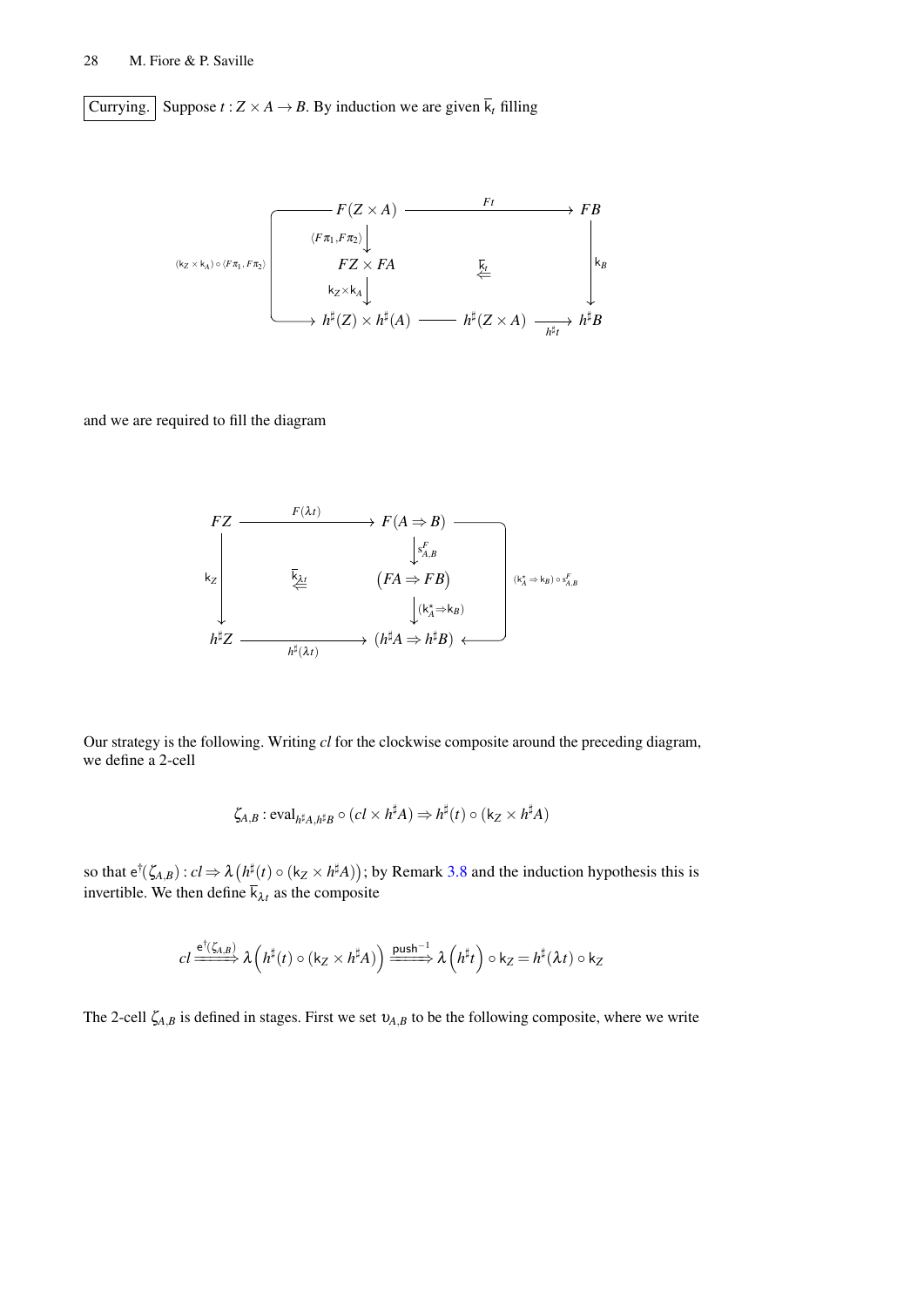$\cong$  for composites of  $\Phi$  and structural isomorphisms:

$$
\mathrm{eval}_{h^{\sharp}A,h^{\sharp}B} \circ (cl \times h^{\sharp}A)
$$
\n
$$
\cong \downarrow
$$
\n
$$
\left(\mathrm{eval}_{h^{\sharp}A,h^{\sharp}B} \circ ((\mathsf{k}_{A}^{\star} \Rightarrow \mathsf{k}_{B}) \times h^{\sharp}A)) \circ ((\mathsf{s}_{A,B}^{F} \circ F(\lambda t)) \times h^{\sharp}A)
$$
\n
$$
\in_{\mathrm{keval}\circ(\mathrm{Id}\times\mathsf{k}^{\star})}\circ(\mathsf{s}_{A,B}^{F}F(\lambda t)\times h^{\sharp}A)\downarrow
$$
\n
$$
((\mathsf{k}_{B}\circ \mathrm{eval}_{FA,FB}) \circ (\mathrm{Id}_{(FA\Rightarrow FB)} \times \mathsf{k}_{A}^{\star})) \circ ((\mathsf{s}_{A,B}^{F} \circ F(\lambda t)) \times h^{\sharp}A)
$$
\n
$$
\cong \downarrow
$$
\n
$$
(\mathsf{k}_{B}\circ (\mathrm{eval}_{FA,FB} \circ (\mathsf{s}_{A,B}^{F} \times F(A))) \circ (F(\lambda t) \times \mathsf{k}_{A}^{\star})
$$
\n
$$
\mathsf{k}_{B}\circ \mathsf{E}_{(F(\mathrm{eval})\circ q^{\times})}\circ (F(\lambda t)\times \mathsf{k}^{\star})\downarrow
$$
\n
$$
(\mathsf{k}_{B}\circ (F(\mathrm{eval}_{A,B}) \circ \mathsf{q}_{A\Rightarrow B,A}^{\times})) \circ (F(\lambda t) \times \mathsf{k}_{A}^{\star})
$$

Next we define  $\theta_{A,B}$  to be the composite

$$
F(\text{eval}_{A,B}) \circ \left( q^{\times}_{A \Rightarrow B,A} \circ (F \lambda t \times F A) \right) \xrightarrow{\theta_{A,B}} F t \circ q^{\times}_{Z,A}
$$
  
\n
$$
F(\text{eval}) \circ q^{\times} \circ (F(\lambda t) \times \psi_{A}^{F}) \downarrow \qquad \qquad \downarrow
$$
  
\n
$$
F(\text{eval}_{A,B}) \circ \left( q^{\times}_{A \Rightarrow B,A} \circ (\lambda t \times F \text{Id}_{A}) \right) \xrightarrow{\qquad \qquad} F(\text{eval}_{A,B} \circ (\lambda t \times A)) \circ q^{\times}_{Z,A}
$$
  
\n
$$
F(\text{eval}_{A,B}) \circ \left( F(\lambda t \times A) \circ q^{\times}_{Z,A} \right) \xrightarrow{\qquad \qquad} (F(\text{eval}_{A,B}) \circ F(\lambda t \times A)) \circ q^{\times}_{Z,A}
$$